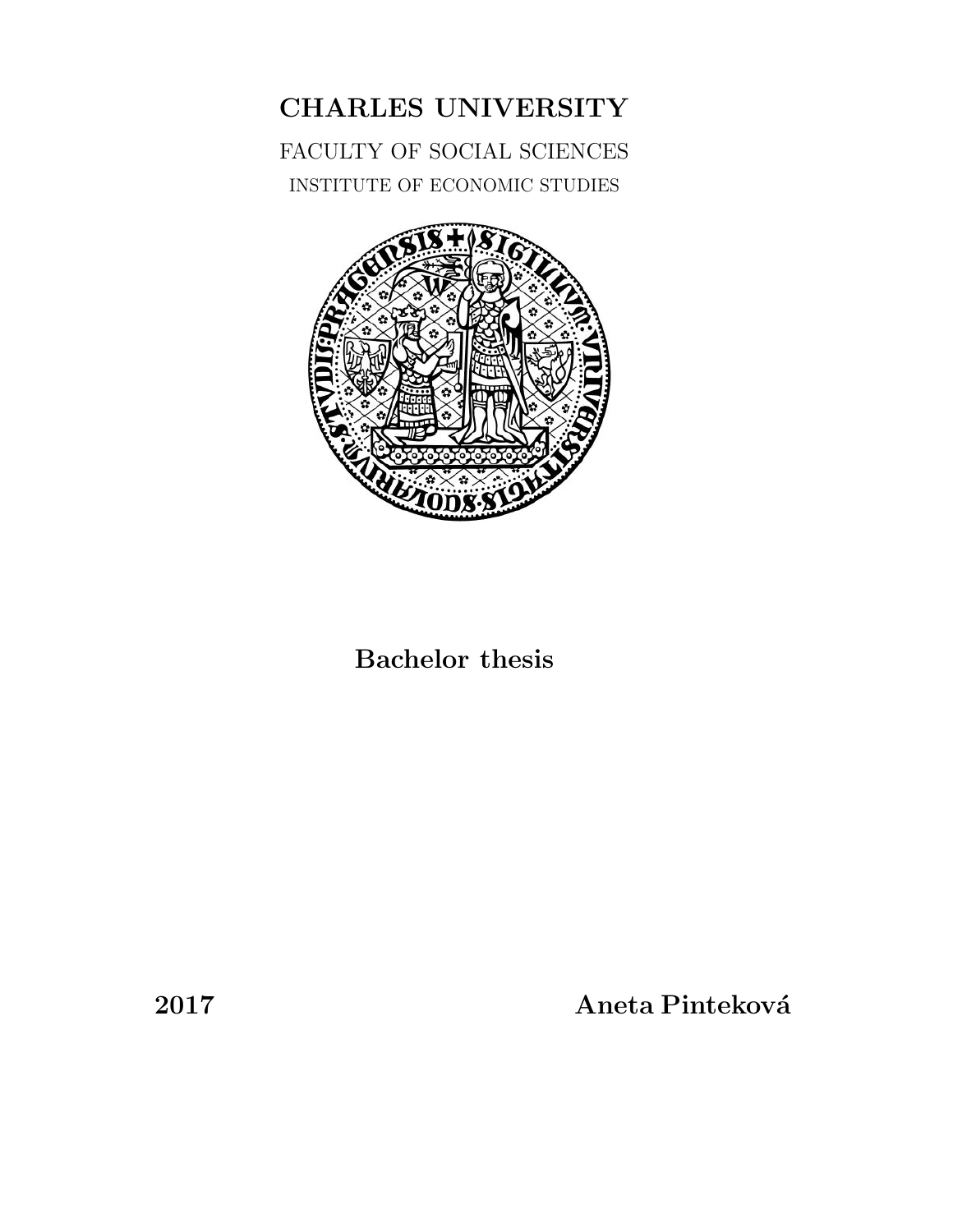

CHARLES UNIVERSITY

FACULTY OF SOCIAL SCIENCES

Aneta Pinteková

# Corporate Social Responsibility and Stock Market Performance: CSR Impact After the Financial Crisis and the Role of Primary CSR Activities

Bachelor thesis

Prague 2017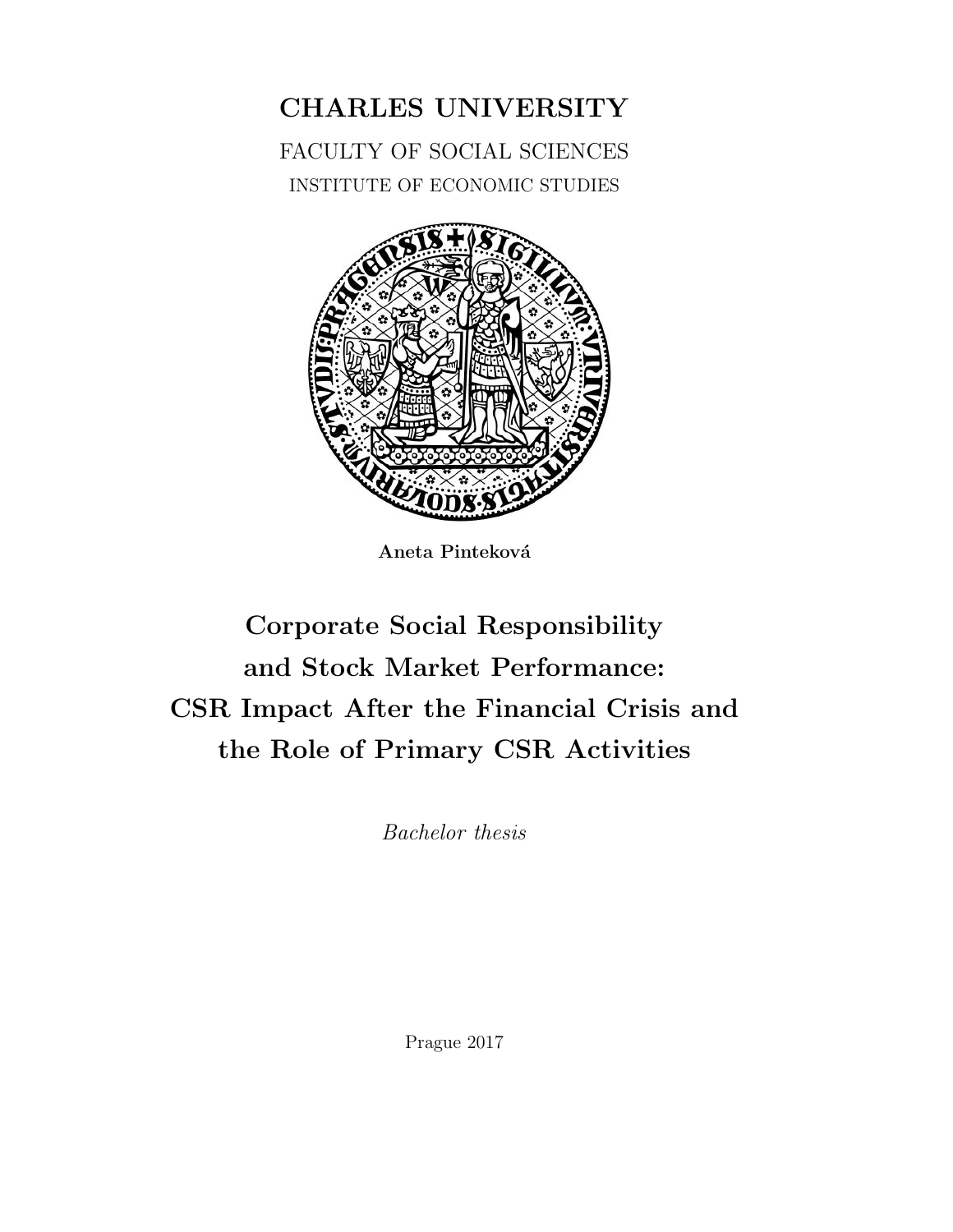${\bf Author:}$  Aneta Pinteková Supervisor: PhDr. Jiří Kukačka, Ph.D. Academic Year: 2016/2017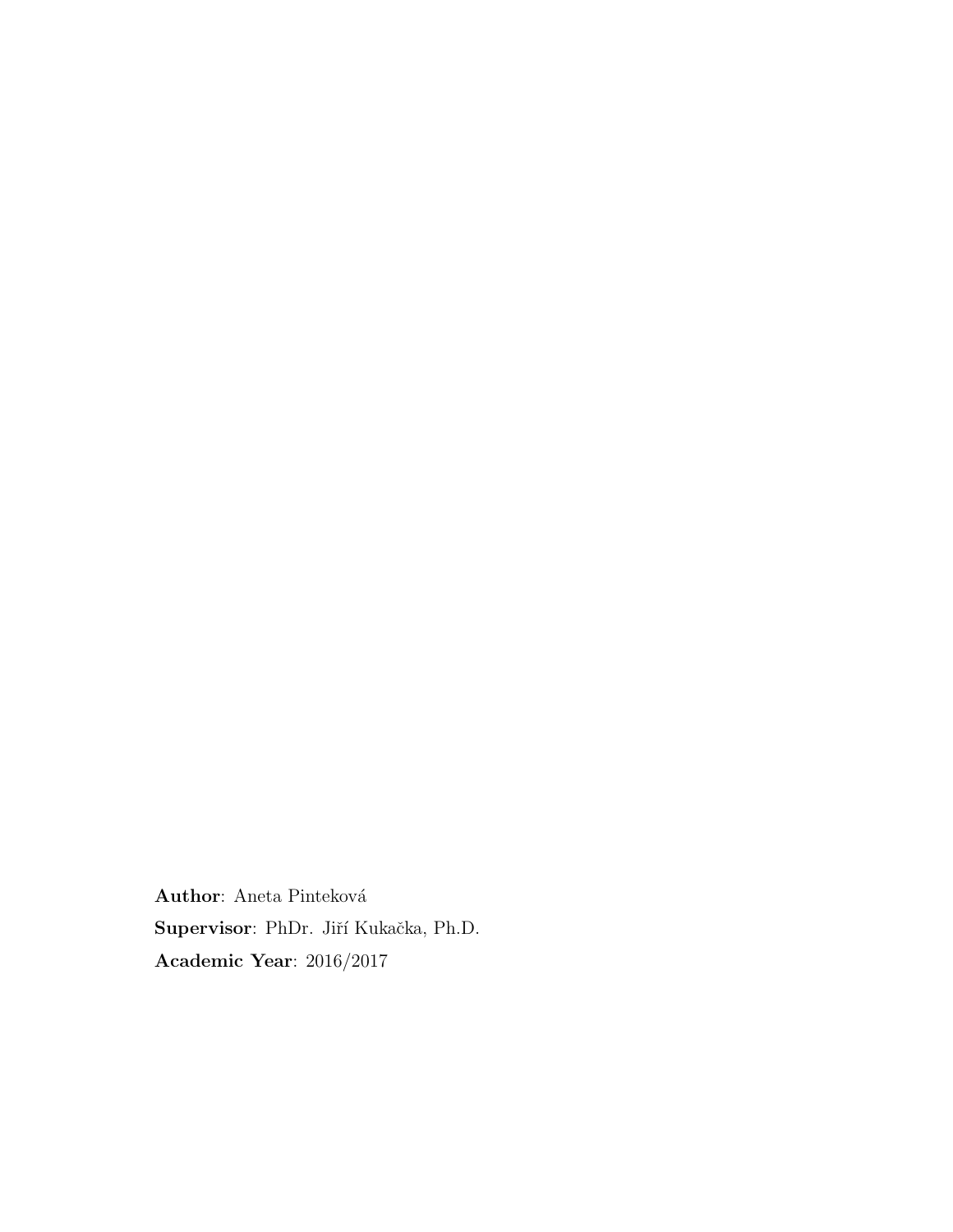# Declaration of Authorship

I hereby proclaim that I wrote my bachelor thesis on my own under the leadership of my supervisor and that the references include all resources and literature I have used.

I grant a permission to reproduce and to distribute copies of this thesis document in whole or in part.

Prague, 17 May 2017

Signature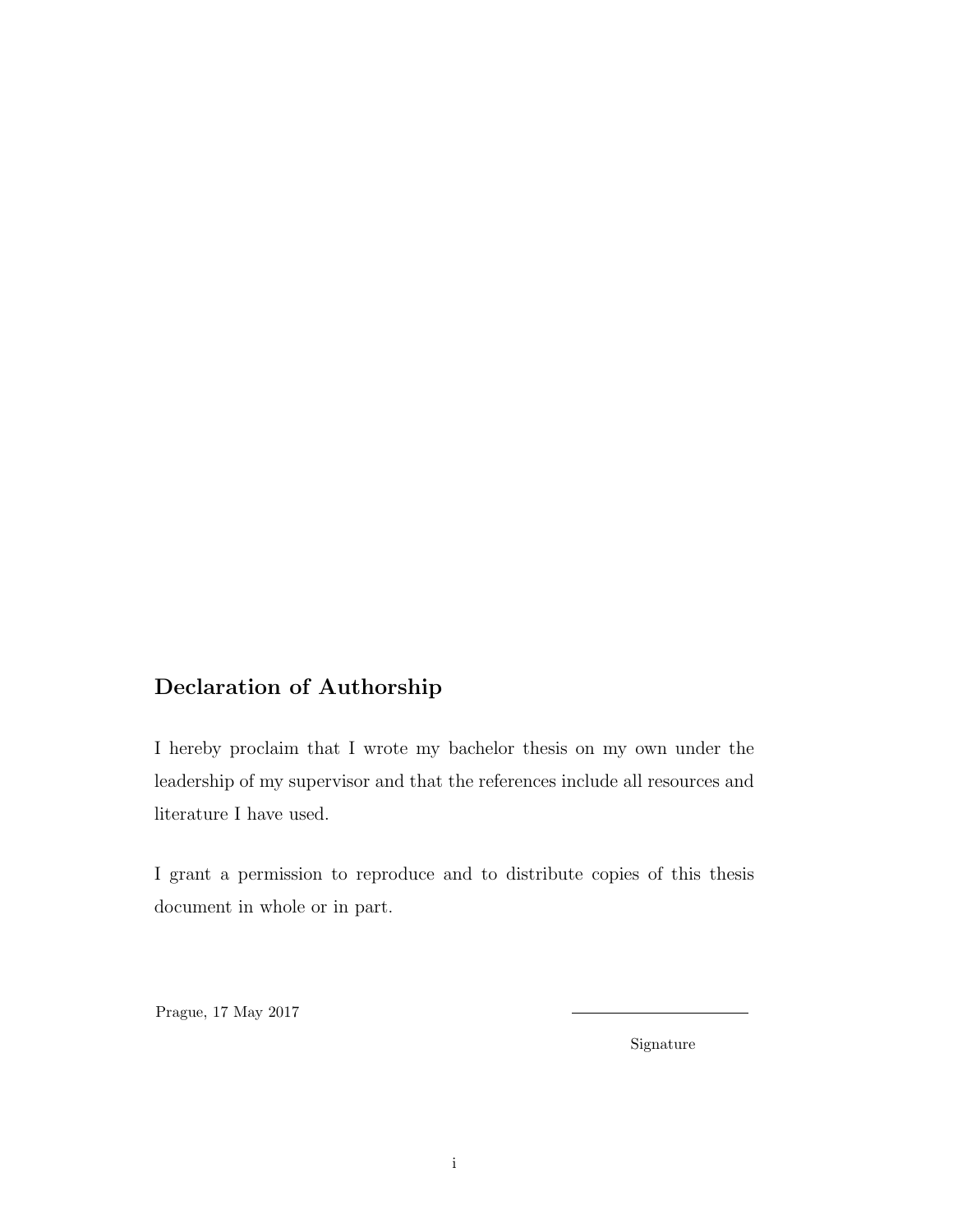## Acknowledgment

I would like to sincerely express my gratitude to PhDr. Jiří Kukačka, Ph.D. for all his valuable comments, for his effort to help, and for the amount of time he dedicated to this thesis. Also, I want to thank to Mr. Petr Ščučinský for his help with data collection, and to the company CSR Consult, s.r.o. for the professional consultation.

Further, I want to express my greatest gratitude to my family for supporting me throughout my entire studies.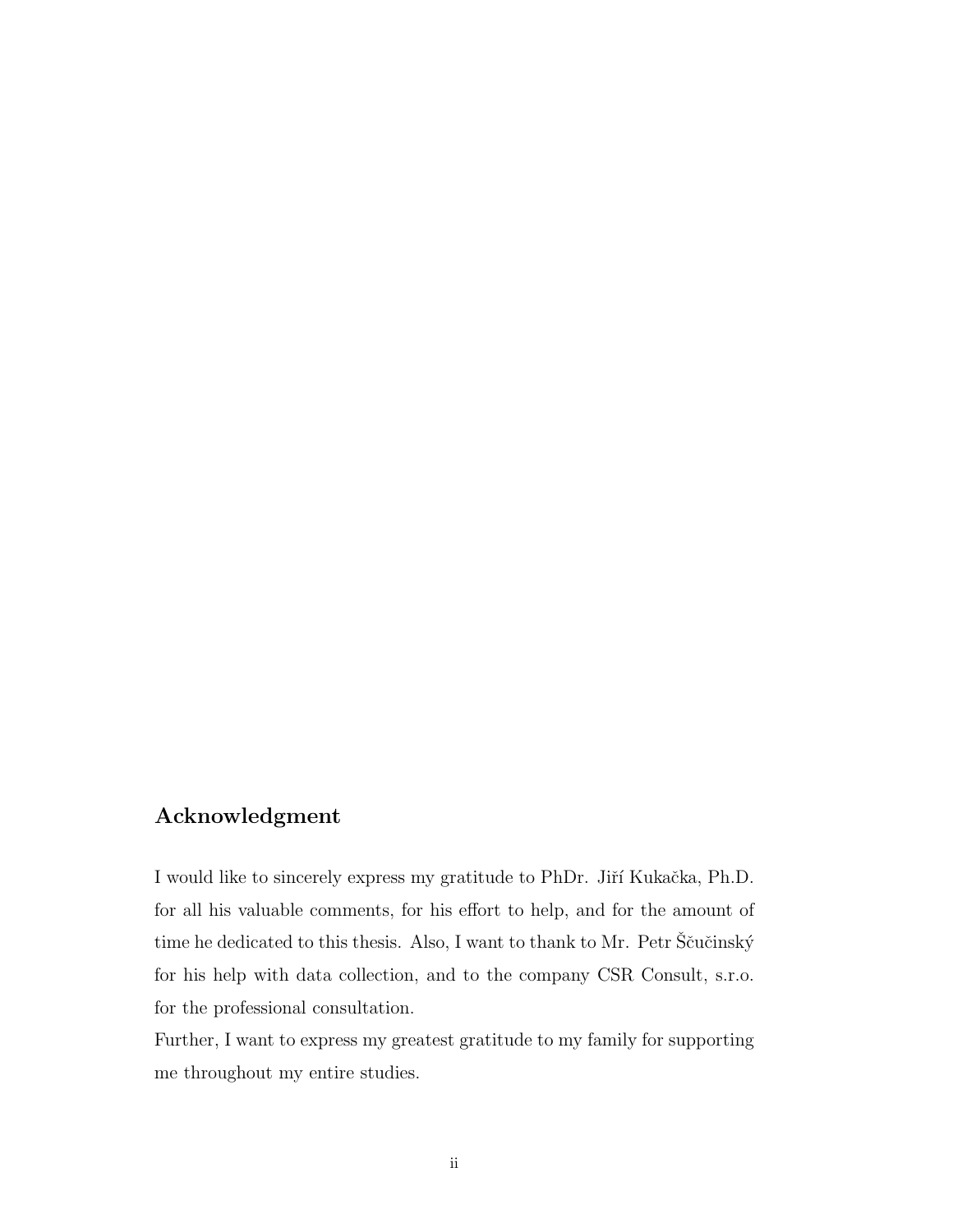# Bibliographic note

PINTEKOVÁ, Aneta. Corporate Social Responsibility and Stock Market Performance: CSR Impact After the Financial Crisis and the Role of Primary CSR Activities. Prague 2017. 62 pp. Bachelor thesis (Bc.) Charles University, Faculty of Social Sciences, Institute of Economic Studies. Thesis supervisor PhDr. Jiří Kukačka, Ph.D.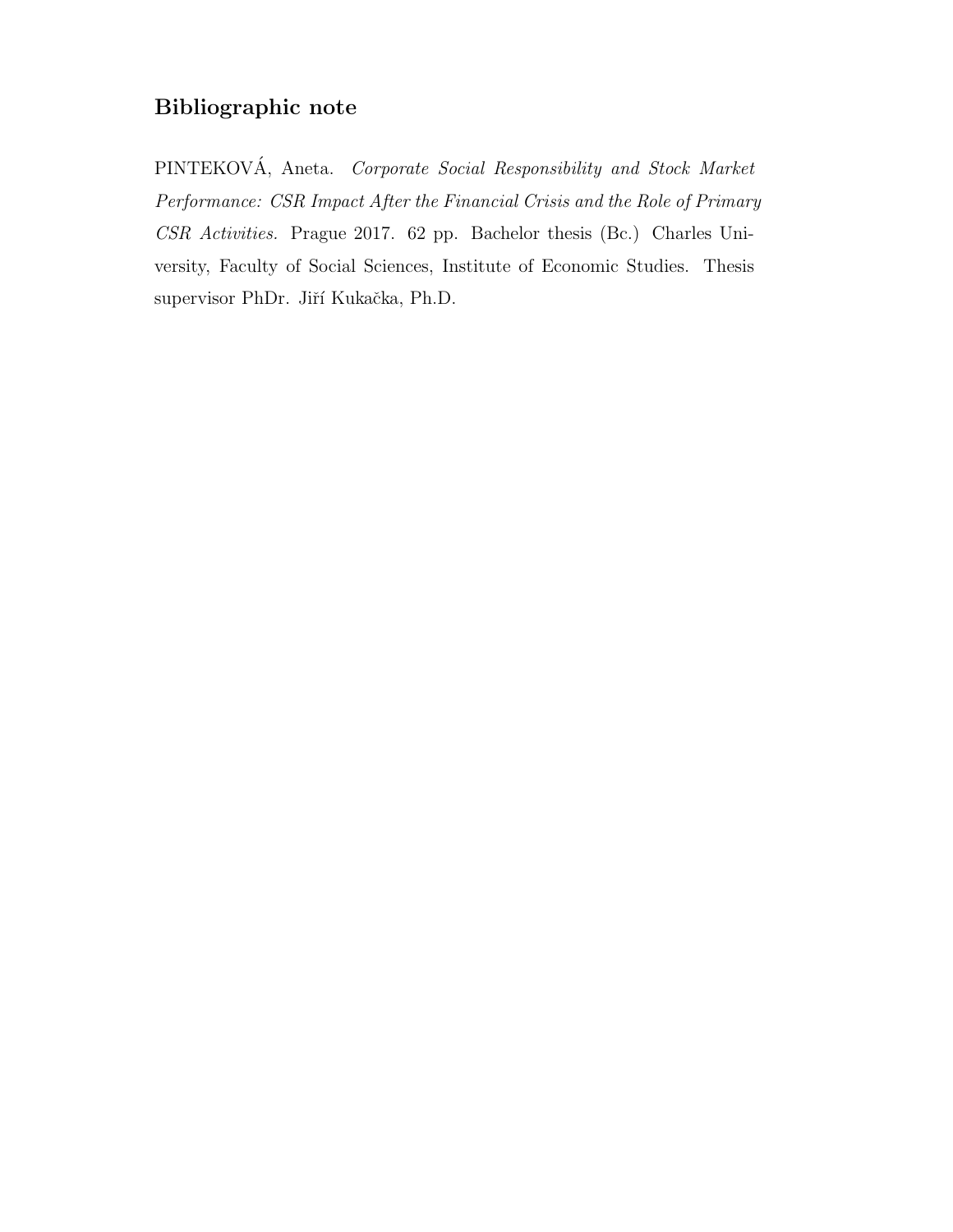### Abstract

This thesis analyses the relationship between corporate social responsibility and companies' stock market performance in the post-financial crisis period. A new measure of social responsibility is used, called Thomson Reuters Environmental, Social, Governance, and Controversies Score. The results of the Fixed Effects regression show a significant, positive impact of the Score on the financial results of companies.

Socially responsible activities are further divided into those closely related to the specific type of business of examined companies, called primary, and into those that are not directly related to the companies' business core, called secondary. Such distinction has not yet been made in the academic literature. Empirical results suggest that if companies aim at increasing their share prices also via the corporate social responsibility channel, they are encouraged to select their socially responsible initiatives strategically. The impact of the primary responsible activities on the corporate stock market performance is significantly positive, while the secondary responsible activities do not affect the financial results substantially.

#### JEL Classification: A130, G110

Keywords: corporate social responsibility, CSR, business ethics, stock market performance, fixed effects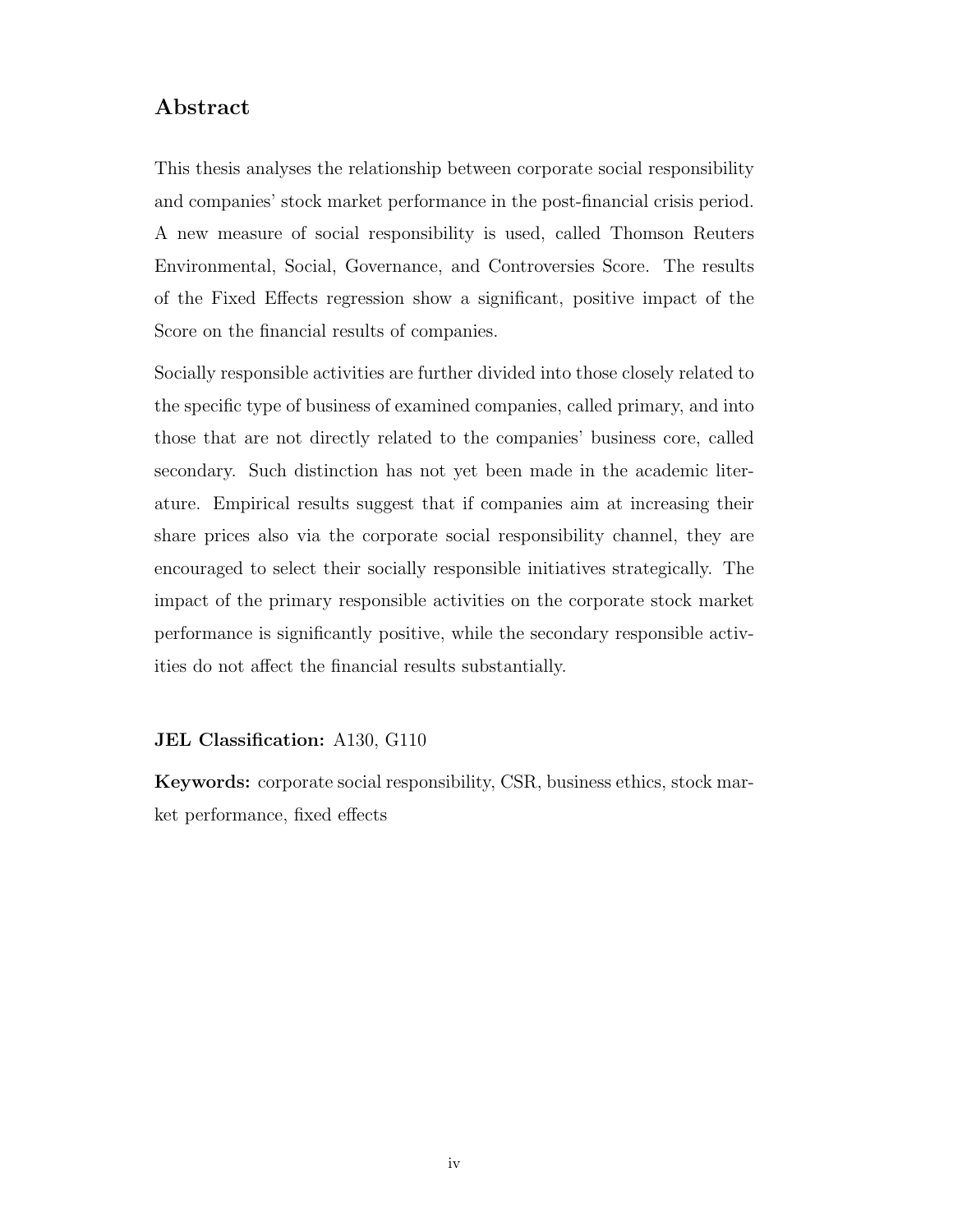### Abstrakt

Tato práce analyzuje vztah mezi společenskou odpovědností firem a firemní výkonností na akciovém trhu v období po finanční krizi. Je použito nejnovější dostupné měřítko společenské odpovědnosti, zvané Thomson Reuters Environmental, Social, Governance, and Controversies skóre. Výsledky panelové regrese na základě modelu fixních efektů ukazují signifikantní, pozitivní vliv tohto skóre na finanční výsledky firem.

Společensky odpovědné aktivity jsou dále rozděleny na ty, které jsou úzce spjaté s konkrétním typem podnikání zkoumaných firem, zvané primární, a na ty, které s ním přímo spojené nejsou, zvané sekundární. Toto rozdělení doposud nebylo v akademické literatuře provedeno. Empirické výsledky naznačují, že pokud firmy chtějí zvýšit ceny jejich akcií skrze společenskou odpovˇednost, tak je jim doporuˇcov´ano, aby si vyb´ıraly jejich spoleˇcensky odpovědné iniciativy strategicky. Vliv primárních společensky odpovědných aktivit je signifikantně pozitivní, ale sekundární společensky odpovědné aktivity už finanční výsledky výrazněji neovlivňují.

#### Klasifikace JEL: A130, G110

Klíčová slova: společenská odpovědnost firem, podnikatelská etika, výkonnost na akciovém trhu, fixní efekty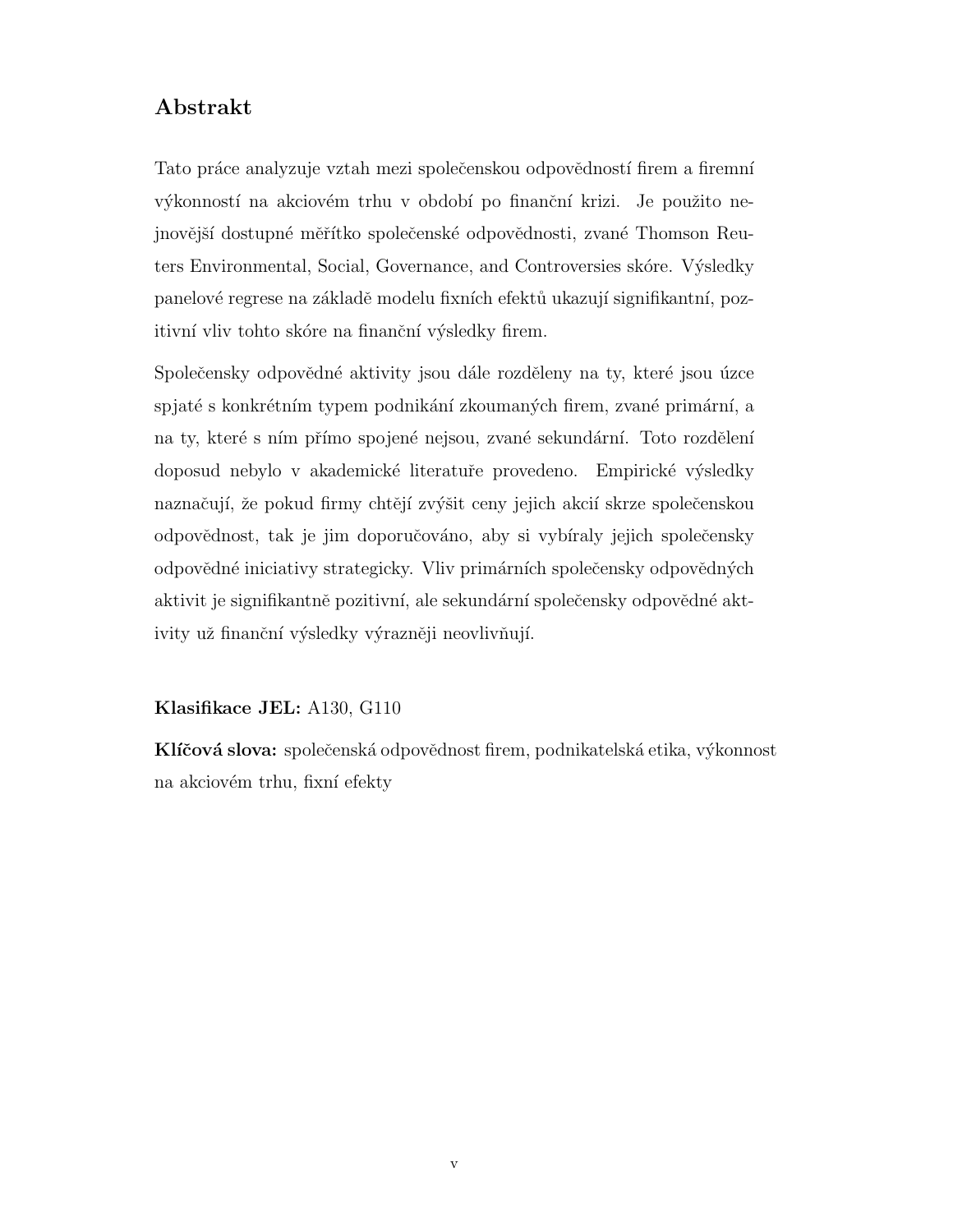# Contents

|             |     | List of Tables                                            | viii                    |
|-------------|-----|-----------------------------------------------------------|-------------------------|
|             |     | List of Figures                                           | viii                    |
|             |     | List of Abbreviations                                     | ix                      |
|             |     | <b>Bachelor Thesis Proposal</b>                           | $\mathbf x$             |
|             |     | Introduction                                              | $\mathbf{1}$            |
| $\mathbf 1$ |     | The Concept of Corporate Social Responsibility (CSR)      | $\overline{\mathbf{4}}$ |
|             | 1.1 |                                                           | $\overline{4}$          |
|             | 1.2 | Brief Summary of the Evolution of CSR Concept             | $\overline{5}$          |
|             | 1.3 |                                                           | 6                       |
|             | 1.4 | Financial Benefits of the Socially Responsible Behaviour- |                         |
|             |     |                                                           | $\overline{7}$          |
|             | 1.5 |                                                           | 9                       |
| $\bf{2}$    |     | Literature Review of Previous Studies Examining the Link  |                         |
|             |     | Between CSR and Corporate Financial Performance (CFP) 11  |                         |
|             | 2.1 | Earlier Research on the Link Between CSR and CFP (1972–   |                         |
|             |     |                                                           | 11                      |
|             |     | Overview of Important Studies<br>2.1.1                    | 11                      |
|             |     | Summary of the Earlier Research<br>2.1.2                  | 15                      |
|             | 2.2 | More Recent Research on the Link Between CSR and CFP      |                         |
|             |     |                                                           | 17                      |
|             |     | 2.2.1<br>Overview of Important Studies                    | 17                      |
|             |     | Summary of the More Recent Research<br>2.2.2              | 21                      |
| 3           |     | Current Trends in CSR and a New Concept of Creating       |                         |
|             |     | <b>Shared Value</b>                                       | 24                      |

[4 Theoretical Basis for the Analysis of the Link Between CSR](#page-42-0)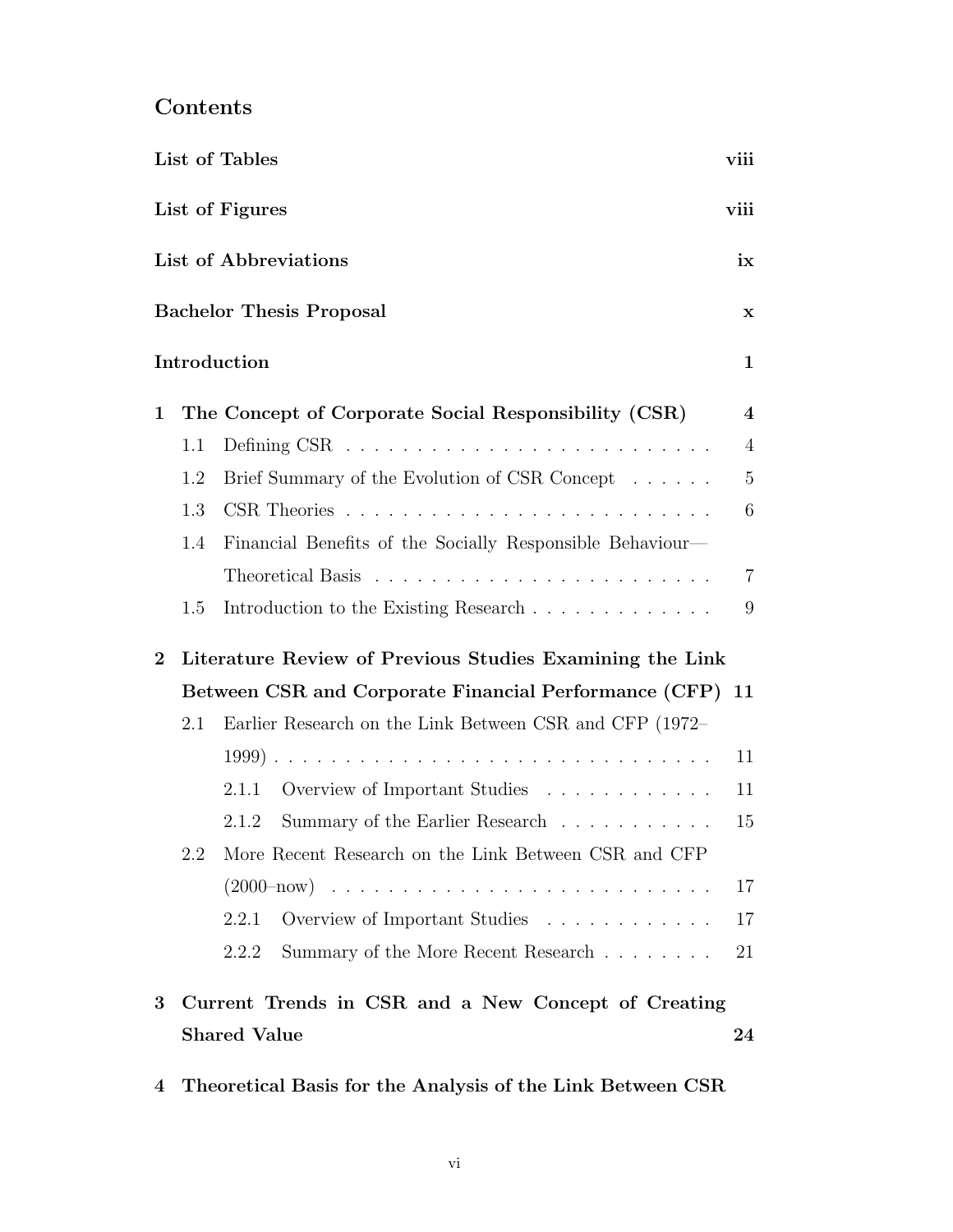|                  |            | and CFP                                                      | 28 |
|------------------|------------|--------------------------------------------------------------|----|
|                  | 4.1        |                                                              | 28 |
|                  | 4.2        |                                                              | 30 |
| $\overline{5}$   |            | The Analysis of the Link Between CSR and CFP                 | 33 |
|                  | 5.1        |                                                              | 33 |
|                  | 5.2        |                                                              | 35 |
|                  | 5.3        |                                                              | 38 |
|                  | 5.4        | Assumptions for the Fixed Effects Estimation                 | 40 |
|                  |            | Testing for Heteroskedasticity<br>5.4.1                      | 42 |
|                  |            | Testing for Serial Correlation<br>5.4.2                      | 42 |
|                  | 5.5        | Correcting for Heteroskedasticity and Serial Correlation and |    |
|                  |            |                                                              | 43 |
|                  | 5.6        | The Analysis of the Link Between CSR and CFP—No Lagged       |    |
|                  |            |                                                              | 44 |
| $\boldsymbol{6}$ |            | The Analysis of the Difference in Impact of the Primary and  |    |
|                  |            | the Secondary CSR Activities on the Share Prices             | 46 |
|                  | 6.1        | Model Specification and Hypotheses                           | 46 |
|                  | 6.2        | Primary and Secondary CSR Categories                         | 47 |
|                  | 6.3        | Calculation of the Primary and the Secondary CSR score       | 50 |
|                  | 6.4        | Final Results                                                | 53 |
|                  | Conclusion |                                                              | 55 |
|                  | References |                                                              | 58 |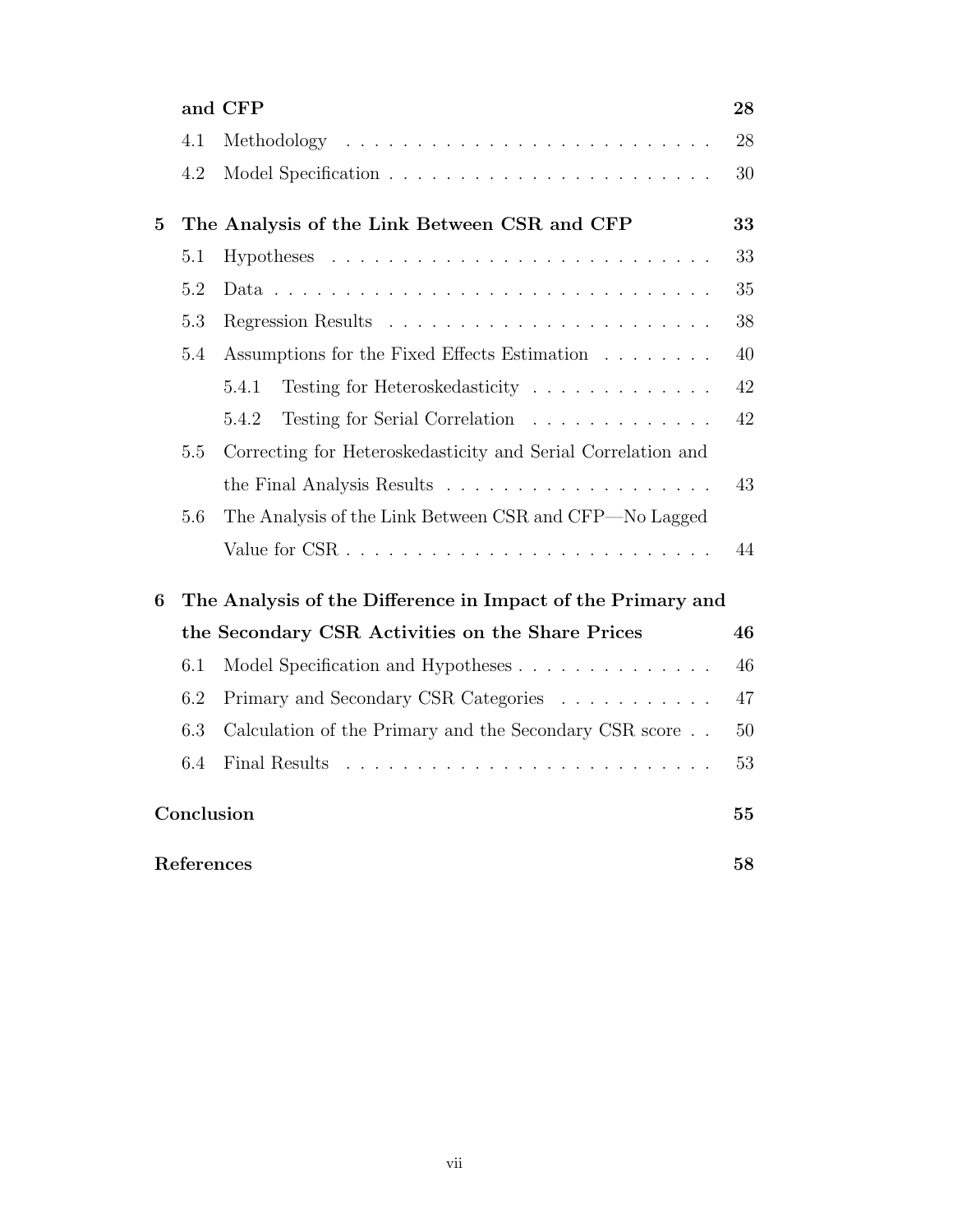# <span id="page-10-0"></span>List of Tables

| 1              |                                                            | 35 |
|----------------|------------------------------------------------------------|----|
| $\overline{2}$ | Categories of Environment, Society, Governance (ESG) Meas- |    |
|                | ures                                                       | 36 |
| 3              | ESG Category Weights in Scoring                            | 37 |
| 4              |                                                            | 38 |
| 5              | Correlation Between Explanatory Variables                  | 40 |
| 6              | Results with Robust Standard Errors (SE)                   | 44 |
| 7              | Denoting CSR Category as Primary                           | 48 |
| 8              | Descriptive Statistics for Primary CSR and Secondary CSR.  | 50 |
| 9              | Primary CSR Categories for Specific Industries             | 51 |
| 10             | Regression Results - The Impact of Primary and Secondary   |    |
|                |                                                            | 53 |

# <span id="page-10-1"></span>List of Figures

|  | Histogram of Residuals for 2016 |  |  |  |  |  |  |  | 42 |
|--|---------------------------------|--|--|--|--|--|--|--|----|
|  |                                 |  |  |  |  |  |  |  |    |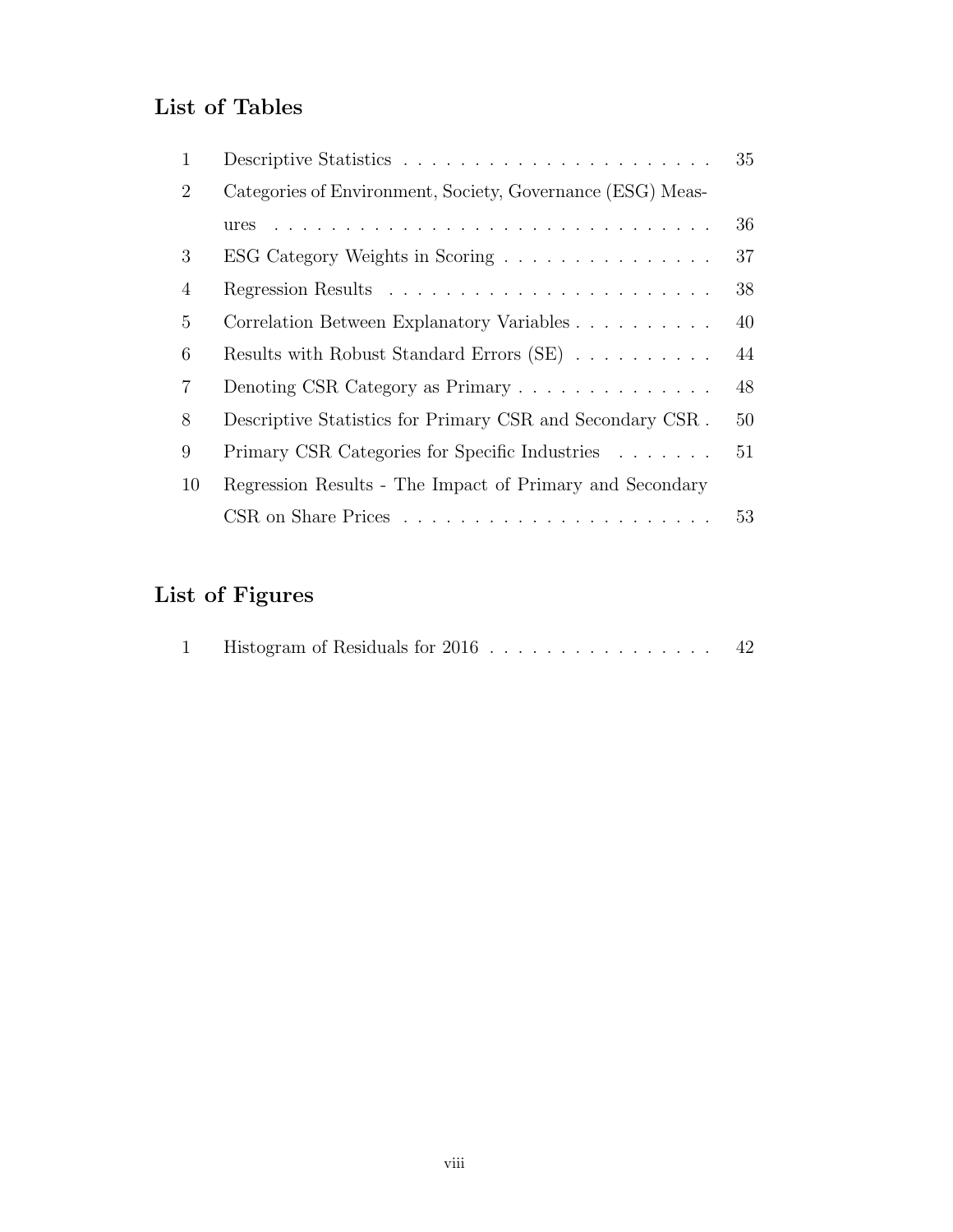### List of Abbreviations

- BVPS Book Value per Share
- <span id="page-11-9"></span>CEO Chief Executive Officer

<span id="page-11-0"></span>CSR Corporate Social Responsibility

<span id="page-11-1"></span>CFP Corporate Financial Performance

<span id="page-11-5"></span>EPS Earnings per Share

<span id="page-11-2"></span>ESG Environment, Society, Governance

FE Fixed Effects

FD First-Difference

<span id="page-11-10"></span>KLD Kinder, Lydenberg, Domini

LTDTA Long-Term Debt to Assets

NGO Non-Governmental Organisation

NIPS Net Income per Share

<span id="page-11-6"></span>PE Price to Earnings

RE Random Effects

<span id="page-11-11"></span>R&D Research and Development

RDPS Research and Development per Share

<span id="page-11-7"></span>ROA Return On Assets

<span id="page-11-8"></span>ROE Return On Equity

<span id="page-11-4"></span>S&P Standard & Poor

<span id="page-11-12"></span>SRI Socially Responsible Investment

VIF Variance Inflation Factor

TRBC Thomson Reuters Business Classification

<span id="page-11-3"></span>TRESGC Score Thomson Reuters Environmental, Social, Governance, and Controversies Score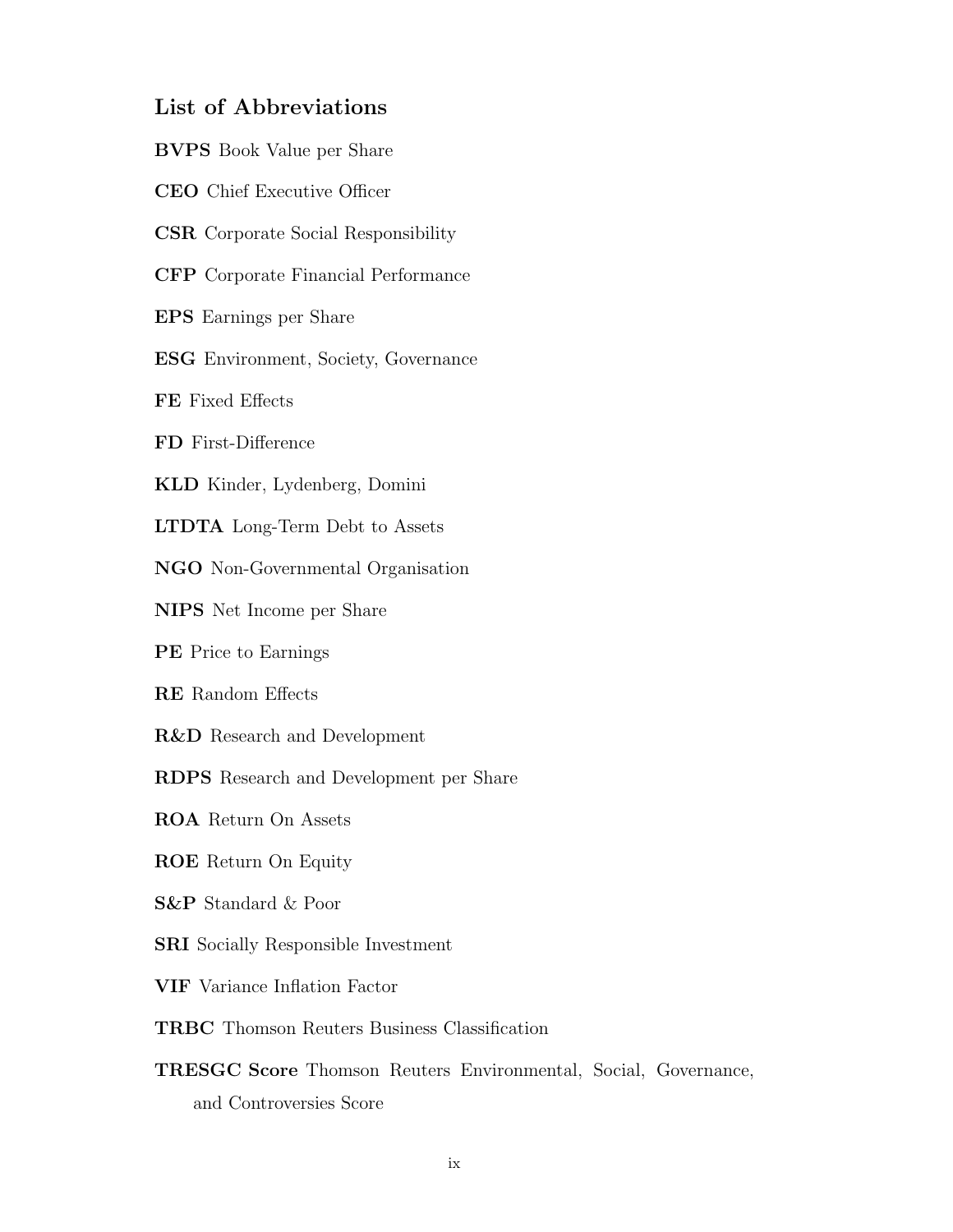#### Bachelor Thesis Proposal

| Author         | Aneta Pinteková                                               |  |  |  |  |
|----------------|---------------------------------------------------------------|--|--|--|--|
| Supervisor     | PhDr. Jiří Kukačka, Ph.D.                                     |  |  |  |  |
| Proposed topic | Corporate Social Responsibility and stock market performance: |  |  |  |  |
|                | The evolution of CSR impact in time and the role of           |  |  |  |  |
|                | the business-relevant CSR activities                          |  |  |  |  |

#### Topic Characteristics

In the past decades, there was an increasing interest in the concept of Corporate Social Responsibility [\(CSR\)](#page-11-0), i.e. the commitment of businesses to behave ethically and to take responsibility for the influence of their business on the environment and society. Apart from the impacts that [CSR](#page-11-0) activities might bring to the environment and society, there were numerous studies conducted to measure whether such activities are beneficial also to the firms themselves. There has been no consensus reached when the impact of [CSR](#page-11-0) activities on the firm's financial performance was measured. There are several studies in which the share prices were taken as the performance measure. The older studies mostly found an insignificant or even negative impact of [CSR](#page-11-0) on the share prices. However, in the recent years, the studies which find a positive effect of [CSR](#page-11-0) (or, concretely, in most cases it is the [CSR](#page-11-0) disclosure) emerge. As the public has become more aware of the importance of ethical corporate behaviour, there is a question to be asked, and that is, whether the situation in the stock market has changed over the years and if the impact of [CSR](#page-11-0) on firm's performance has changed from negative/neutral to positive. As an addition to the concept of [CSR,](#page-11-0) the concept of Creating Shared Value has arisen. It highlights the importance of the connection between business priorities and [CSR](#page-11-0) activities. In this thesis, it will be further examined whether the relevant [CSR](#page-11-0) activities are prior to those non-relevant ones when it comes to their impact on firm's performance.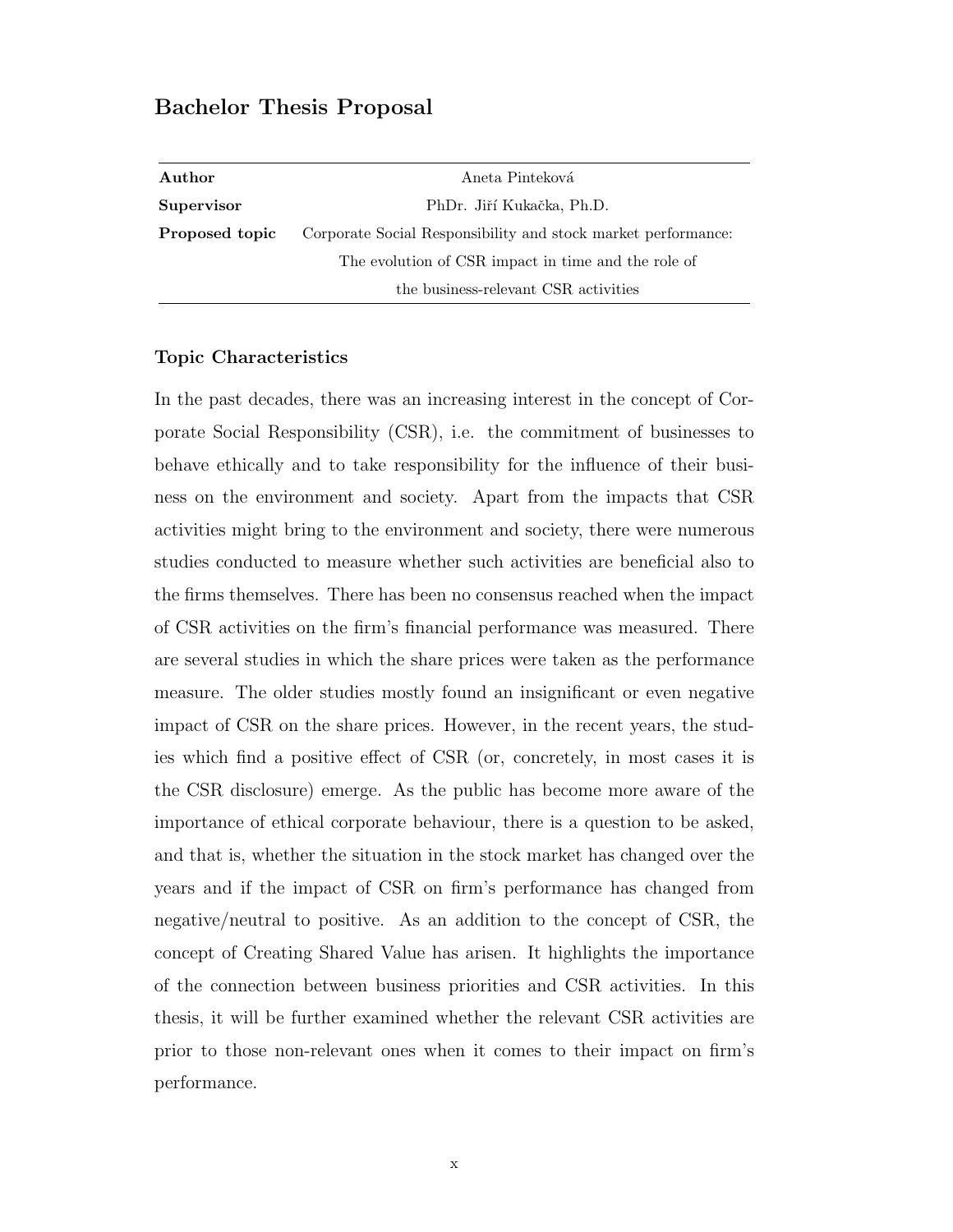#### Hypotheses

1. [CSR](#page-11-0) activities of a firm have a significant impact on its share prices

2. The impact of [CSR](#page-11-0) on the share prices has evolved over time and has changed from negative/neutral to positive

3. The impact of the business-relevant [CSR](#page-11-0) activities is more significant than the impact of the non-relevant [CSR](#page-11-0) activities

#### Methodology

Econometric analysis of the stock market data like those from Standard and Poor's, concretely the stock market indices measuring the stock price development of U.S. companies (e.g. S&P 500 Index), and the indices designed to measure the performance of securities from companies that meet environmental and social sustainability criteria (e.g.  $S\&P$  500 Environmental  $\&$ Socially Responsible Index). Moreover, the [CSR](#page-11-0) activities of selected subset of firms will be divided into those related and non-related to the firm's business purpose. Subsequently, an analysis will be made to examine whether there is a difference between them in relation to the firm's performance as measured by the stock prices.

#### Outline

- 1. Introduction
- 2. Literature review:
- a) Defining [CSR](#page-11-0)
- b) [CSR](#page-11-0) and its impact on a firm's performance—older studies
- c) [CSR](#page-11-0) and its impact on a firm's performance—recent studies
- d) The concept of Creating Shared Value
- 3. Hypotheses
- 4. Data & Methodology
- 5. Empirical analysis of the [CSR](#page-11-0) impact and its change in time
- 6. Analysis of the difference in impact between relevant and non-relevant [CSR](#page-11-0) activities
- 7. Results summary & conclusion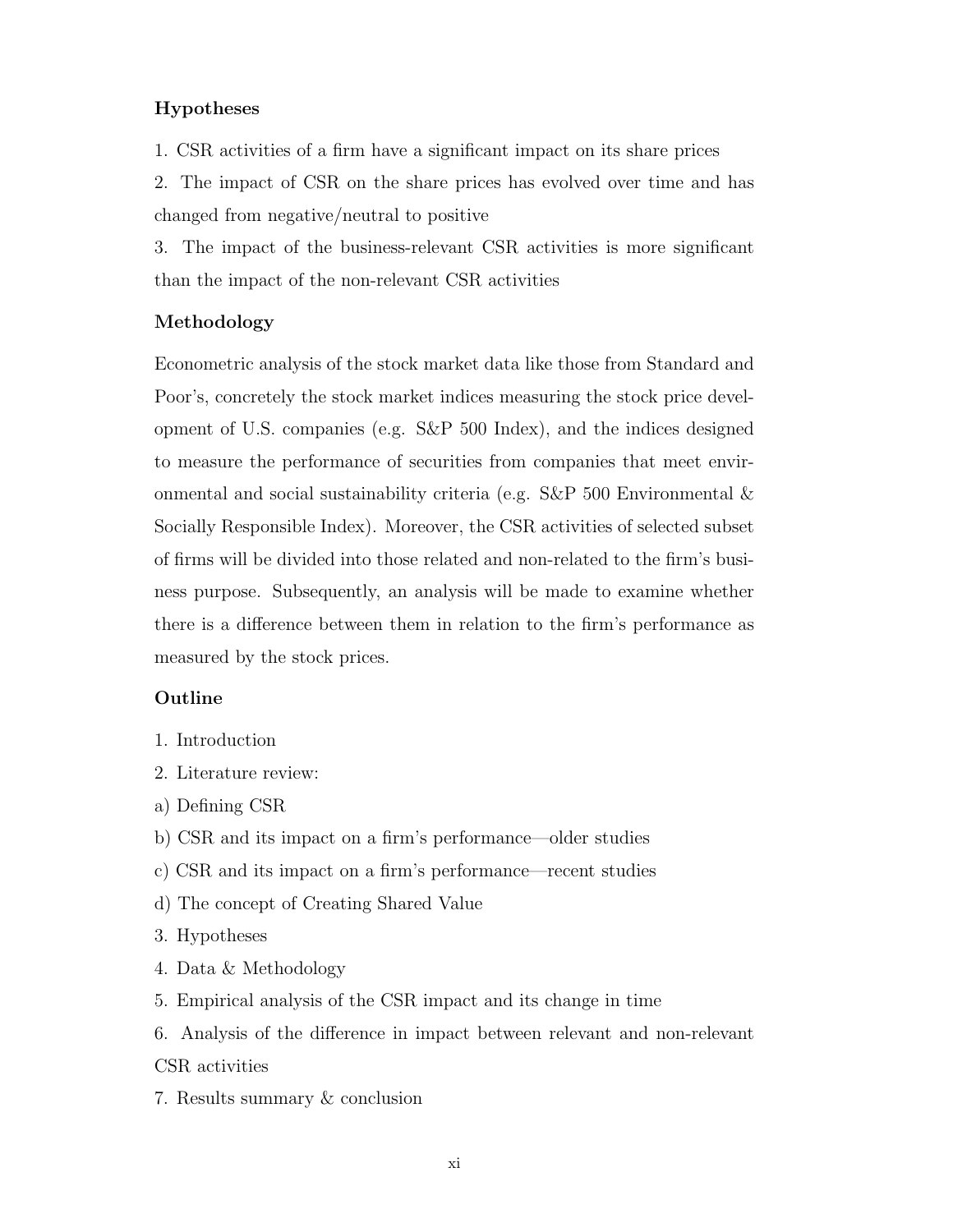#### Core Bibliography

De Klerk, M.; De Villiers, Ch.; Van Staden, Ch. (2015). The influence of corporate social responsibility disclosure on share prices. Pacific Accounting Review, Vol. 27, No. 2, pp. 208–228.

Michelon, G.; Boesso, G.; Kumar, K. (2013). Examining the Link between Strategic Corporate Social Responsibility and Company Performance: An Analysis of the Best Corporate Citizens. Corporate Social Responsibility and Environmental Management, Vol 20, pp. 81–94.

VANCE, S. C. (1975). Are Socially Responsible Corporations Good Investment Risks? Management Review, Vol. 64, No. 8, pp. 19.

Abbot, W. F.; Monsen, J. R. (1979). On the Measurement of Corporate Social Responsibility. Academy of Management Journal, Vol. 22, pp. 501.

Schadewitz, H.; Niskala, M. (2010). Communication via responsibility reporting and its effect on firm value in Finland. Corporate Social Responsibility and Environmental Management, Vol. 17, No. 2, pp. 96–106.

De Klerk, M; De Villiers, C. (2012). The value relevance of corporate responsibility reporting: South African evidence. Meditari Accountancy Research, Vol. 20, No. 1, pp. 21–38.

McGuire, J. B.; Sundgren, A.; Schneeweis T. (1988). Corporate Social Responsibility and Firm Financial Performance. Academy of Management Journal, Vol. 31, No. 4., pp. 854–872.

McWilliams, A.; Siegel, D. (2000). Corporate Social Responsibility and Financial Performance: Correlation or Misspecification? Strategic Management Journal, Vol 21, No. 5, pp. 603–609.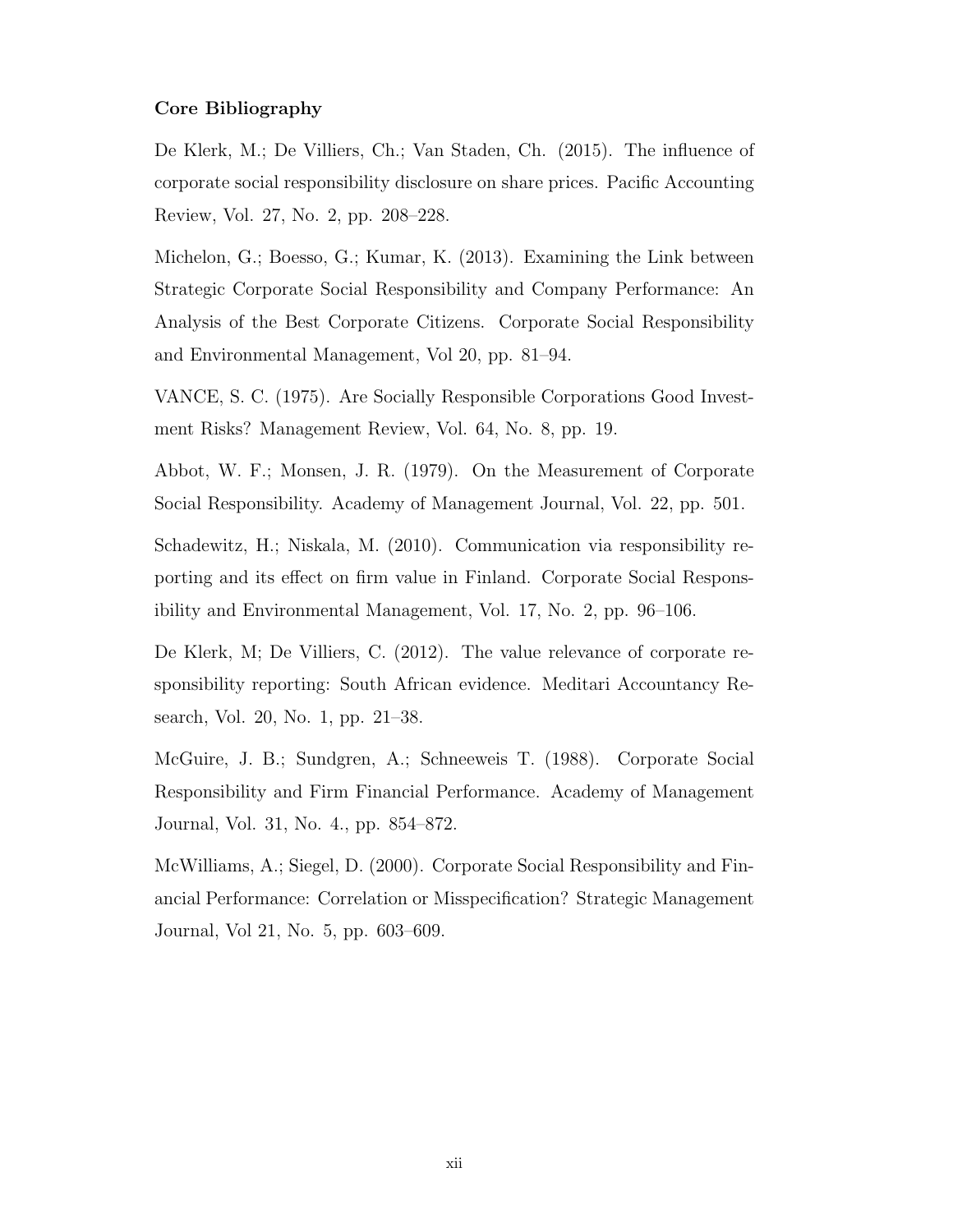### <span id="page-15-0"></span>Introduction

The aim of this thesis is to examine the relationship between Corporate Social Responsibility [\(CSR\)](#page-11-0) and Corporate Financial Performance [\(CFP\)](#page-11-1). Firstly, the impact of the overall [CSR](#page-11-0) on financial results is examined, and then the responsible activities are divided into those that are considered to be the most relevant for firms with respect to their type of business, named primary, and those that are not so closely linked to the companies' business core, called secondary. An analysis is made in order to see whether the two types influence the financial performance differently.

To introduce the concept of [CSR,](#page-11-0) we may say that the main idea of it is that firms should try to improve the well-being of society and to protect the environment by engaging in responsible activities that are beyond the scope of law. Such idea stems from the fact that companies have power and influence to do so, and that it is morally correct of them to incorporate business ethics into their daily business operations.

In addition to that, many scholars emphasize that the responsible behaviour should bring benefits (e.g., increased customer loyalty or employee productivity) that result in improved financial results (e.g., [Perrini, Russo,](#page-75-0) [Tencati & Vurro, 2011\)](#page-75-0). However, this claim has not been unanimously confirmed by empirical research so far. For that reason, in this thesis we decided to reexamine the relation between [CSR](#page-11-0) and [CFP](#page-11-1) in the period after the global financial crisis.

One of the main problems in the previous research was the lack of reliable measures of [CSR.](#page-11-0) In this thesis, we use newly created, sophisticated Thomson Reuters Environmental, Social, Governance, and Controversies Score [\(TRESGC Score\)](#page-11-3) released very recently—in March 2017. When it comes to the measure of [CFP,](#page-11-1) corporate share prices are chosen. The impact of [CSR](#page-11-0) on the stock market performance is analysed in 10 year period between years 2007 and 2016. It is the period after the US subprime mortgage crisis, which became the global financial crisis after the bankruptcy of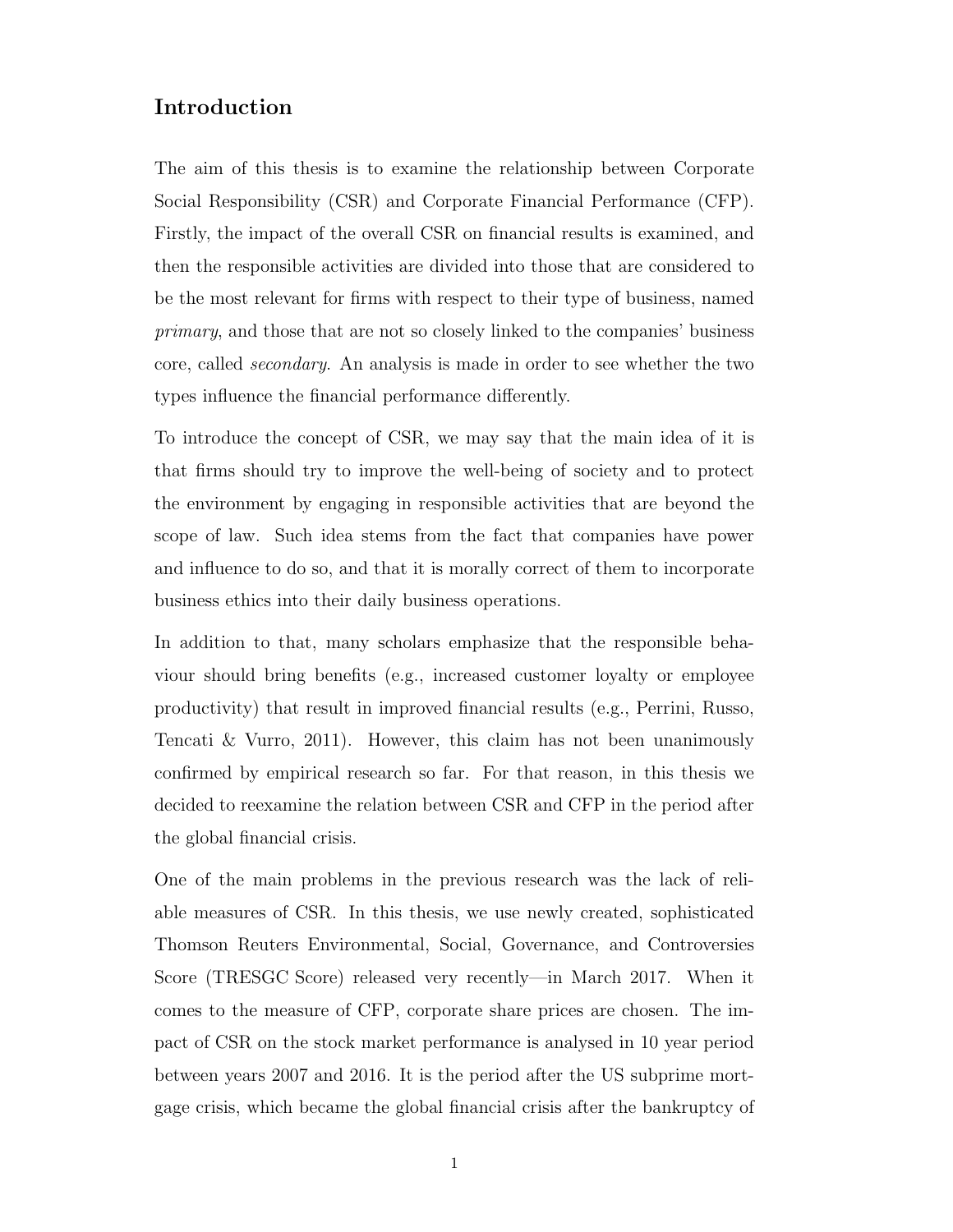the American bank Lehman Brothers. One of the probable causes was the managers' irresponsible behaviour.

After such experience, it might be expected that companies and markets have learned a lesson and would now care more about the business ethics in order to avoid such consequences of the irresponsible behaviour in the future. The change might be driven, among other things, by the responsible consumers, who recently seem to have higher requirements on the product characteristics and can more easily access the product or company information via internet.

If this is the case, the more responsible firms would be preferred to those less responsible ones also by investors, which would be in turn reflected in the higher share prices. We examine whether it is so on the data for Standard & Poor [\(S&P\)](#page-11-4) 500 Index constituents, as those are considered to reliably represent the American economy.

The results show that the [TRESGC Score](#page-11-3) has a significant, positive impact on the stock market performance of companies. One percentile point increase in the [TRESGC Score](#page-11-3) raises the share price by 0.3%, or even 0.4% on average, holding everything else constant. It is a useful information for investors, suggesting them to take into account the [CSR](#page-11-0) aspect of companies when they decide where to invest their money.

Subsequently, we delve deeper into the issue and ask the question whether the specific type of the responsible action in which a firm engages matters. [Kramer & Porter](#page-74-0) [\(2011\)](#page-74-0) state that the largest benefits come when the shared value is created. This means that the company uses its unique abilities to help the society, and the improvement in the society well-being would later bring higher financial benefits to the company. Based on this idea, we divide the [CSR](#page-11-0) activities into those closely related to a company's type of business (e.g., emissions are an actual issue for a firm in the transportation industry), and into those that are less relevant for the firm (e.g., a telecommunication firm does not have to care so much about emissions). We examine whether the impact of the two types of [CSR](#page-11-0) on the stock market performance is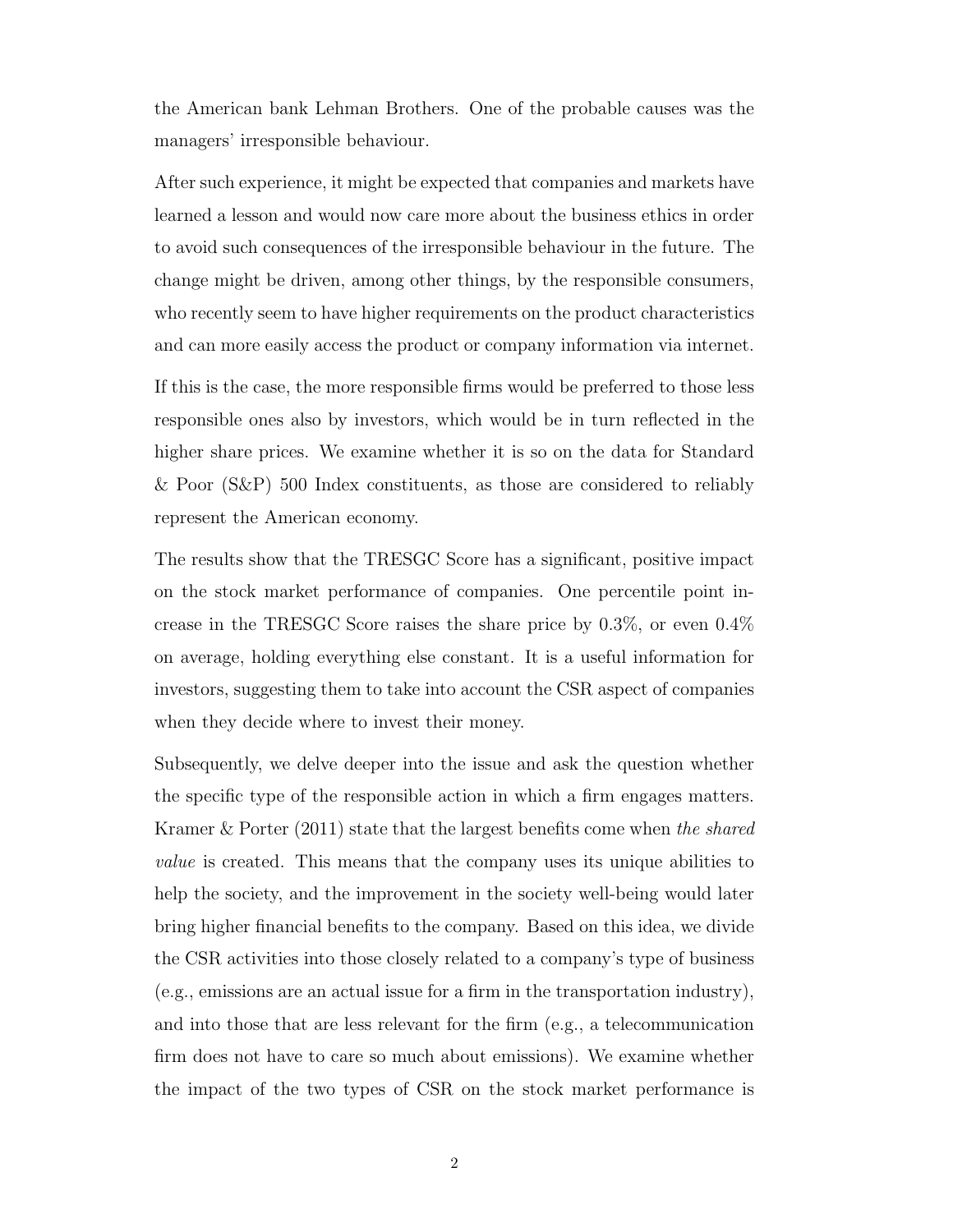different.

The regression outcome shows that the score for primary [CSR](#page-11-0) has a significantly positive impact on the share prices, while if the score for secondary [CSR](#page-11-0) increases, the share price will not be influenced substantially.

This bachelor thesis is organized as follows. In the section 1, the concept of [CSR](#page-11-0) is defined, together with the summary of how it has evolved and why it is expected to bring financial benefits to firms. In the section 2, the overview of existing research is presented. It is divided into the earlier research, including studies published between years 1972–2000, and the more recent research, i.e., the studies written in 2000 and later. In the section 3, we present the current trends in the area of [CSR,](#page-11-0) as well as the concept of creating shared value, that is, the ideas why socially responsible actions of companies should be linked to its business core, in order to increase the companies' profits. Theoretical basis for the empirical analysis can be found in the section 4, where the research methodology and model specification are explained. In the section 5, hypotheses are stated and data are described, and results from the analysis of the link between overall [CSR](#page-11-0) and stock market performance are reported. Both cases when financial data at the year t are paired with [CSR](#page-11-0) at the year t and at the year  $t-1$  are presented. Finally, in the section 6 we analyse the difference in impact of the primary [CSR](#page-11-0) and of the secondary [CSR](#page-11-0) on the companies' stock market performance.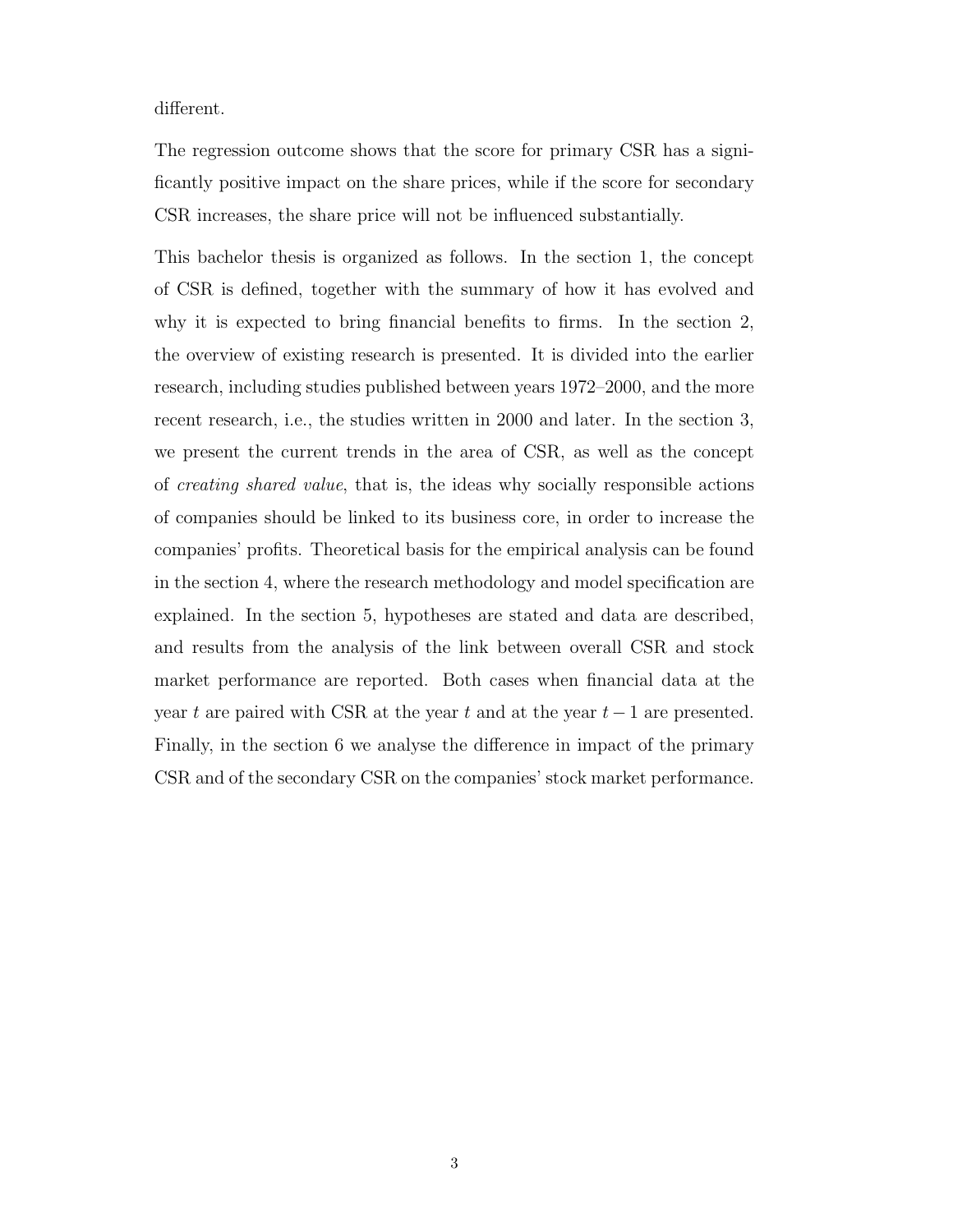#### <span id="page-18-0"></span>1 The Concept of [CSR](#page-11-0)

There has been a movement in the corporate world, as nowadays companies are more and more encouraged to contribute to the well-being of society. One of the reasons for it is that the companies, especially the big corporations, have significant power and influence, which arose also from people's loyalty and belief in the company. Therefore, companies are encouraged use that gained power responsibly, with the aim to rather help the society than to harm it. The notion of [CSR](#page-11-0) and its alternatives such as "corporate citizenship" or "corporate sustainability" are emerging, and more and more firms are engaging in the socially or environmentally responsible activities, or at least they are involving the corporate philanthropy into their business strategies.

#### <span id="page-18-1"></span>1.1 Defining [CSR](#page-11-0)

The term "Corporate Social Responsibility" has been used since 1950s, when Bowen (as cited in Garriga & Melé, 2004) wrote the book named *Social Re*sponsibilities of the Businessman, where he defined the social responsibilities as the duties of a businessman to follow such policies, decide in such way, and to act accordingly, as the society desires. However, in the next years and decades the exact definitions have differed across authors. [Dahlsrud](#page-73-1) [\(2008\)](#page-73-1) conducted an analysis of 37 definitions originating from 27 authors, covering time from 1980 to 2003. The most frequently used one of them is the one stated by the Commission of the European Communities in 2001: "A concept whereby companies integrate social and environmental concerns in their business operations and in their interaction with their stakeholders on a voluntary basis" (as cited in [Dahlsrud, 2008,](#page-73-1) p. 7). Another popular one was that of the World Business Council for Sustainable Development, stated in 2000: "Corporate social responsibility is the continuing commitment by business to behave ethically and contribute to economic development while improving the quality of life of the workforce and their families as well as the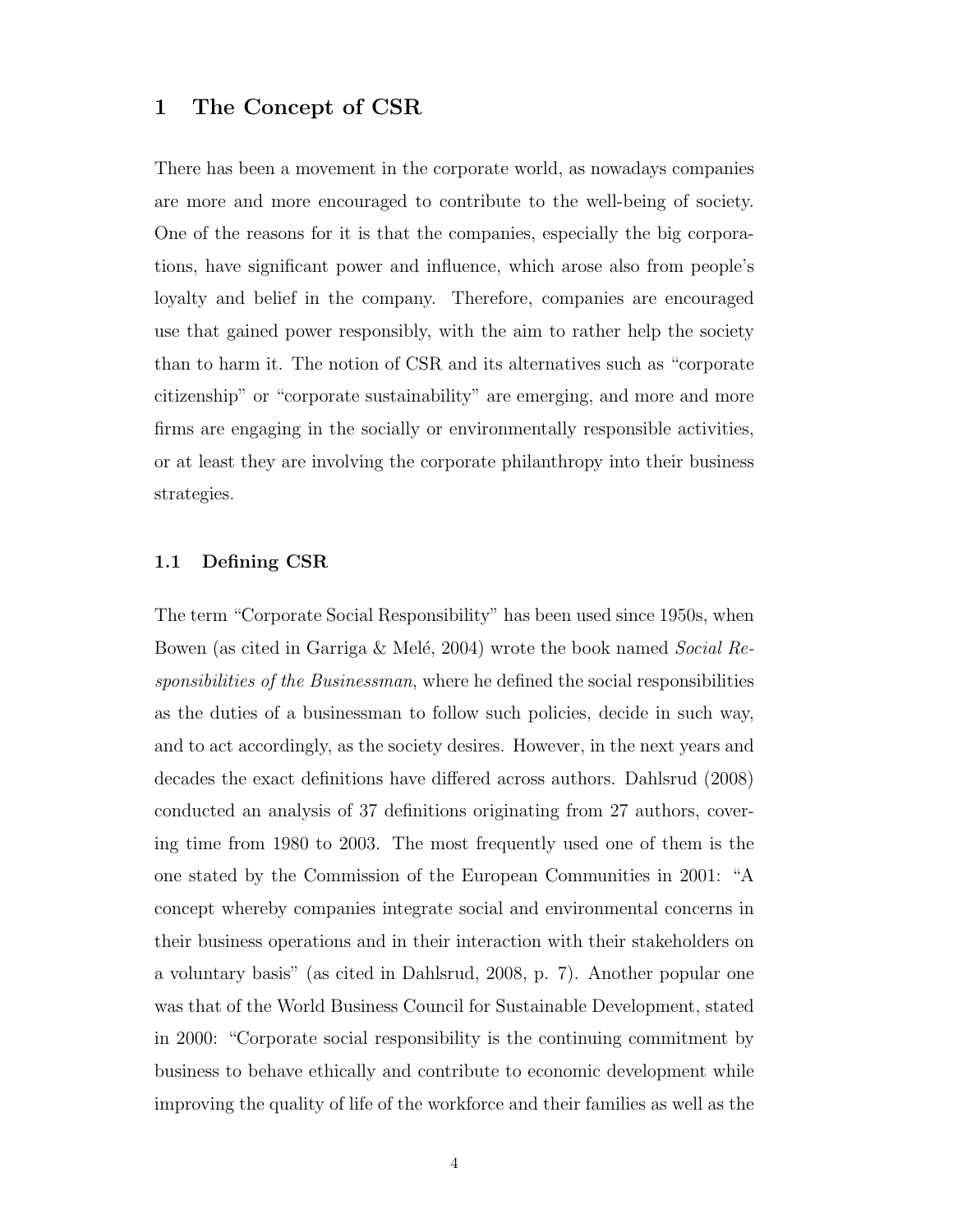local community and society at large" (as cited in [Dahlsrud, 2008,](#page-73-1) p. 7). The last important definition that should be mentioned is the well-known [Car](#page-72-0)[roll'](#page-72-0)s [\(1991\)](#page-72-0) four-part definitional framework for [CSRs](#page-11-0), originally stated as follows: "Corporate social responsibility encompasses the economic, legal, ethical, and discretionary (philanthropic) expectations that society has of organizations at a given point in time" [\(Carroll, 1991\)](#page-72-0). To sum it up, companies are encouraged to care about the impacts their business has on the society and the environment, as well as they are encouraged to contribute to and improve the well-being of the society's members.

#### <span id="page-19-0"></span>1.2 Brief Summary of the Evolution of [CSR](#page-11-0) Concept

Regardless of how much companies are encouraged to help the society, it is not their primary role. Therefore, it is useful to look at where the [CSR](#page-11-0) concept stems from. The notion started in 1953. In the 1960s, the [CSR](#page-11-0) gained its popularity as there were wide social movements, mostly in the US. What became important at that time were civil rights, women rights and consumer rights, as well as there was an environmental movement [\(Car](#page-72-1)[roll & Shabana, 2010\)](#page-72-1). Murphy (as cited in [Carroll & Shabana, 2010\)](#page-72-1) described this period as the time when the awareness of social problems such as poverty, racial discrimination or pollution was raised. So, as the social environment was changing, there was also the pressure on businesses to behave in accordance with this societal mindset, and thus the concept of [CSR](#page-11-0) was shaping and expanding. As a part of [CSR,](#page-11-0) what stood out in that era was the start of corporate engagement in the corporate philanthropy, i.e. the charitable donations by businesses. On the other hand, what was not taken into consideration at that time was the link between [CSR](#page-11-0) and corporate performance [\(Carroll & Shabana, 2010\)](#page-72-1). This link became widely discussed and analysed in 1980s. Also, many related concepts arose in that period, such as business ethics or stakeholder theory. This trend continued in the 1990s and 2000s, when the notion of the corporate citizenship was added. In this concept the firm is considered to be a "citizen", or a member of the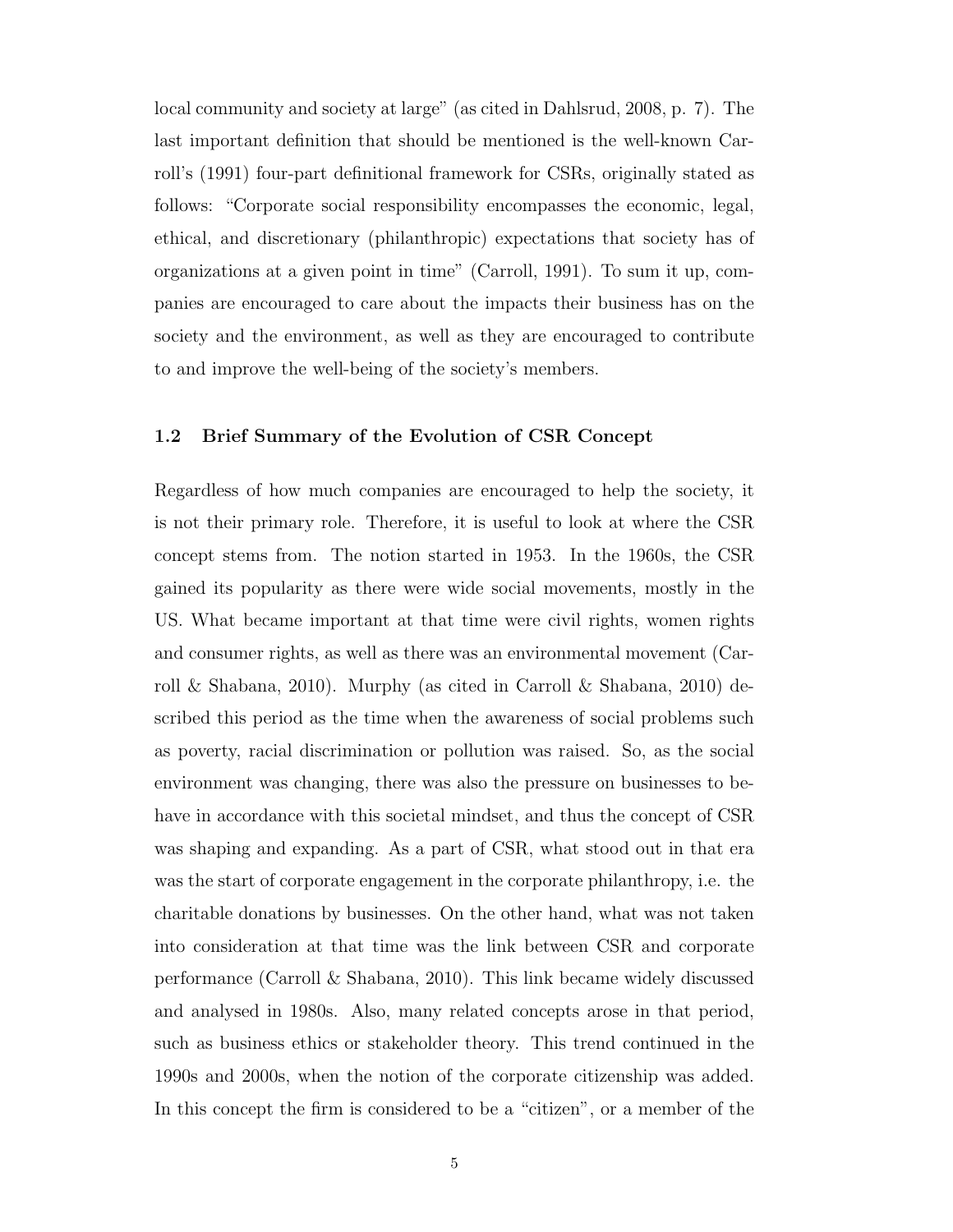society, so it has its responsibilities towards the local communities and the environment in which it operates (Garriga  $\&$  Melé, 2004). The reason for the importance of this idea is that especially the beginning of 2000s was a period of enormous corporate scandals, such as those of Enron, Worldcom or Tyco, together with the subsequent scandals of Wall Street such as the bankruptcy of Lehman Brothers. Thus, also the theme of social responsibility was a little bit obscured at that time and the business ethics concern prevailed [\(Carroll](#page-72-1) [& Shabana, 2010\)](#page-72-1). However, these scandals were the reason at that time why the scholars looked at [CSR](#page-11-0) and the related concepts, and why society was more and more expecting and requesting businesses to behave responsibly and ethically. The other reasons for the socially responsible behaviour of companies can be found rather not in the history, but in the elaborated academic work that relates to this question.

#### <span id="page-20-0"></span>1.3 [CSR](#page-11-0) Theories

Many scholars tried to explain the firms' motivation and eligibility to behave socially responsible, and elaborated various theories on [CSR](#page-11-0) and related matters. The approaches towards understanding the [CSR](#page-11-0) field have differed as well as the [CSR](#page-11-0) definitions. Garriga  $\&$  Melé [\(2004\)](#page-73-0) classify the CSR theories and related approaches into 4 main groups. The first of them is called Instrumental theories, in which [CSR](#page-11-0) is only considered to be "a strategic tool to achieve economic objectives and, ultimately, wealth creation" [\(Gar](#page-73-0)riga & Melé, 2004, p. 3). These theories altogether state that companies should behave responsibly toward society only if it would increase shareholder value, help achieve competitive advantage, or it would bring profits in the long-run.

The second group called Political theories basically states that corporations should help the society, simply because they have power to do so. Thirdly, Integrative theories say that companies should satisfy the social demands, as their business depends on society and can exist only thanks to it. Finally,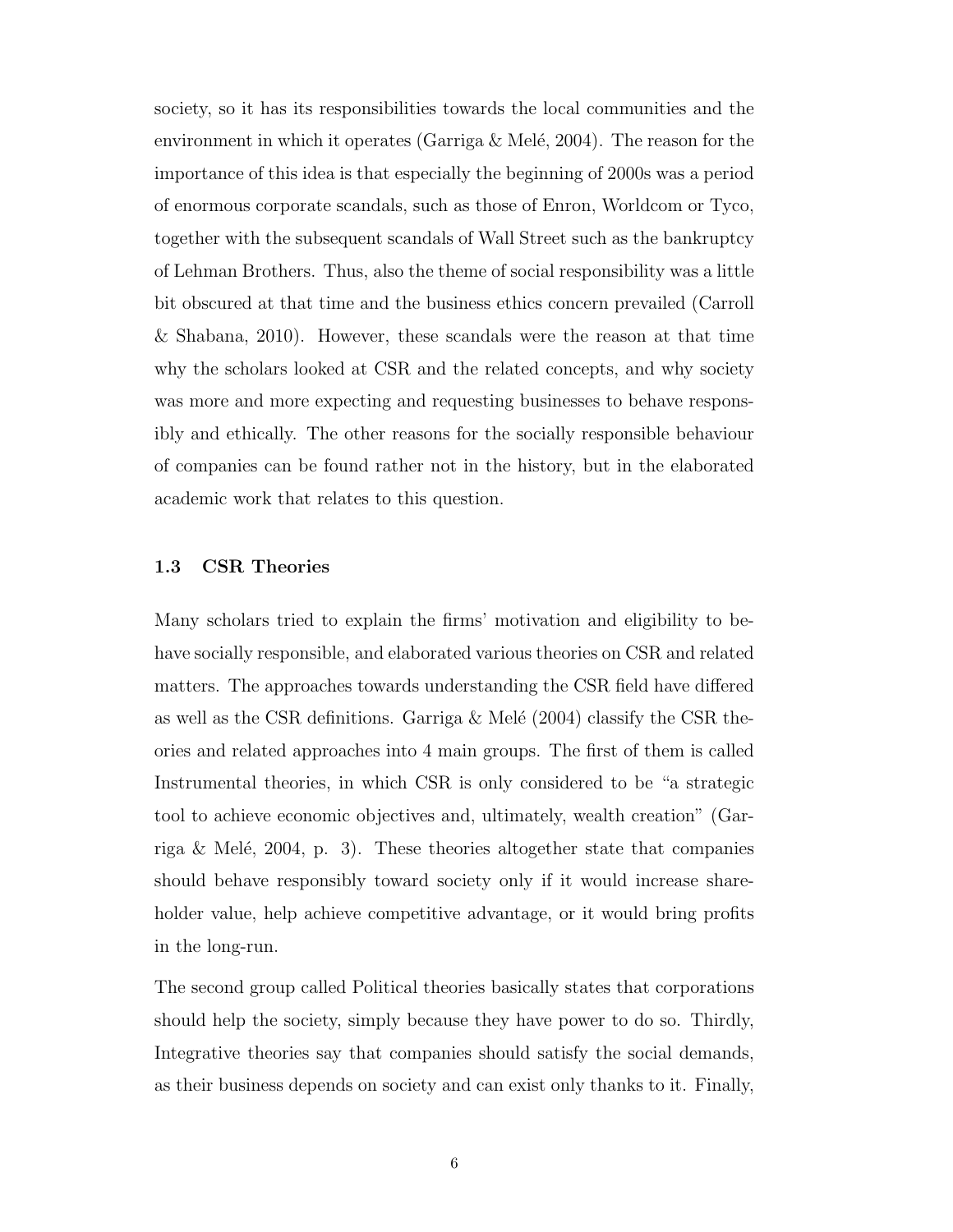Ethical theories claim that companies should do the good thing because it is ethically correct to contribute to the well-being of the whole society [\(Garriga](#page-73-0)  $&$  Melé, 2004).

The last three groups enumerate reasons why it is ethically or logically correct that companies behave socially responsible. These views have been gaining on more importance and have been spreading across scholars, organizations and all people interested in these issues in the recent years. However, the researchers supporting the first group, i.e., the theories claiming that businesses should primarily focus on the economic profits, remind us that we should not forget about this aspect. One of the most well-known of them is [Friedman](#page-73-2) [\(1970\)](#page-73-2), who states that business have only one responsibility toward society, and that is the profit maximization to the shareholders. Therefore, there is an important question to be asked, and that is whether engaging in the socially responsible activities pays-off to the companies, so that they help others without harming themselves.

# <span id="page-21-0"></span>1.4 Financial Benefits of the Socially Responsible Behaviour— Theoretical Basis

Together with business ethics awareness and the concern for the well-being of the firms' stakeholders, what dominated in the literature in the 1990s and 2000s was the search for the so-called business case, i.e., the research was focused on examining the link between [CSR](#page-11-0) and [CFP](#page-11-1) [\(Carroll & Shabana,](#page-72-1) [2010\)](#page-72-1). So far, the empirical research has not given the final answer about which kind of link (i.e., positive, negative, or neutral) there exists, but scholars propose that there should be many positive outcomes of the socially responsible behaviour. Following the work of [Perrini et al.](#page-75-0) [\(2011\)](#page-75-0), the outcomes can be divided into these groups:

• Organizational outcomes —practices such as equal treatment of men and women, as well as of disabled, transparency in compensation, safety at the workplace, etc., might result in benefits as, for example, increased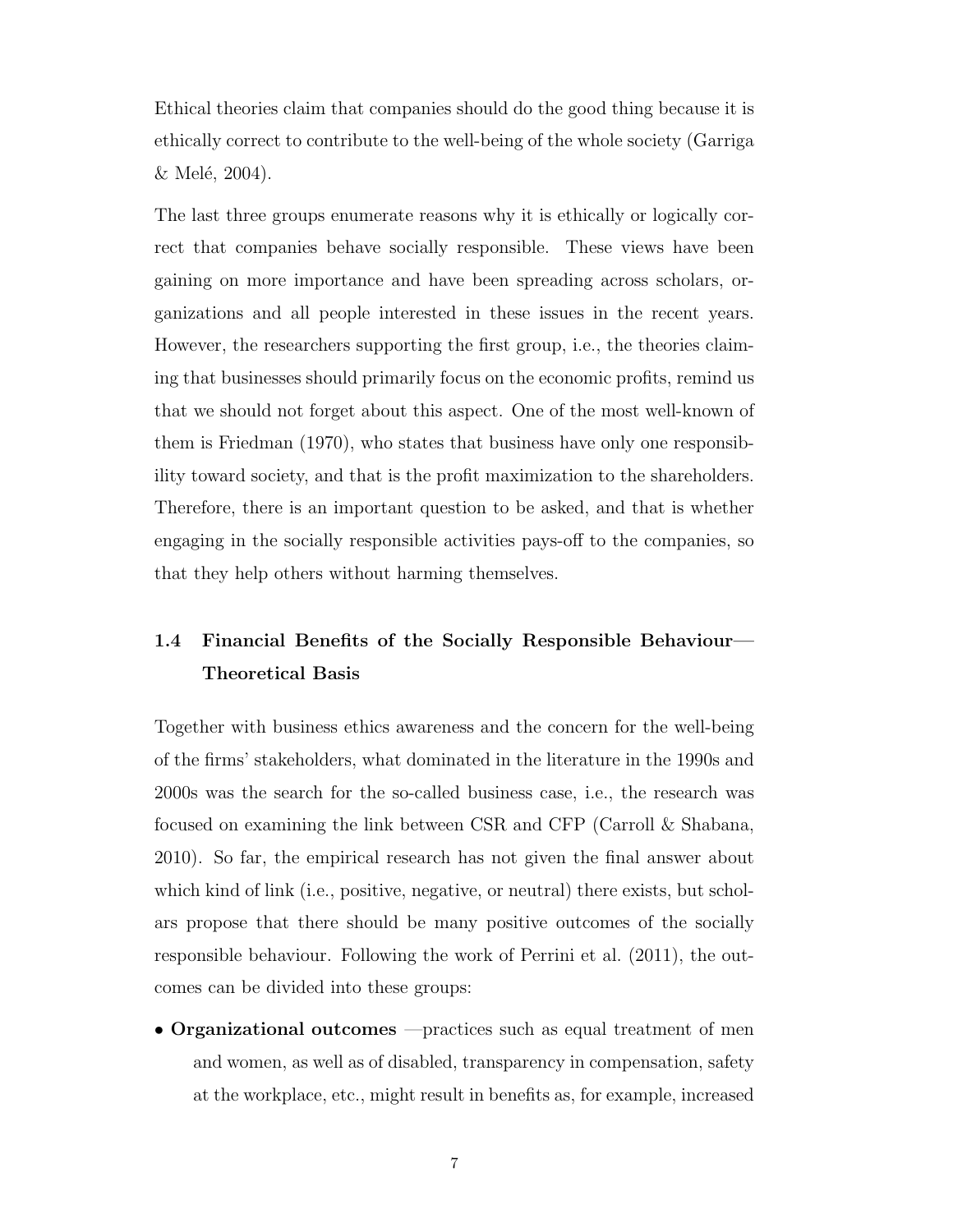productivity, employees' innovation initiatives, or lower turnover costs [\(Perrini et al., 2011\)](#page-75-0). Moreover, [Waddock & Graves](#page-75-1) [\(1997\)](#page-75-1) suggest that the socially responsible firms are more likely to attract the high quality employees.

- Customer-related outcomes —if a firm diversifies by offering socially and environmentally friendly products, it has a good reputation or communicates transparently and reliably, it might be an incentive for the company's customers to purchase more of the firm's products. It can lead to customer satisfaction and loyalty [\(Perrini et al., 2011\)](#page-75-0).
- Supply chain outcomes —if companies fight against the unsustainable practices among their supply chains (e.g., child labour, unsafe working environment, inadequate remuneration), they might achieve better quality of final product, higher potential for innovation, or improved coordination with their suppliers [\(Perrini et al., 2011\)](#page-75-0).
- Society-related outcomes —investment in philanthropic activities such as community programs improves firms' competitive advantage as it enhances firms' reputation [\(Porter & Kramer, 2002\)](#page-75-2). As it was partially mentioned, good reputation can result in loyalty of customers and employees, and also in a better relation with entities like banks or government officials [\(McGuire, Sundgren, & Schneeweis, 1988\)](#page-74-1).
- Environment-related outcomes —behaving responsibly towards environment helps a firm avoid a number of risks, e.g., litigation charges for excessive  $CO_2$  emissions [\(Lash & Wellington, 2007\)](#page-74-2). It rather leads to cost savings, e.g., by reducing consumption of materials or energy [\(Perrini et al., 2011\)](#page-75-0).
- Governance outcomes —if a company wants to behave socially responsible, it might also choose to publish a sustainability report that summarizes its actions and achievements. This initiative can in turn improve the internal communication and control processes, as well as it can raise awareness or motivation of the company's managers and em-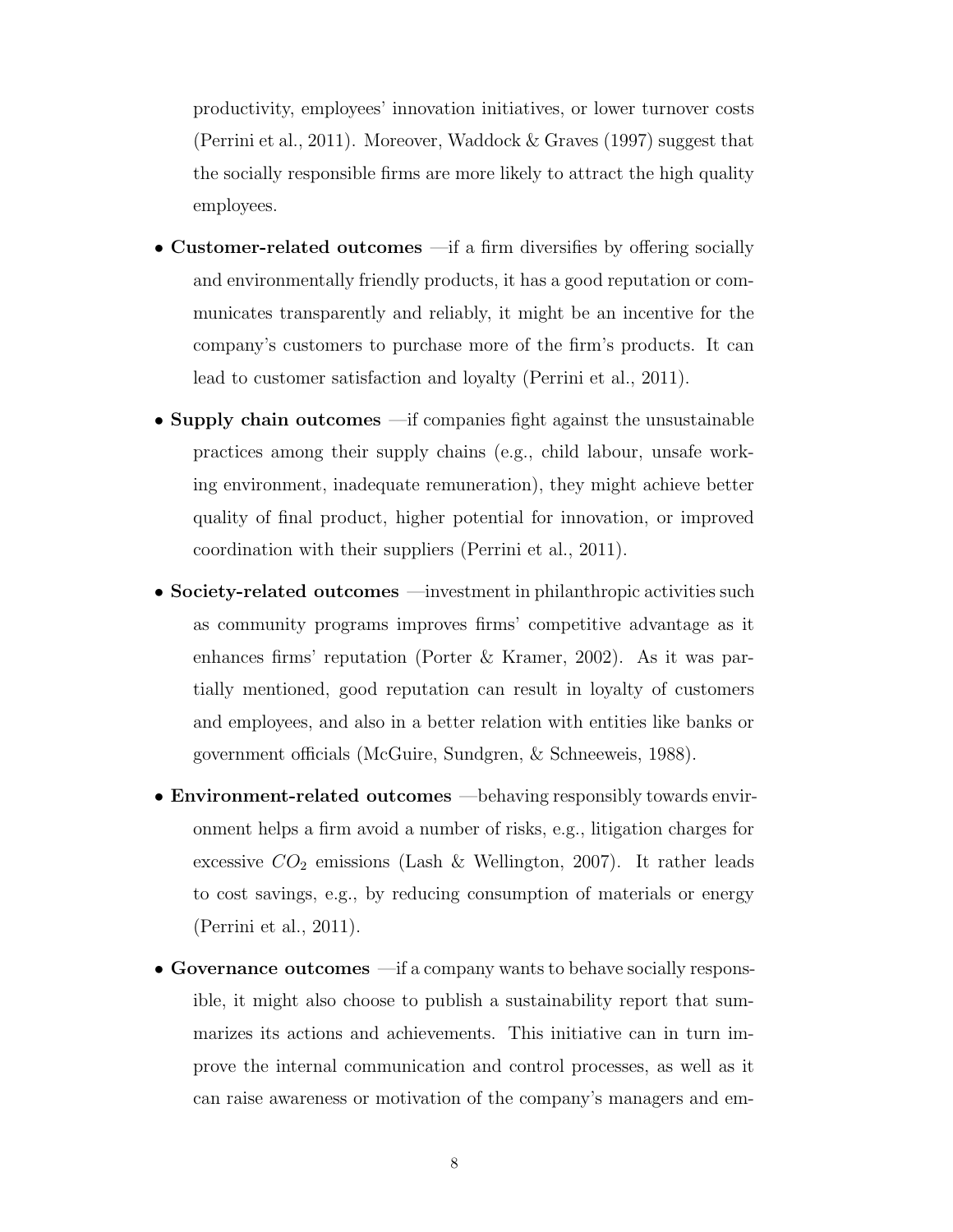ployees [\(Herzig & Schaltegger, 2006\)](#page-73-3).

All of these outcomes are likely to bring financial benefits to a socially responsible company. However, the important question is whether these assumptions are supported by real-world observations and can be proven by examining data collected on the actual financial and social performance of companies.

#### <span id="page-23-0"></span>1.5 Introduction to the Existing Research

Apart from the theoretical research, scholars have also tried to examine the link between [CSR](#page-11-0) and [CFP](#page-11-1) empirically. There were approximately 180 studies published since the year 1972 examining whether the relationship exists. The major meta-analyses conclude that there is some link, however, it is relatively small [\(Misani, 2010\)](#page-74-3).

Altogether, the results of the studies are mixed. There are several theoretical suggestions why it is so. [Barnett](#page-72-2) [\(2016\)](#page-72-2) claims that the more the socially responsible action of a firm brings direct benefits to the firm, the less probable it is that it improves relationship with its stakeholders, and consequently enhances profits, as it does not appear to be a really altruistic action. Further, if the firm is not taking the social action intensively and regularly, or if the firm behaves responsibly only after there is an external pressure, it will not be perceived as truly socially responsible, and thus the action will not bring the desired financial benefits [\(Barnett, 2016\)](#page-72-2). [Misani](#page-74-3) [\(2010\)](#page-74-3) presents another point of view, and distinguishes between so-called convergent and divergent [CSR.](#page-11-0) The former means that firms adopt only those [CSR](#page-11-0) practices that have already been adopted by other firms in the industry (e.g., publication of a sustainability report, use of ethical labels, etc.). On the other hand, the divergent [CSR](#page-11-0) means that firms try to be unique in their [CSR](#page-11-0) action. In general, if a company wants to enjoy extra financial returns within an industry, it has to do some things differently (and better) than its peers, so that it achieves a competitive advantage. The same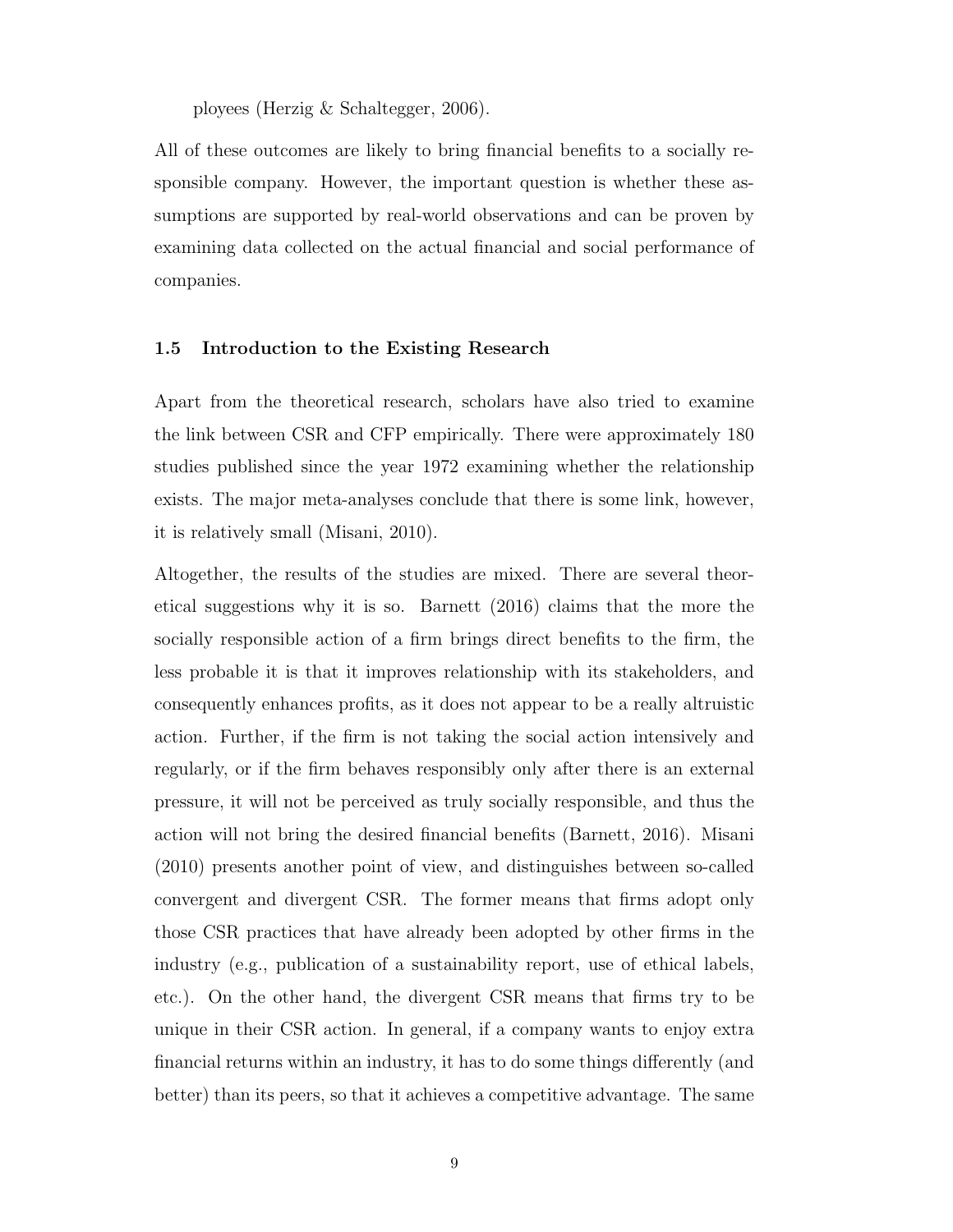logic should apply also in the case of [CSR](#page-11-0) [\(Misani, 2010\)](#page-74-3).

Apart from those proposed in the theoretical debate, there are prospective reasons for the differences in results of studies that can be seen directly from the existing research. One of them is the fact that financial performance measures differ across studies. The researchers use:

- Market-based measures, i.e., stock prices —sometimes an increase in prices is used, dividends are or are not taken into account, and the measures are risk-adjusted only in some cases.
- Accounting-based measures —Earnings per Share [\(EPS\)](#page-11-5), Price to Earnings [\(PE\)](#page-11-6) ratio, Return On Assets [\(ROA\)](#page-11-7), Return On Equity [\(ROE\)](#page-11-8), net income, profit margin, or even some other measures can be found in the research.

Moreover, some studies consider the short-term financial performance. These are called event studies, and they examine whether certain [CSR](#page-11-0) action has an immediate impact on the [CFP.](#page-11-1) It is also interesting to point out that some studies do not focus on [CFP](#page-11-1) directly, but on the link between [CSR](#page-11-0) and risk. Investors might consider the socially irresponsible firms to be a riskier investment, and thus it might in turn negatively affect the firms' financial results [\(McGuire et al., 1988\)](#page-74-1).

The [CFP](#page-11-1) measurement is not the only thing that differs significantly among studies. It is even more problematic to find the most appropriate measure for companies' social performance. The various measurements used in the research will be discussed more in detail in other sections.

Altogether, the empirical search for the link between [CSR](#page-11-0) and [CFP](#page-11-1) has not started such a long time ago. In many empirical papers, two studies from the year 1972 are considered to be the first to open the question if the more socially responsible firms are also more profitable. In this thesis, the review of the previous research is divided into the earlier research (1972–1999) and the more recent research (2000–now) section.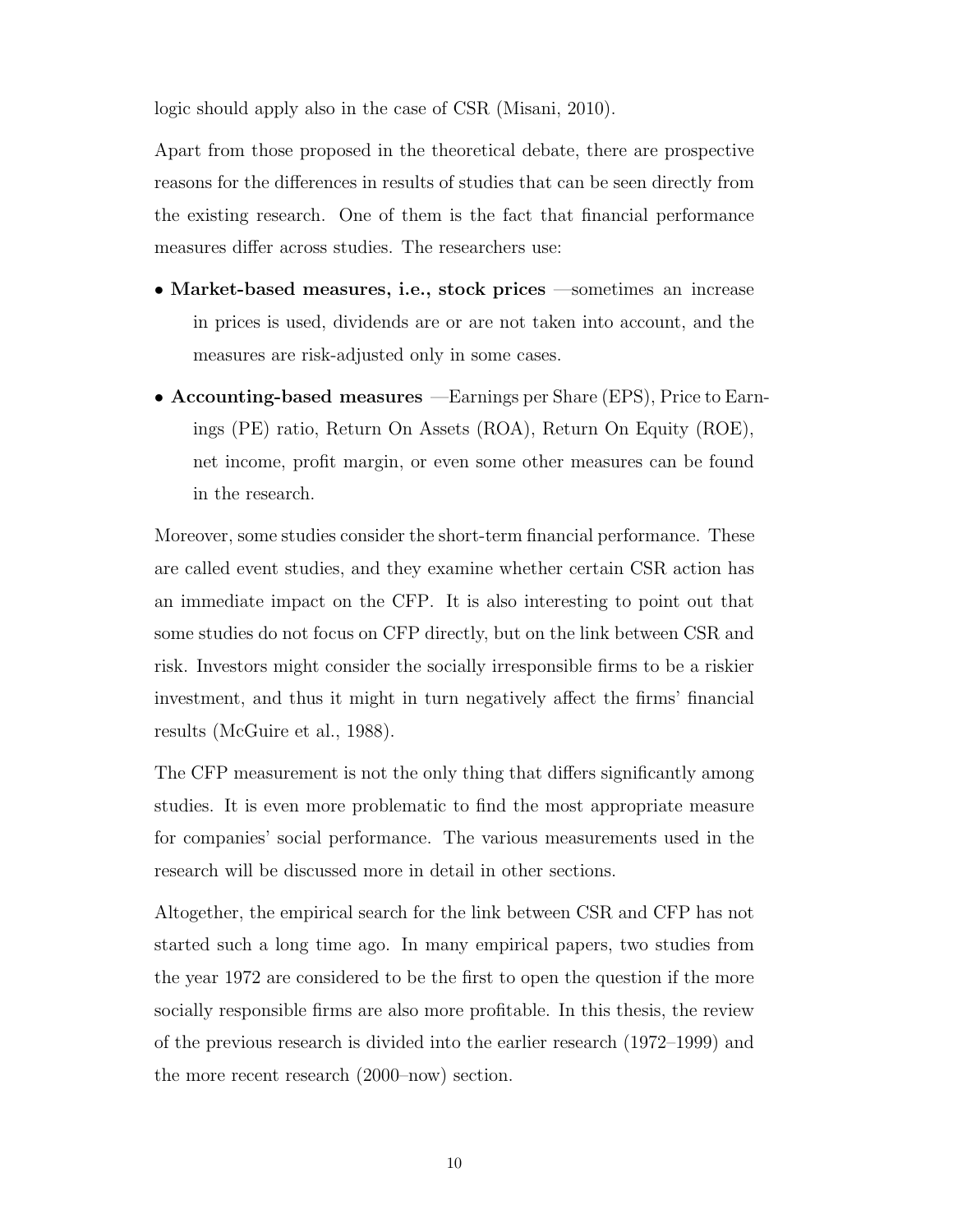# <span id="page-25-0"></span>2 Literature Review of Previous Studies Examining the Link Between [CSR](#page-11-0) and [CFP](#page-11-1)

# <span id="page-25-1"></span>2.1 Earlier Research on the Link Between [CSR](#page-11-0) and [CFP](#page-11-1) (1972– 1999)

#### <span id="page-25-2"></span>2.1.1 Overview of Important Studies

At the beginning of the empirical investigation of the relationship between financial performance and social responsibility of firms we can find the work of [Moskowitz](#page-74-4) [\(1972\)](#page-74-4), published in the first issue of Business and Society Review. [Moskowitz](#page-74-4) [\(1972\)](#page-74-4) picked 14 firms he considered to be socially responsible. In the next issue, the 14 firms were observed to have 7.28% share price increase over the previous 6 months, which was much more than, for example, 4.4% gain for the Dow-Jones index constituents at that time. Later, these findings were re-examined by [Vance](#page-75-3) [\(1975\)](#page-75-3), who compared the market performance of the 14 firms in years 1972 and 1975. However, the results showed that all firms except for one underperformed the selected benchmarks, e.g. Dow-Jones Industrials or the New York Stock Exchange Composite Index. Some reasons for these inconsistent results, as suggested by [Aupperle, Carroll, & Hatfield](#page-72-3) [\(1985\)](#page-72-3), might be that the set of 14 firms is a very small sample to be truly representative, the firms were selected subjectively by [Moskowitz](#page-74-4) [\(1972\)](#page-74-4), and the period they observed was too short. The inconsistency of their results might be also attributed to the different market conditions.

Further, in the same study, [Vance](#page-75-3) [\(1975\)](#page-75-3) tried to extend his analysis and validate his findings, so he used not only [Moskowitz'](#page-74-4)s [\(1972\)](#page-74-4) evaluation, but also ratings of 45 corporations by businessmen and business students, stated in surveys made by Business and Society Review, as a measure of corporate social responsibility. He examined the link between the rating and the percentage change in the price per share in 1974. This analysis also showed a negative relationship between [CSR](#page-11-0) and firms' performance. How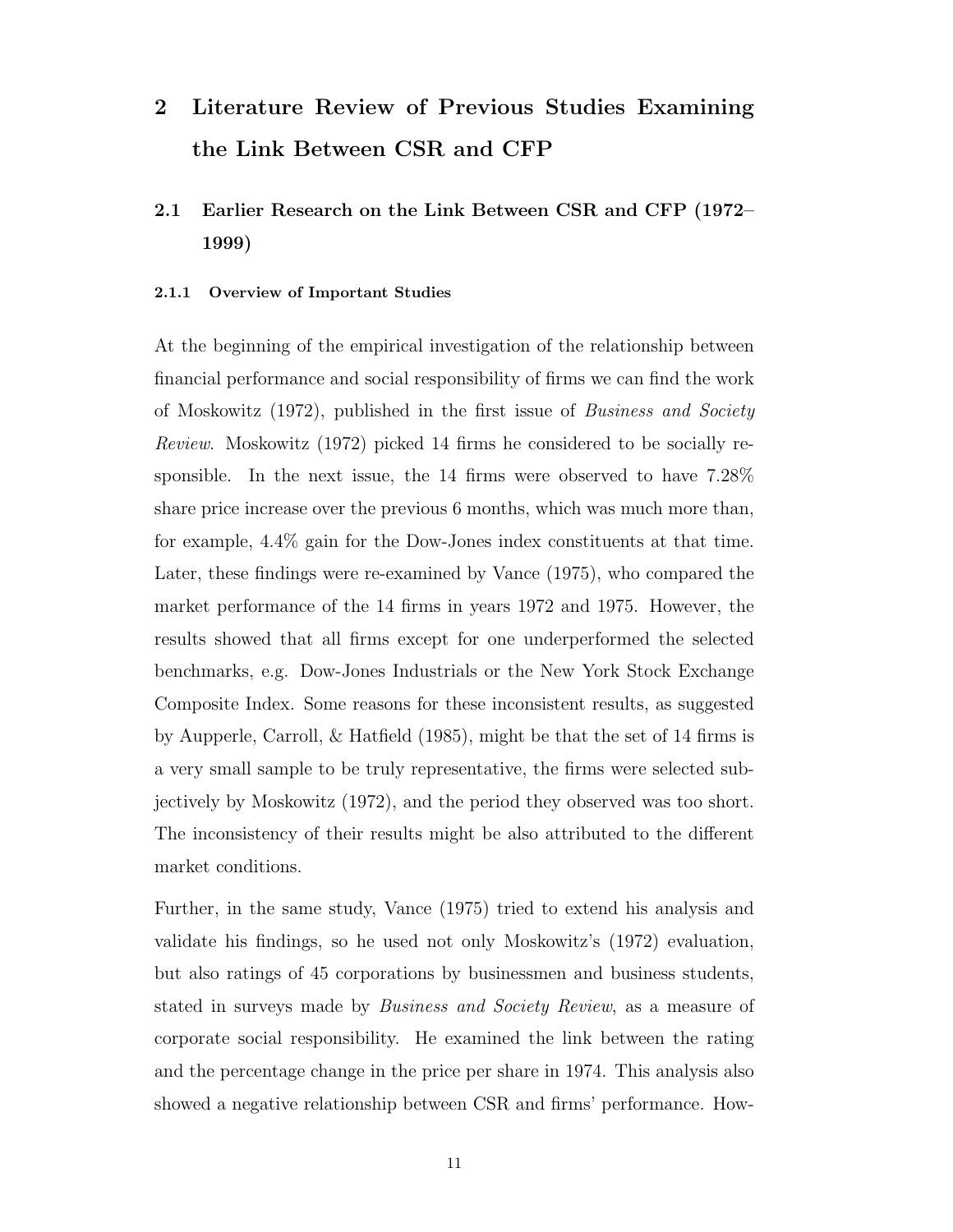ever, [Aupperle et al.](#page-72-3) [\(1985\)](#page-72-3) draw attention to some limitations also in this part of [Vance'](#page-75-3)s [\(1975\)](#page-75-3) study. To mention some of them, the response rate of the used survey was only 11%, and the year 1974 was a very unfavourable year for the stock market. Since these first examinations of the relationship between [CFP](#page-11-1) and [CSR](#page-11-0) were published, more studies on this topic started to emerge.

Bowman & Haire (as cited in [Abbott & Monsen, 1979\)](#page-72-4) took the number of lines in American food-processing firms' annual reports referring to the firms involvement in social activities as a measure of [CSR,](#page-11-0) and [ROE](#page-11-8) as a measure of financial performance. Their result suggests that there is an U-shaped relationship between CSR and [CFP.](#page-11-1) The firms that performed insufficiently regarding the social aspects, or those that devoted too much effort to CSR, underperformed firms with the moderate social performance. One of the problems with this study is that the annual reports might not truly present the firm's socially responsible behaviour. Also, the authors did not control for other variables [\(McGuire et al., 1988\)](#page-74-1).

[Parket & Eilbirt](#page-74-5) [\(1975\)](#page-74-5) surveyed corporations on their social responsibility, and treated the non-respondents as non active in [CSR](#page-11-0) field. Then, the authors compared net income, profit margin, [ROE,](#page-11-8) and [EPS](#page-11-5) of the (presumably) socially responsible firms and of the other firms in Fortune 500. Each of the 4 measures was higher for the supposedly socially responsible firms. However, [Parket & Eilbirt](#page-74-5) [\(1975\)](#page-74-5) admit that their sample is relatively small and self-selected. [Aupperle et al.](#page-72-3) [\(1985\)](#page-72-3) further point out that no significance test was conducted, there is no adjustment for risk, and the claim that companies are more socially responsible only because they responded to the survey is a mere assumption.

[Sturdivant & Ginter](#page-75-4) [\(1977\)](#page-75-4) used the second reputation ranking created by [Moskowitz](#page-74-4) [\(1972\)](#page-74-4), who rated a number of firms as "outstanding", "honourable mention" and "worst" over several years. When they compared the firms' profitability, the "honourable mention" group had the best financial performance of them all, again suggesting the U-shaped relationship. Never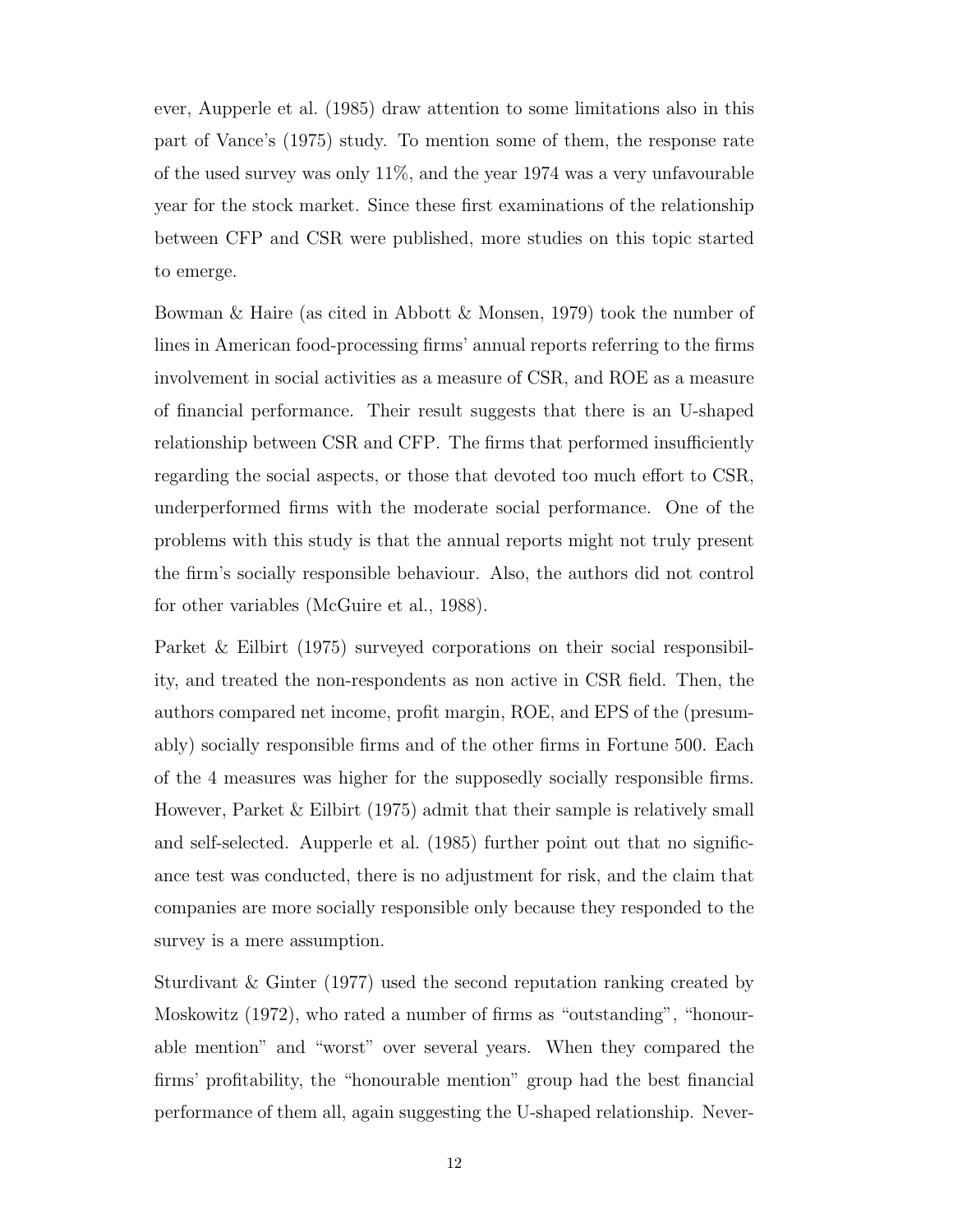theless, the validity of the [CSR](#page-11-0) measure, i.e., the second [Moskowitz'](#page-74-4)s [\(1972\)](#page-74-4) ranking, can be doubted, again for the reason that is was created subjectively based on any known criteria.

[Alexander & Buchholz](#page-72-5) [\(1979\)](#page-72-5) analysed the link between [CSR](#page-11-0) and stock market performance in the case of U.S. corporations. As a measure of [CSR,](#page-11-0) they used the same survey as [Vance](#page-75-3) [\(1975\)](#page-75-3), however, this study found no relationship between [CSR](#page-11-0) and [CFP.](#page-11-1) This paper was highlighted by other researchers as one of the few in the earlier research that applied a riskadjustment [\(Abbott & Monsen, 1979;](#page-72-4) [Aupperle et al., 1985\)](#page-72-3). However, as in the case of [Vance](#page-75-3) [\(1975\)](#page-75-3), the sample the authors used is rather questionable.

[Abbott & Monsen](#page-72-4) [\(1979\)](#page-72-4) used a content analysis of the annual reports of Fortune 500 constituents, and constructed a Social Involvement Disclosure (SID) scale to measure [CSR.](#page-11-0) The researchers examined its impact on the 10 year return to investors in 1964-1974. They did not find much difference between returns of the less socially involved and those highly involved firms, which suggested that there is only a weak positive effect of social involvement on firm profitability.

[Cochran & Wood](#page-72-6) [\(1984\)](#page-72-6) tried to improve the previous research by using a larger sample and industry-specific control groups. As a measure of social performance, they again used the reputation index of [Moskowitz](#page-74-4) [\(1972\)](#page-74-4). The interesting contribution of this study is that at first, when the authors regressed three [CFP](#page-11-1) measures on industry and [CSR](#page-11-0) dummy variables, the results show a positive, significant effect of [CSR](#page-11-0) on two of them. However, when assets turnover and asset age were added as control variables, only a weak support for the positive link between [CSR](#page-11-0) and financial performance was found. This suggests that the difference in the effectiveness of use of assets might play an important role when examining the link between [CSR](#page-11-0) and [CFP.](#page-11-1)

[Aupperle et al.](#page-72-3) [\(1985\)](#page-72-3) used the responses of Chief Executive Officers [\(CEOs](#page-11-9)) to a questionnaire as the [CSR](#page-11-0) measure. The questionnaire was based on [Car-](#page-72-0)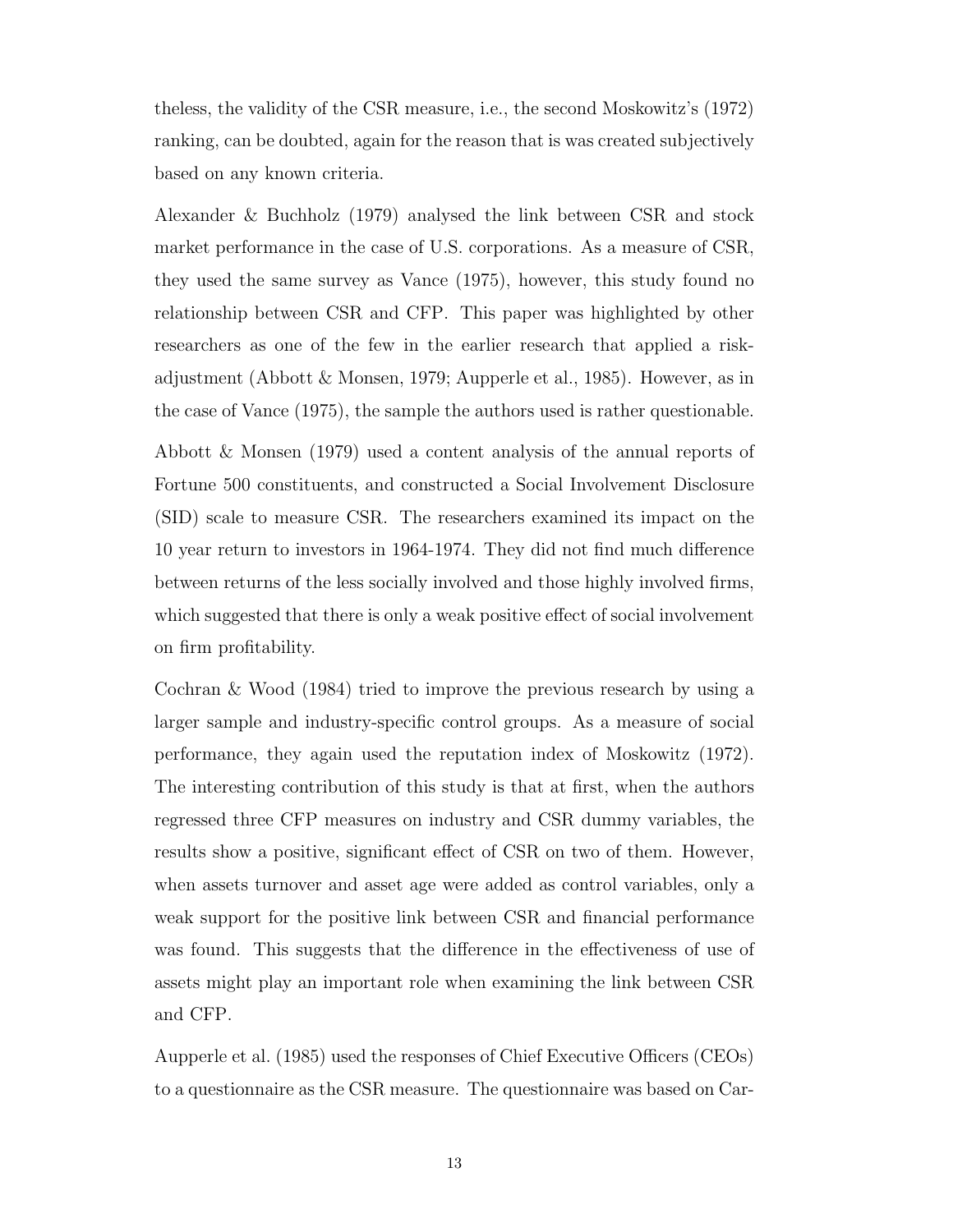[roll'](#page-72-0)s [\(1991\)](#page-72-0) pyramid, assessing whether [CEOs](#page-11-9) put the greatest emphasis in certain situations on the economic, legal, ethical, or philanthropic performance. To measure [CFP,](#page-11-1) the authors used risk-adjusted [ROA.](#page-11-7) The study found no relationship between firms' social involvement and profitability. The drawback of the authors' approach is that [CEOs](#page-11-9) might not see the social involvement of their company objectively.

[McGuire et al.](#page-74-1) [\(1988\)](#page-74-1) used data from Fortune reputation survey as a proxy for [CSR,](#page-11-0) which was a measure not frequently used before. For the [CFP,](#page-11-1) they not only used the stock-market measures and the accounting-based measures, but also the risk. Moreover, they also examined the reversed relationship, i.e., the effect of the prior financial performance on the [CSR.](#page-11-0) Results show that the social performance is more closely linked to the previous financial performance than to the future performance. Nevertheless, the authors' data show that the companies with lower social performance also tend to have relatively lower [ROA](#page-11-7) and stock market returns. The other interesting thing that authors find out is that [CSR](#page-11-0) might not only enhance firms' profitability, but also reduce firms' risk exposure.

[Waddock & Graves](#page-75-1) [\(1997\)](#page-75-1) also made a deeper analysis, and not only tried to examine the sign of the relationship between financial and social performance, but also the direction of causation. As a proxy for [CSR,](#page-11-0) they chose a sophisticated measure—a rank based on data from Kinder, Lydenberg, Domini [\(KLD\)](#page-11-10), an independent rating service assessing the social performance of companies. [KLD](#page-11-10) takes into account multiple attributes, as for example community (e.g., philanthropic contributions), diversity (e.g., equal treatment of men and women), employee relations, environment, etc. [Wad](#page-75-1)[dock & Graves](#page-75-1) [\(1997\)](#page-75-1) weighted the attributes according to their importance. To measure the financial performance, they chose accounting-based measures such as [ROA.](#page-11-7) The results show a significant positive relationship in both directions, suggesting that the higher financial performance enhances higher social performance, which in turn results in better financial performance, and so on.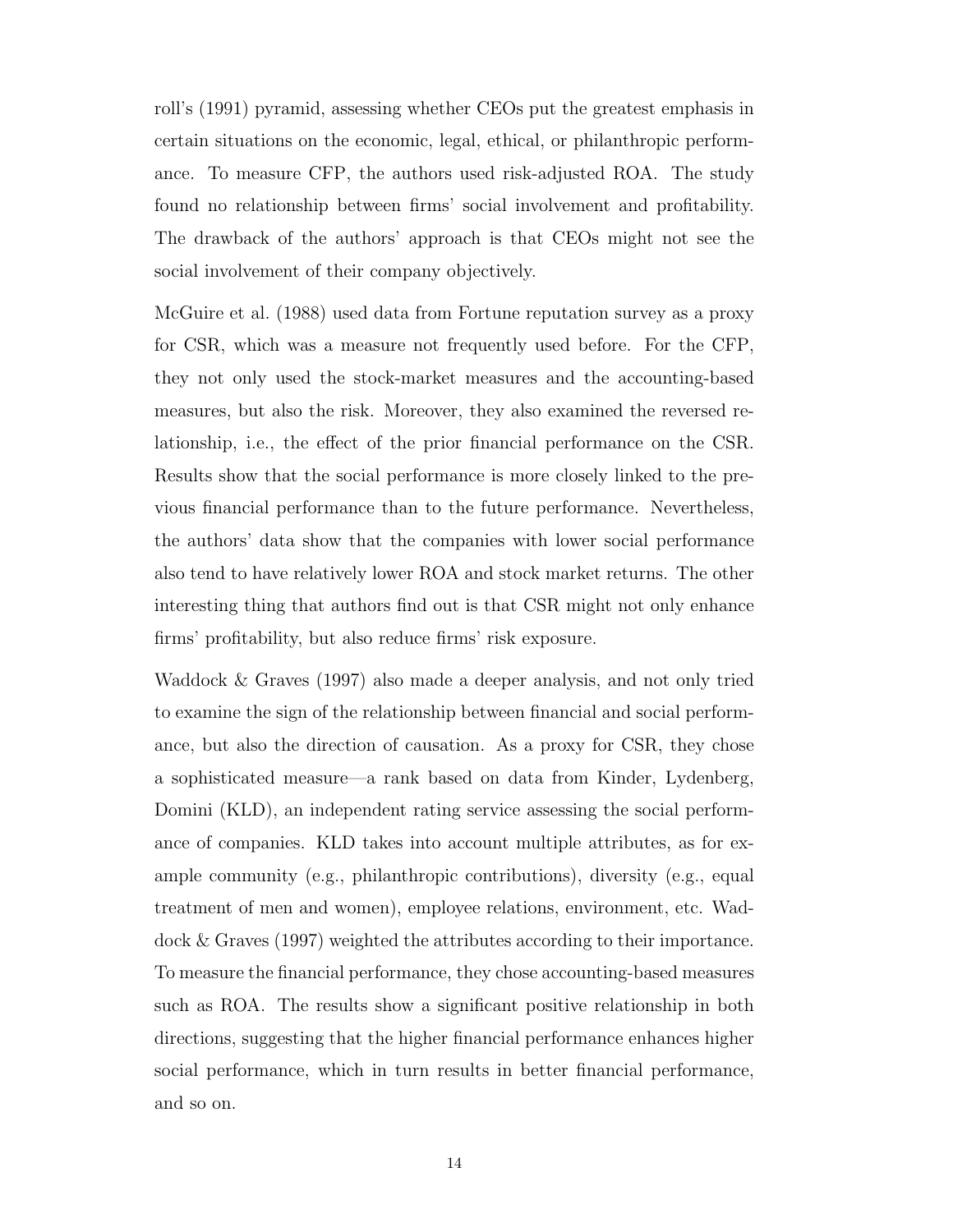#### <span id="page-29-0"></span>2.1.2 Summary of the Earlier Research

Out of the 11 studies published before the year 2000 mentioned above, some of them find:

#### • Positive relationship

The studies of [Moskowitz](#page-74-4) [\(1972\)](#page-74-4), [Parket & Eilbirt](#page-74-5) [\(1975\)](#page-74-5), and [Wad](#page-75-1)[dock & Graves](#page-75-1) [\(1997\)](#page-75-1) support the view that if a company behaves socially responsible, their profits will increase. [Moskowitz](#page-74-4) [\(1972\)](#page-74-4) measured profits in terms of share prices, however, it is the most criticised study due to the self-selection of the socially responsible firms, based on no criteria. Parket  $&$  Eilbirt [\(1975\)](#page-74-5) used multiple measures of financial performance, which might have been an improvement of the prior research. However, the authors' assumption about which firms are socially responsible might not truly reflect the social responsibility at all. Despite of the questionability of the two studies, there is the third study in this group, which seems to have the best approach so far. [Waddock](#page-75-1) [& Graves](#page-75-1) [\(1997\)](#page-75-1) used sophisticated evaluation of [CSR,](#page-11-0) and to measure [CFP](#page-11-1) they also selected multiple measures. In their analysis, they controlled for size, risk and industry, and the sample they used is larger than those of the previous studies. Therefore, we might consider this study to be one of the most reliable studies in the earlier research.

#### • Weak positive relationship

[Abbott & Monsen](#page-72-4) [\(1979\)](#page-72-4) and [Cochran & Wood](#page-72-6) [\(1984\)](#page-72-6) found only a weak support for the positive link between [CSR](#page-11-0) and profits. Abbott  $\&$ [Monsen](#page-72-4) [\(1979\)](#page-72-4) examined a large sample and the measurement of [CSR](#page-11-0) was based on a content analysis of companies' annual reports, which is a relatively sophisticated approach. However, the link between the firms' statements and the actual socially responsible actions is uncertain [McGuire et al.](#page-74-1) [\(1988\)](#page-74-1). [Cochran & Wood](#page-72-6) [\(1984\)](#page-72-6) wanted to improve the prior research by comparing socially responsible companies to firms in their industry-specific control groups. The main finding of this analysis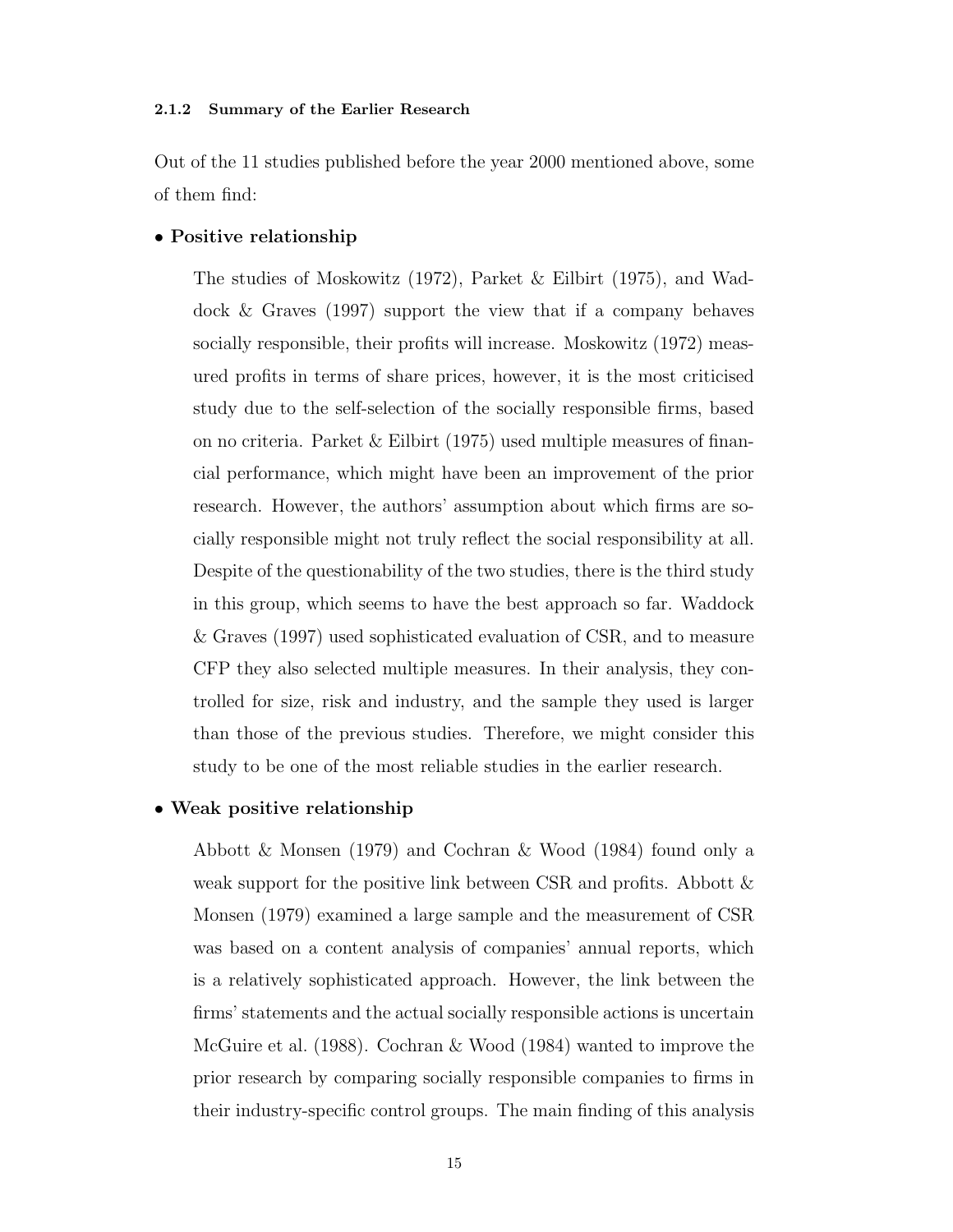is that there is an effect of the effective use of assets on the financial performance, and after controlling for this effect there seems to be only a small relation between [CSR](#page-11-0) and profits. However, this study is limited by its measurement of [CSR,](#page-11-0) the [Moskowitz'](#page-74-4)s [\(1972\)](#page-74-4) ranking.

#### $\bullet$  U-shaped relationship

The studies of Bowman & Haire (as cited in [Abbott & Monsen, 1979;](#page-72-4) [Aupperle et al., 1985\)](#page-72-3) and [Sturdivant & Ginter](#page-75-4) [\(1977\)](#page-75-4) suggest that if companies do not invest enough, or when they invest too much into social activities, it will not bring them additional profits. However, in the case of optimal level of investment into [CSR,](#page-11-0) their financial results will improve. Both studies used the accounting-based measures for [CFP,](#page-11-1) however, the measure of [CSR](#page-11-0) is questionable in both cases. Bowman & Haire (as cited in [Abbott & Monsen, 1979;](#page-72-4) [Aupperle et al.,](#page-72-3) [1985\)](#page-72-3) used the number of lines in annual reports referring to the firm's involvement in social activities, and [Sturdivant & Ginter](#page-75-4) [\(1977\)](#page-75-4) used the second [Moskowitz'](#page-74-4)s [\(1972\)](#page-74-4) ranking.

#### • Neutral relationship

The studies finding a neutral relationship are those of [Alexander &](#page-72-5) [Buchholz](#page-72-5) [\(1979\)](#page-72-5) and [Aupperle et al.](#page-72-3) [\(1985\)](#page-72-3). The former one, even when it was highlighted by other researchers because of the risk-adjustment, again used the [Moskowitz'](#page-74-4)s [\(1972\)](#page-74-4) ranking as a measure of [CSR.](#page-11-0) In the latter one, the authors tried to improve the [CSR](#page-11-0) measurement and used a sophistically created questionnaire that was sent to [CEOs](#page-11-9). They presented sound reasons why to use [ROA](#page-11-7) to measure financial performance, and adjusted it for risk. Thus, this study can also be highlighted as one of the most reliable studies in the earlier research.

#### • Negative relationship

The negative link was found by [Vance](#page-75-3) [\(1975\)](#page-75-3). Even when it was one of the first studies examining this question, and it has some notable limitations, it completes the range of possible links between [CSR](#page-11-0) and [CFP,](#page-11-1)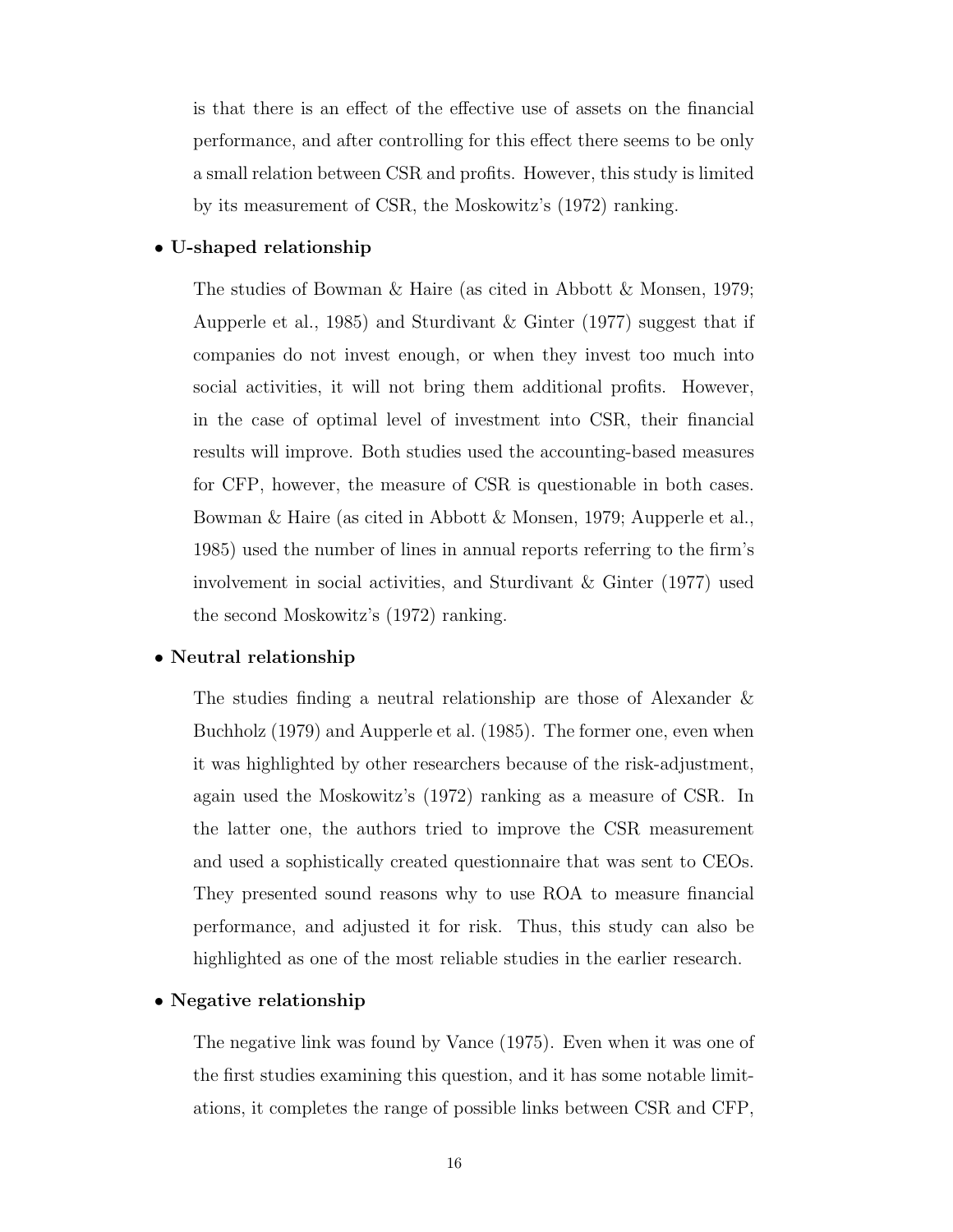and thus makes us admit that there is also a possibility of unfavourable consequences of investment into the socially responsible activities, i.e., into something beyond the firm's core competencies.

One of the biggest problems in the earlier research was the measurement of [CSR.](#page-11-0) In most studies, the following methods were used:

- Rankings, i.e. reputation indices —the advantage of this approach is that it is internally consistent, since the person who creates the ranking chooses the same criteria for all firms. However, these ranking are highly subjective [\(Cochran & Wood, 1984\)](#page-72-6). In the earlier research, the most widely used is the ranking of [Moskowitz](#page-74-4) [\(1972\)](#page-74-4).
- Content analyses —some scholars created measurement scale according to the content of firms' annual reports. Even when this approach tends to be more objective than the previous one (Cochran & Wood, 1984), it is not certain that what a company claims it is doing truly reflects the reality.

Therefore, the crucial part of the further research is the search for a more appropriate measure of [CSR.](#page-11-0)

# <span id="page-31-0"></span>2.2 More Recent Research on the Link Between [CSR](#page-11-0) and [CFP](#page-11-1) (2000–now)

#### <span id="page-31-1"></span>2.2.1 Overview of Important Studies

[McWilliams & Siegel](#page-74-6) [\(2000\)](#page-74-6) claim that the models of previous studies were misspecified, as those authors have omitted an important control variable investment in Research and Development [\(R&D\)](#page-11-11). Regressing financial performance on social performance (in this case measured by a dummy variable, equal to 1 if a company is included in Domini 400 Social Index) without controlling for [R&D](#page-11-11) investment, yields a positive and statistically significant coefficient on [CSR.](#page-11-0) However, after investment in [R&D](#page-11-11) was included in the model, no relationship between [CSR](#page-11-0) and [CFP](#page-11-1) was found.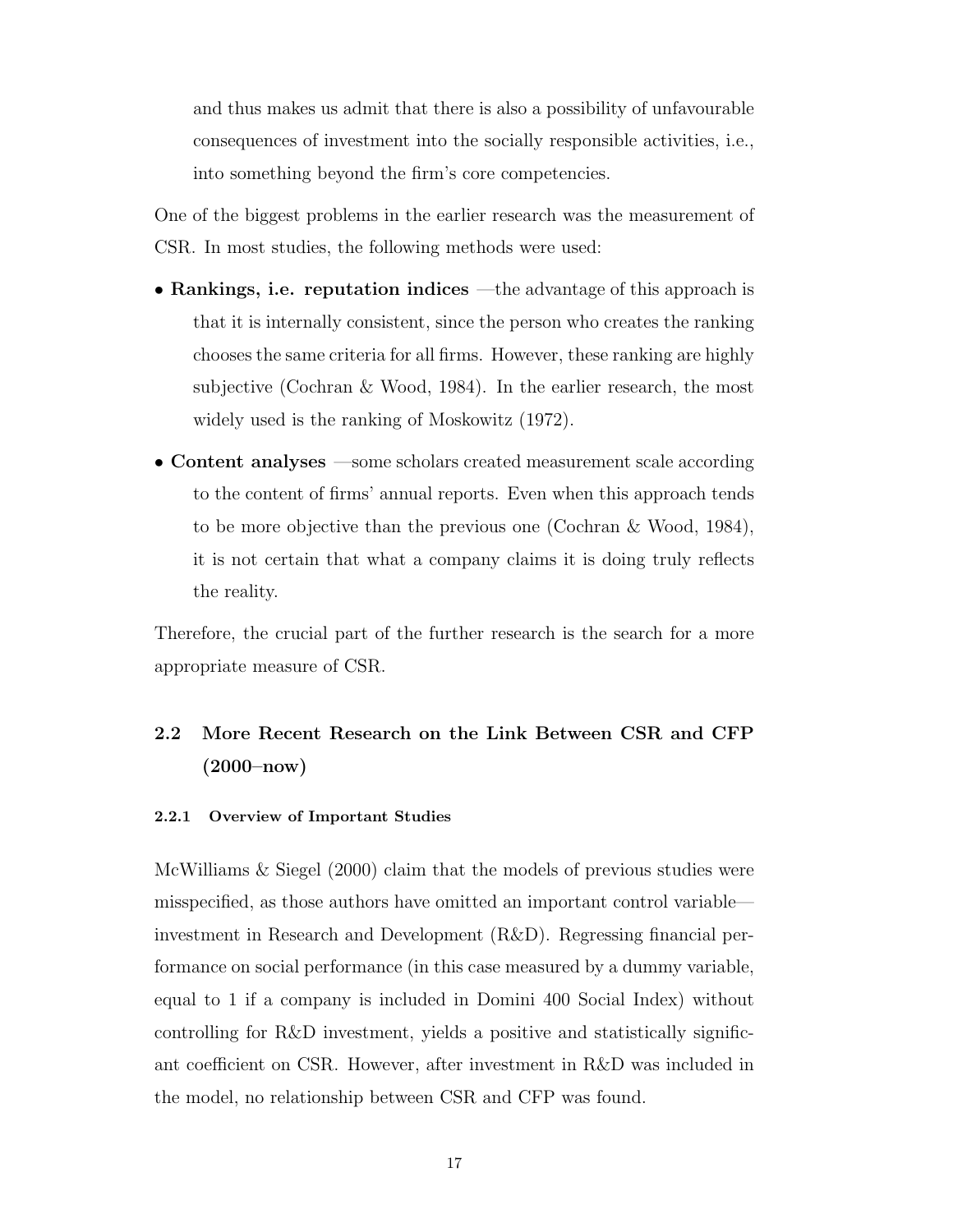[Hillman & Keim](#page-73-4) [\(2001\)](#page-73-4) distinguish between two types of [CSR—](#page-11-0)stakeholder management (building relations with employees, customers, communities, etc.) and social issue participation (not engaging in industries such as alcohol or tobacco, or refusing to do business with countries where human rights violation is a common practice, etc.). Using data of [S&P](#page-11-4) 500 firms, the authors find a positive association between stakeholder management and shareholder value. However, the social issue participation was found to be negatively related to the financial performance. Both types of [CSR](#page-11-0) were measured by [KLD](#page-11-10) data, the same as [Waddock & Graves](#page-75-1) [\(1997\)](#page-75-1) used.

[Barnett & Salomon](#page-72-7) [\(2006\)](#page-72-7) take a different, interesting approach. They focus on mutual funds making only Socially Responsible Investments [\(SRIs](#page-11-12)), and measure how intensity and type of social screening (funds' selection of companies into portfolio, according to [CSR](#page-11-0) criteria) influences the funds' financial performance. Some researchers state that since the [SRI](#page-11-12) funds exclude certain firms, or even whole industries (e.g., tobacco, alcohol, or gambling industry), their possibility to diversify is limited, and thus they are likely to incur financial losses. [Barnett & Salomon'](#page-72-7)s [\(2006\)](#page-72-7) counterargument is that thanks to the social screens, actually the more stable and better-managed companies are chosen into the fund's portfolio. Their empirical results show that with more social screens used by the [SRI](#page-11-12) fund (it is assumed that the funds which are stricter in their selection are more socially responsible) the financial performance (measured by risk-adjusted average monthly return on portfolio) initially decreases, but then starts to rise again as the number of social screens approaches the maximum, suggesting a curvilinear relationship between the funds' social and financial performance. The other finding of this study is that the type of social screens matters. Financial performance is enhanced by community screening, while environmental and labour relations screens lead to a lower financial performance.

Moneva, Rivera-Lirio,  $\&$  Munoz-Torres [\(2007\)](#page-74-7) evaluate social performance of Spanish firms by building a scale measuring the quality of their sustainability reports. They find a positive but not significant relationship between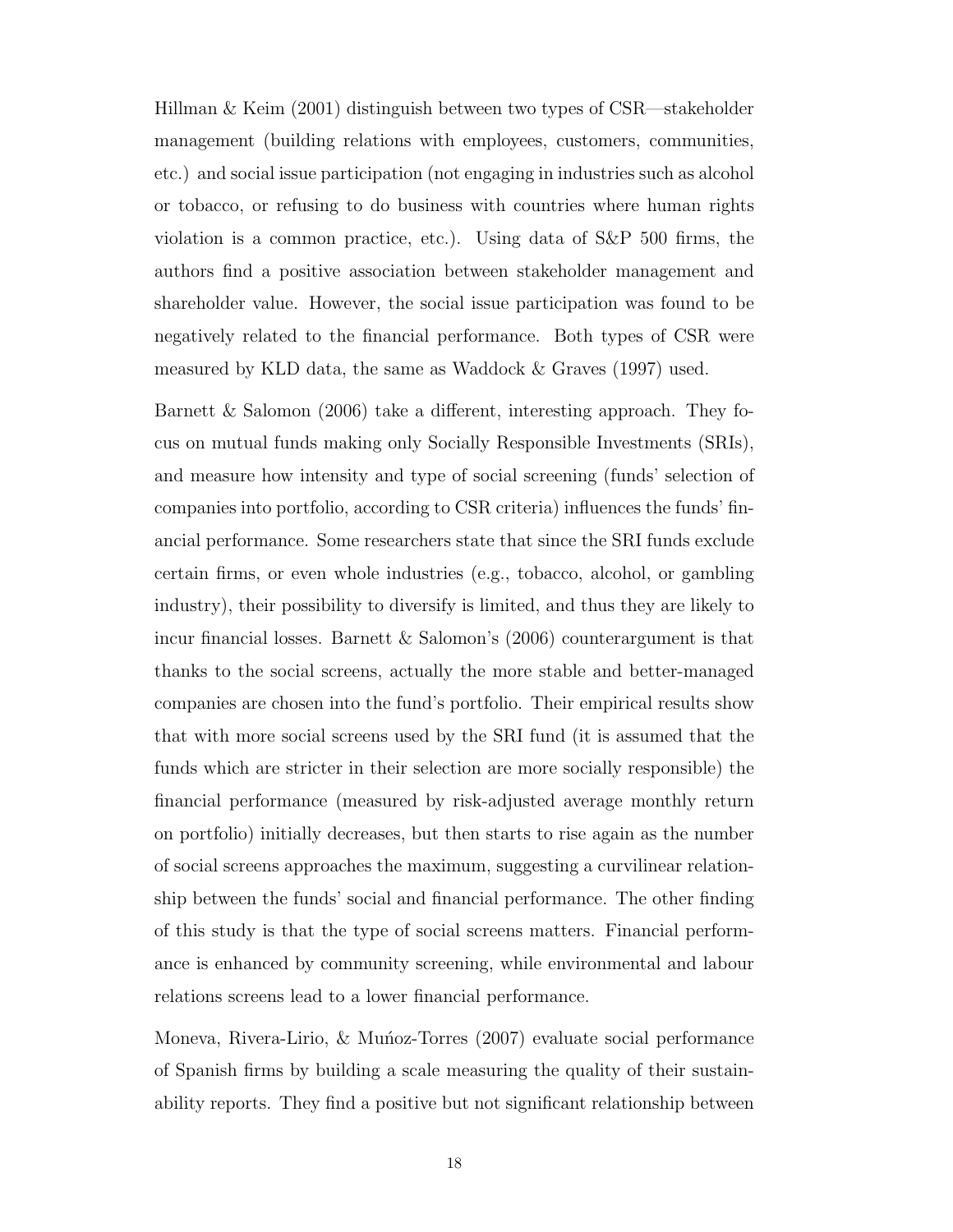the higher quality of sustainability reports (which is assumed to reflect the external transparency of implementation of [CSR](#page-11-0) strategies) and firms' financial performance.

[Van der Laan, Van Ees, & Van Witteloostuijn](#page-75-5) [\(2008\)](#page-75-5) find out that [CSR](#page-11-0) dimensions related to secondary stakeholders (community, diversity, environment and human rights) are not linked to financial performance in the case of S&P 500 firms. On the other hand, those [CSR](#page-11-0) activities related to primary stakeholders (employees, customer and investors) matter. Especially when the wishes of these 3 groups are disregarded, it would have a negative impact on [CFP.](#page-11-1) As a measure of [CSR,](#page-11-0) again, the [KLD](#page-11-10) data are used.

[Brammer & Millington](#page-72-8) [\(2008\)](#page-72-8) focus on a specific aspect of social performance corporate charitable giving. They examine its effect on the risk-adjusted market performance of a company's shares. Firstly, they estimate a Tobit model to see what is the expected charitable giving with respect to size, industry, profitability, [R&D,](#page-11-11) and advertising intensity of the company. They use the residuals to identify firms with unusually high/low contributions to the charity. According to their results, the firms with exceptionally good social performance do not outperform the other firms in the short-run, however, they earn substantially higher profits in the long-run, suggesting that it just takes some time to benefit from the [CSR](#page-11-0) activities.

[Hull & Rothenberg](#page-73-5) [\(2008\)](#page-73-5) show that the positive relationship between [CSR](#page-11-0) (measured by using [KLD](#page-11-10) data) and [CFP,](#page-11-1) measured by [ROA,](#page-11-7) is moderated by both industry innovation and level of differentiation. Concretely, the added differentiation through [CSR](#page-11-0) seems to have higher effect on profits when competitors are poorly differentiated, and the innovation added by [CSR](#page-11-0) can be beneficial when the firm is not forced to innovate, but chooses to do so, and thus becomes better than the other firms.

[Makni, Francoeur, & Bellavance](#page-74-8) [\(2009\)](#page-74-8) made their analysis on a sample of Canadian firms, using [CSR](#page-11-0) data from Canadian Social Investment Database.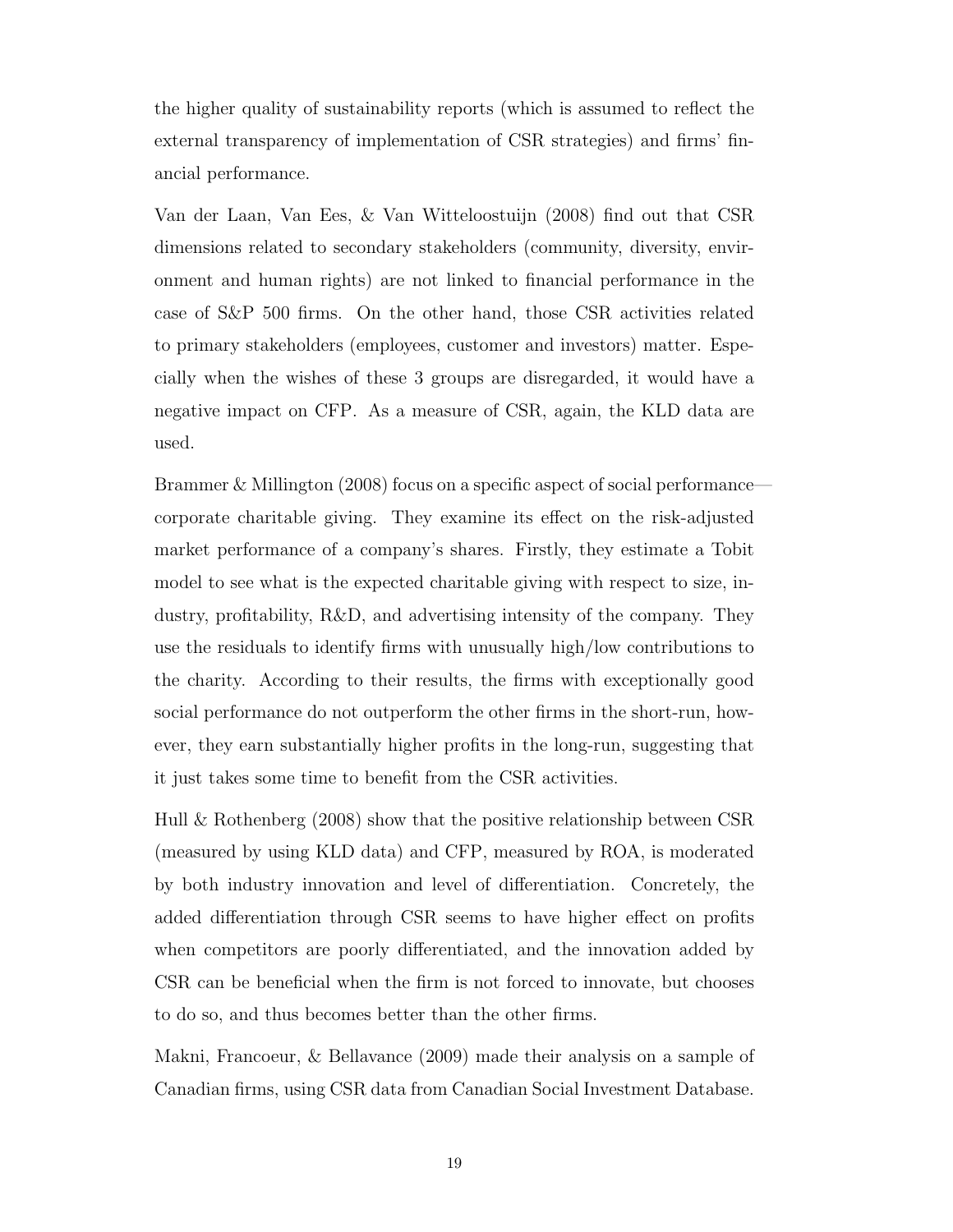They find a statistically significant negative relationship between stock market performance and the aggregate [CSR](#page-11-0) measure. However, no significant relationship was found between [CSR](#page-11-0) and [ROA](#page-11-7) or [ROE.](#page-11-8) When the authors examined individual measures of [CSR](#page-11-0) (rank on community activities, governance, human rights, etc.), a statistically significant relationship was found only for employees and environment. It was negative in both cases, suggesting that investment in such [CSR](#page-11-0) activities is too costly for Canadian firms in the short-run.

[Schadewitz & Niskala](#page-75-6) [\(2010\)](#page-75-6) examine the effect of responsibility reporting based on the Global Reporting Initiative (GRI) guidelines on firm value. They use a sample of all listed Finnish firms and find that the reporting has a positive impact on the firm value in Finland.

[Inoue & Lee](#page-74-9) [\(2011\)](#page-74-9) again use [KLD](#page-11-10) data, this time to examine more in detail how [CSR](#page-11-0) activities influence profits of companies operating in tourismrelated industries, where they are challenged to satisfy the socially-conscious travellers. They find out that the impact of [CSR](#page-11-0) is negative in the shortrun and there is no effect in the long-run in the airline industry. However, a significantly positive [CSR](#page-11-0) effect on profits was found, both in the shortand the long-run, in the case of restaurants and hotels.

[Eccles, Ioannou, & Serafeim](#page-73-6) [\(2014\)](#page-73-6) identify 90 companies from [S&P](#page-11-4) 500 as highly sustainable, and compare their financial performance in past 18 years to 90 benchmark companies. The high sustainability portfolio significantly outperforms the benchmark portfolio in 11 years, and in general it is shown to be less volatile.

[Gregory, Tharyan, & Whittaker](#page-73-7) [\(2014\)](#page-73-7) disaggregate the measure of [CSR](#page-11-0) (according to [KLD](#page-11-10) data) into both firms' strengths and weaknesses in terms of employee relations, community activities, diversity, environmental action, and product characteristics. Overall, strengths have a positive impact on firm value (which is significant in the case of employees and product), and weaknesses influence the firm value negatively (significantly in the case of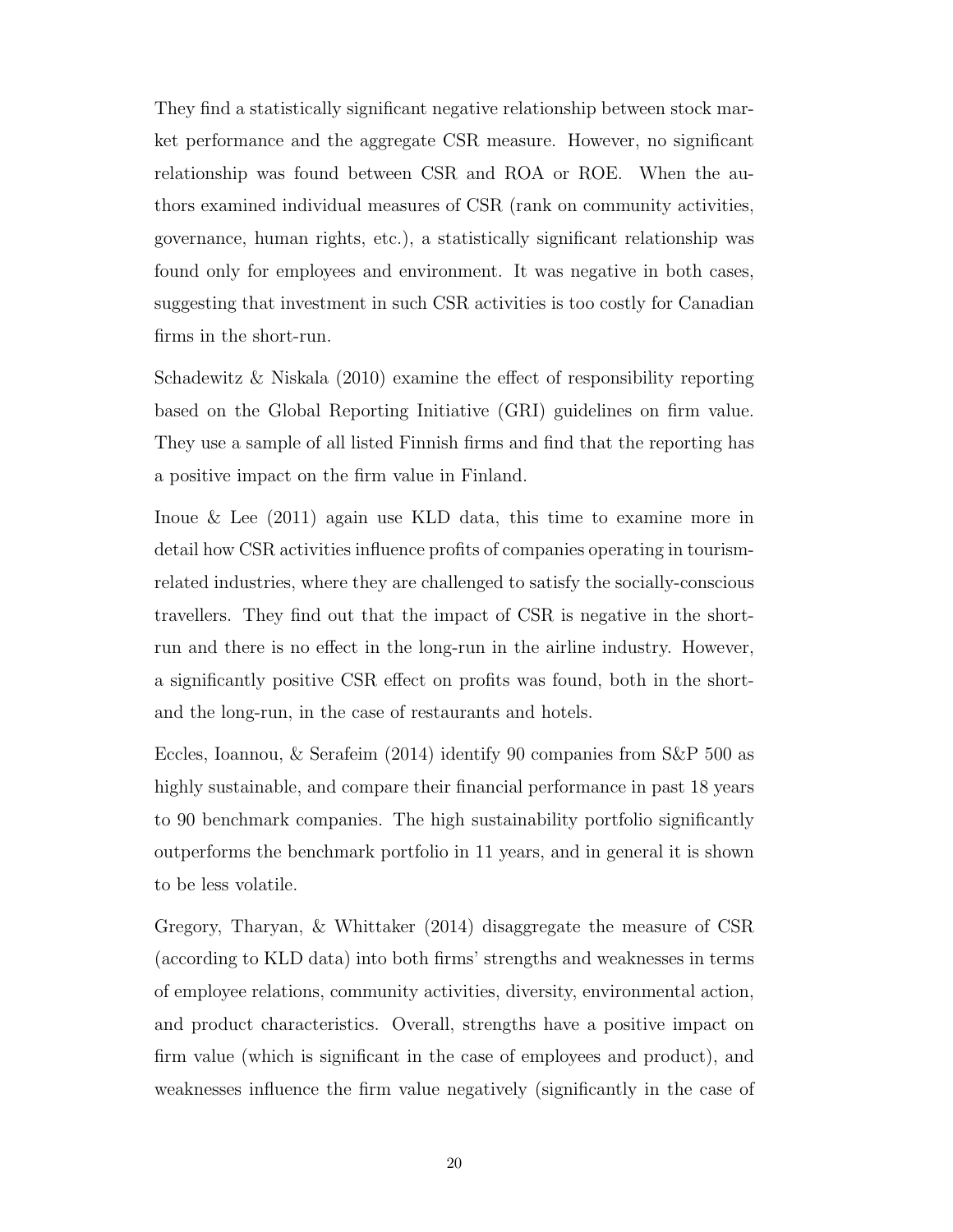community, diversity, employees and environment).

[De Klerk, de Villiers, & van Staden](#page-73-8) [\(2015\)](#page-73-8) take a closer look at 100 largest companies in the United Kingdom and analyse whether [CSR](#page-11-0) disclosure has an impact on their share prices. The findings show that [CSR](#page-11-0) disclosure is a valuable information for investors and it leads to higher share prices. Moreover, [De Klerk et al.](#page-73-8) [\(2015\)](#page-73-8) show that the [CSR](#page-11-0) disclosure is more relevant for firms operating in environmentally sensitive industries.

[Qiu, Shaukat, & Tharyan](#page-75-7) [\(2016\)](#page-75-7) extend the former analysis and examine the relation between both social and environmental disclosure and companies' financial performance, also in the context of United Kingdom. No link between environmental disclosure and profits was found, however, the findings show that social disclosures are those that are important for investors, and they lead to a higher market value of firms.

#### <span id="page-35-0"></span>2.2.2 Summary of the More Recent Research

The studies published after 2000 start to take more sophisticated approaches when examining the link between social and financial performance. Therefore, some studies find a positive impact of certain aspects of [CSR,](#page-11-0) and a negative impact of some others. Altogether, the resulting relationships found in the more recent research can be summarized as follows:

#### $\bullet$  Positive relationship

[Hillman & Keim](#page-73-4) [\(2001\)](#page-73-4), [Van der Laan et al.](#page-75-5) [\(2008\)](#page-75-5), [Brammer & Mil](#page-72-8)[lington](#page-72-8) [\(2008\)](#page-72-8), [Hull & Rothenberg](#page-73-5) [\(2008\)](#page-73-5), [Schadewitz & Niskala](#page-75-6) [\(2010\)](#page-75-6), [Inoue & Lee](#page-74-9)  $(2011)$ , [Gregory et al.](#page-73-7)  $(2014)$ , [Eccles et al.](#page-73-6)  $(2014)$ , [De Klerk](#page-73-8) [et al.](#page-73-8) [\(2015\)](#page-73-8) and [Qiu et al.](#page-75-7) [\(2016\)](#page-75-7), i.e., 10 out of 14 selected studies, found some positive relationship between [CSR](#page-11-0) and [CFP.](#page-11-1) However, in almost all the studies the relationship was positive only in certain cases. [Hillman & Keim](#page-73-4) [\(2001\)](#page-73-4), similarly as [Van der Laan et al.](#page-75-5) [\(2008\)](#page-75-5), find a positive relation only in the case of [CSR](#page-11-0) concerning the primary stake-holders (employees, customers and investors). [Brammer & Millington](#page-72-8)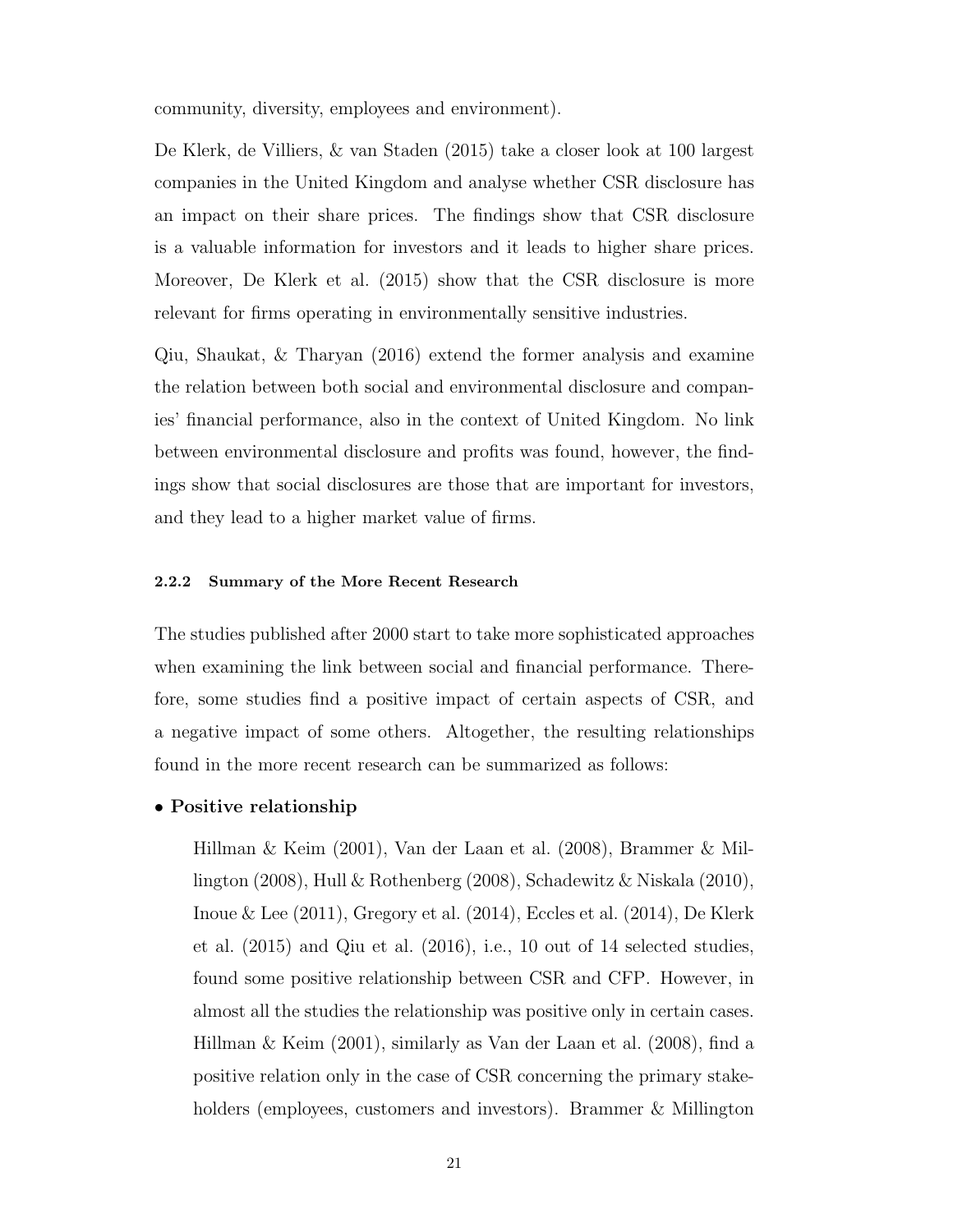$(2008)$  find a positive relationship only in the long-run, and Hull  $\&$ [Rothenberg](#page-73-0) [\(2008\)](#page-73-0) report an impact of [CSR](#page-11-0) only when there is a low innovation and low differentiation in the industry. Further, the analysis of [Inoue & Lee](#page-74-0) [\(2011\)](#page-74-0) demonstrates a positive relationship specifically in the restaurant and the hotel industry, but not in the airline industry. Moreover, when sustainability reports were analysed, [De Klerk et al.](#page-73-1) [\(2015\)](#page-73-1) find a positive influence on share prices, but when [Qiu et al.](#page-75-0) [\(2016\)](#page-75-0) get more in detail, they find a positive impact of social disclosure, but not of environmental disclosure. Therefore, it seems like it might be useful to distinguish between different types of [CSR,](#page-11-0) and not to consider only an aggregate measure. On the other hand, there are still the studies [\(Schadewitz & Niskala, 2010;](#page-75-1) [Gregory et al., 2014;](#page-73-2) [Ec](#page-73-3)[cles et al., 2014\)](#page-73-3) which find the positive relationship in every context they examine.

## $\bullet$  U-shaped relationship

The U-shaped relationship was found only in the study of [Barnett &](#page-72-1) [Salomon](#page-72-1) [\(2006\)](#page-72-1), who examined the socially responsible mutual funds. Their analysis suggests that when there are no social screens applied when firms are selected to the portfolio, or if there are many of them, the financial performance of the fund will be enhanced.

### • Neutral relationship

[McWilliams & Siegel](#page-74-1) [\(2000\)](#page-74-1), [Moneva et al.](#page-74-2) [\(2007\)](#page-74-2), [Van der Laan et al.](#page-75-2) [\(2008\)](#page-75-2), [Makni et al.](#page-74-3) [\(2009\)](#page-74-3), [Inoue & Lee](#page-74-0) [\(2011\)](#page-74-0), [Qiu et al.](#page-75-0) [\(2016\)](#page-75-0) found some neutral relationship between [CSR](#page-11-0) and [CFP.](#page-11-1) Most of the neutral relationships are complementary to the positive ones mentioned before, e.g., [Van der Laan et al.](#page-75-2) [\(2008\)](#page-75-2) found no impact only of the [CSR](#page-11-0) concerning secondary stakeholders (e.g., environment). On the other hand, [McWilliams & Siegel](#page-74-1) [\(2000\)](#page-74-1) report solely a neutral relationship after controlling for [R&D](#page-11-2) investment, and [Moneva et al.](#page-74-2) [\(2007\)](#page-74-2) found positive but not significant relationship between high quality of sus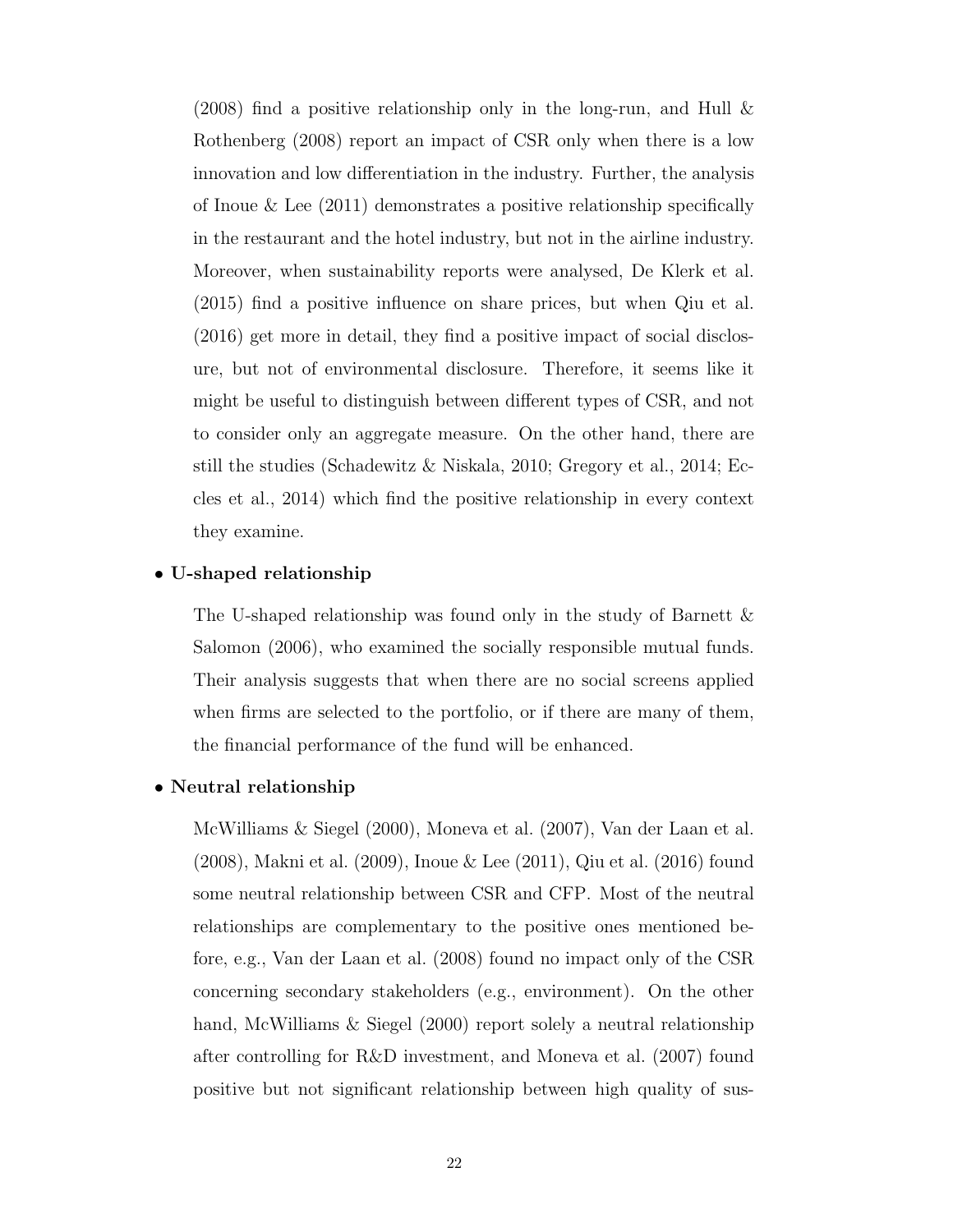tainability reports (i.e., better [CSR\)](#page-11-0) and [CFP.](#page-11-1) [Makni et al.](#page-74-3) [\(2009\)](#page-74-3) did not find any impact of [CSR](#page-11-0) (except for the one concerning employees and environment) in the case of Canadian firms.

## $\bullet$  Negative relationship

The negative relationship is reported only in special cases. We can find it in the studies of [Hillman & Keim](#page-73-4) [\(2001\)](#page-73-4) and [Makni et al.](#page-74-3) [\(2009\)](#page-74-3). [Hillman & Keim](#page-73-4) [\(2001\)](#page-73-4) find a negative relation between social issues participation (e.g., charitable giving) and financial performance. [Makni](#page-74-3) [et al.](#page-74-3) [\(2009\)](#page-74-3) found a negative relationship for investment in employees and environment in the short run for Canadian firms.

Unlike in the earlier research, the more recent studies found more sophisticated ways how to measure [CSR.](#page-11-0) Most of them use the [KLD](#page-11-3) data, which are considered to be fairly reliable, as they are published by an independent third party and evaluate multiple dimensions of [CSR](#page-11-0) [\(Waddock & Graves,](#page-75-3) [1997\)](#page-75-3). Moreover, more sophisticated empirical approaches are taken. The studies also take into account the possibility that different types of [CSR](#page-11-0) can have different effects on financial results. In addition to that, various types of industries are examined separately and the research is done in multiple countries.

The more recent studies tend to find the positive relationship between [CSR](#page-11-0) and [CFP](#page-11-1) more often, or the detected relationship is at least neutral. Other research papers also came to similar conclusion (e.g., [Makni et al., 2009\)](#page-74-3). However, there are still some contradicting results and more research is needed to show whether it really pays-off to companies to behave responsibly towards society.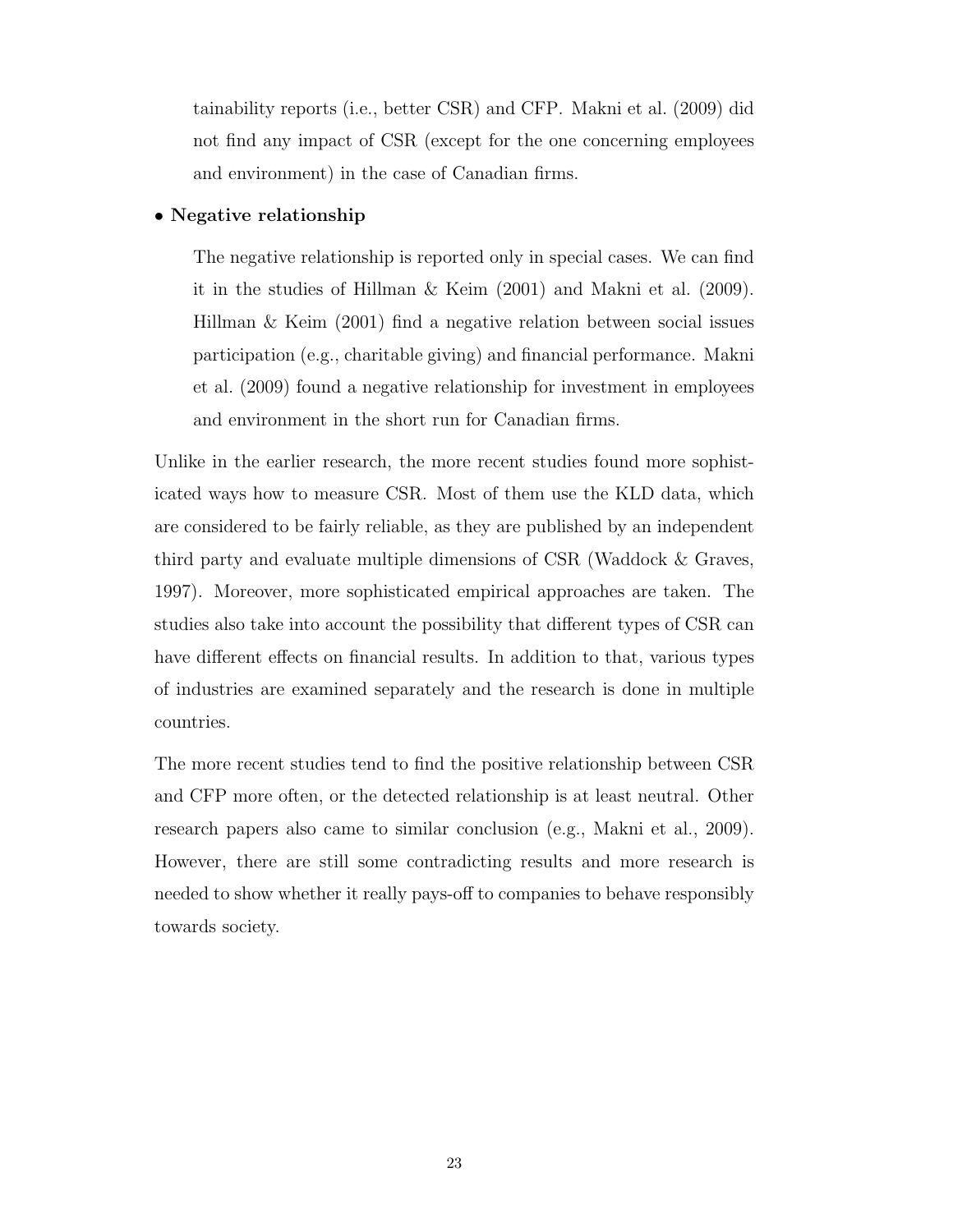# 3 Current Trends in [CSR](#page-11-0) and a New Concept of Creating Shared Value

Even when the empirical results regarding financial benefits from [CSR](#page-11-0) actions are mixed, it appears that [CSR](#page-11-0) has become a well-known, wide-spread concept. The two visible [CSR](#page-11-0) trends to mention are:

## 1. Incorporation of [CSR](#page-11-0) into company strategy

[Eccles et al.](#page-73-3) [\(2014\)](#page-73-3) note that over past 20 years, there is a growing number of companies involving the environmental and social issues into their business strategy. The evidence for this trend might be the growing number of sustainability reports summarizing the [CSR](#page-11-0) actions taken by a company. Already 81% of [S&P](#page-11-4) 500 companies had such report in 2015 [\(Governance & Accountability Institute, 2016\)](#page-73-5).

# 2. Emergence of Sustainability Indices and the Socially Responsible Investing

Since 1999, several sustainability indices have emerged. [Financial Times](#page-73-6) [\(2017\)](#page-73-6) defines the sustainability index as "A share index of companies that are managed in a way which respects the environment and the future interests of society and does not try to obtain immediate profits." One of the most well-known indices is the Dow Jones Sustainability Index, assessing the firms economic, environmental, and social performance, and accordingly choosing the top 10% of 2500 multinational companies as constituents. Next, there is the FTSE4Good Index, which screens firms based on their relationships with stakeholders, environmental sustainability, and concern for social and human rights. One of the indices with relatively stricter rules is the Domini Social Index 400 [\(Wang, Chen, Yu, & Hsiao, 2015\)](#page-75-4). To measure the performance of socially responsible [S&P](#page-11-4) 500 companies, there is also an index called [S&P](#page-11-4) 500 Environmental & Socially Responsible Index.

The sustainability indices are closely linked to a phenomenon called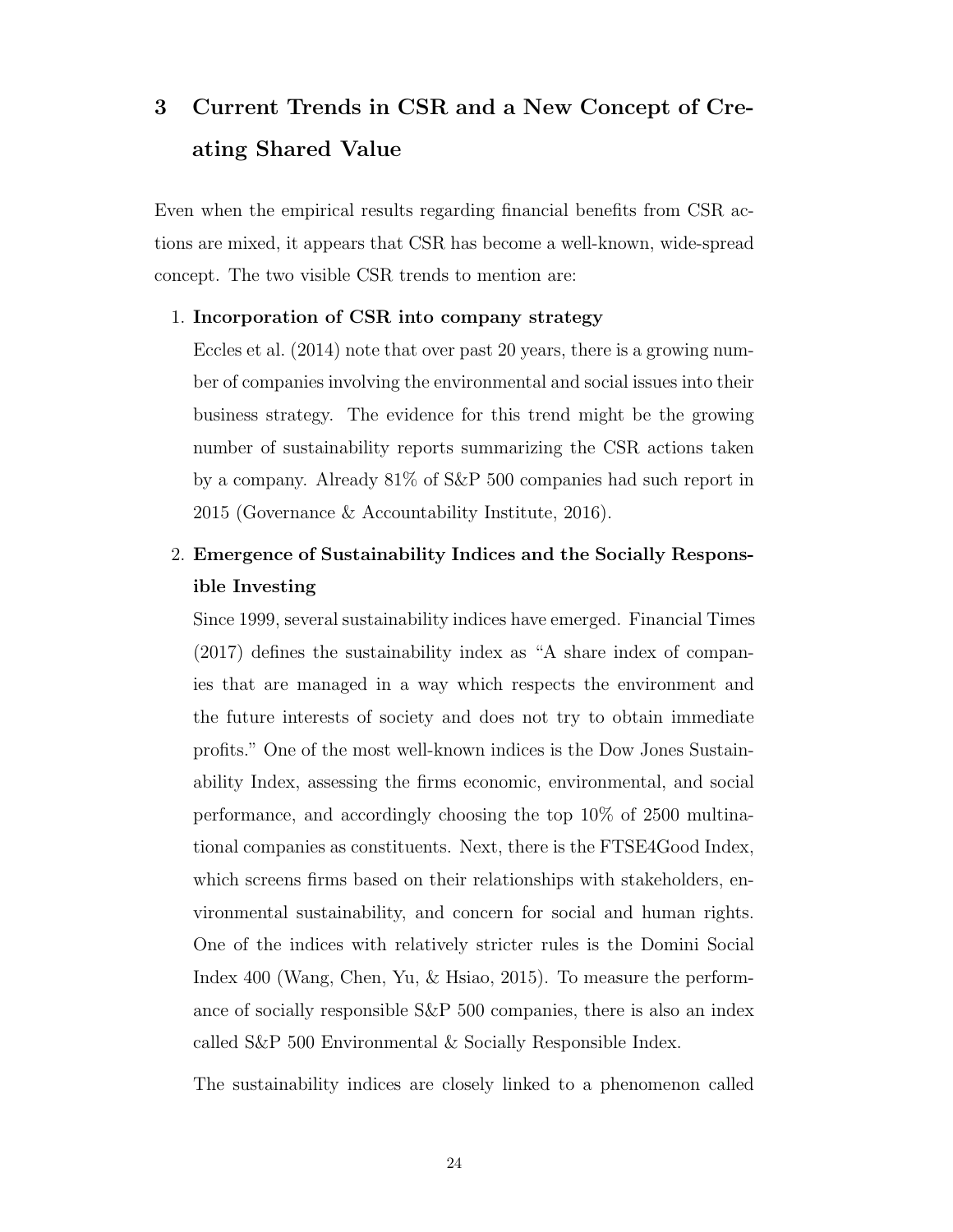Socially Responsible Investing [\(SRI\)](#page-11-5). [The Forum for Sustainable and](#page-75-5) [Responsible Investment](#page-75-5) [\(2017\)](#page-75-5) defines [SRI](#page-11-5) as follows: "An investment discipline that considers Environmental, Social, and Governance [\(ESG\)](#page-11-6) criteria to generate long-term competitive financial returns and positive societal impact." Such investment can be made directly into concrete companies, or into a socially conscious mutual fund or an exchangetraded fund. The sustainability indices can represent a base index which the [SRI](#page-11-5) fund often tracks.

Despite the existence of such trends, the companies with the [CSR](#page-11-0) strategy and the socially responsible investors still cannot be sure about the financial benefits of social responsibility.

In this thesis, the impact of [CSR](#page-11-0) on share prices is analysed, thus providing useful information on whether the current trends we discussed have some reasoning and can be supported by empirical analysis. Besides that, a distinction is made between the [CSR](#page-11-0) activities that are considered to be primary, based on the type of a company's business, and those that we call secondary [CSR](#page-11-0) activities, as they are not directly related to the company's business core. Then, it is analysed whether the primary [CSR](#page-11-0) activities have a higher impact on the share prices than the secondary activities. Such distinction has not yet been made in the previous research, and might provide a useful insight into whether the companies should choose the [CSR](#page-11-0) activities strategically in order to achieve better financial results, or it does not really matter what type of responsible action they take.

In the academic literature, the strongest support for the view that [CSR](#page-11-0) should not be far from the business core of a company can be found in the work of [Kramer & Porter](#page-74-4) [\(2011\)](#page-74-4). In their famous study named Creating Shared Value, authors define a new concept of common value creation as "policies and operational practices that enhance the competitiveness of a company while simultaneously advancing the economic and social conditions in the communities in which it operates".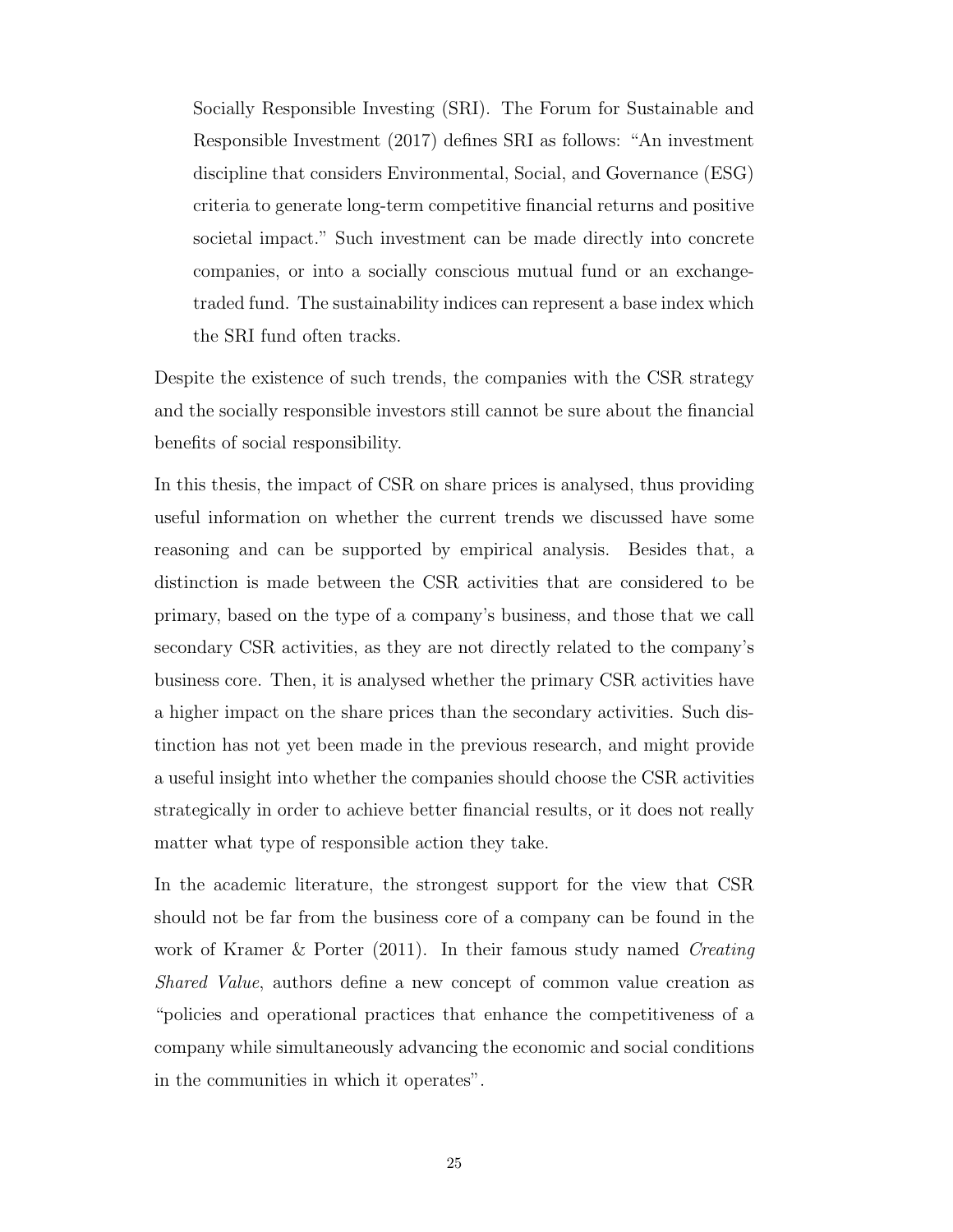A real-life example presented by [Kramer & Porter](#page-74-4) [\(2011\)](#page-74-4) is the food industry, where the companies can support the farmers by teaching them how to grow the crops most effectively, and by strengthening the local cluster. Then the farmers become more productive in the long-run, thus both the farmers and the company are able to earn more money—the shared value is created. On the other hand, if the farmers are supported only by, for example, higher income, which is the idea of the fair trade initiative, it will not sustainably improve their effectiveness and it will not bring the same benefits.

Regarding the other academic work making a distinction between the businessrelevant and the less relevant [CSR,](#page-11-0) an empirical paper written by [Bruch &](#page-72-2) [Walter](#page-72-2) [\(2005\)](#page-72-2), even when considering only one aspect of [CSR,](#page-11-0) the corporate philanthropy, distinguishes between different types of corporate giving. The one considered to be the best is called strategic philanthropy, when companies use their unique capabilities and resources to fulfil the needs of their stakeholders (an example is the IBM's Reinventing Education grant program aimed to make a technological improvement in school system, which also significantly boosted IBM's reputation and helped the firm to create many innovations, enhancing their financial results). On the other side, there is the so-called dispersed philanthropy, when companies neither exploit their knowledge, nor help their stakeholders (an example is a bank sponsoring a music festival—it is far from their business concern, and people on festival would barely notice the bank's logos in the amount of other logos, thus the bank cannot really expect great financial benefits from this action). This view of corporate philanthropy might be generalized also to the other [CSR](#page-11-0) areas, and it can be assumed that the [CSR](#page-11-0) activities linked to the company's core business line should bring greater financial benefits than the unrelated ones.

[Michelon, Boesso, & Kumar](#page-74-5) [\(2013\)](#page-74-5) also tried to examine empirically whether in case when the resources for [CSR](#page-11-0) are allocated strategically, and are aimed at meeting stakeholder needs, the financial performance improves more than in the other case. Their results yield a positive answer, showing that the stra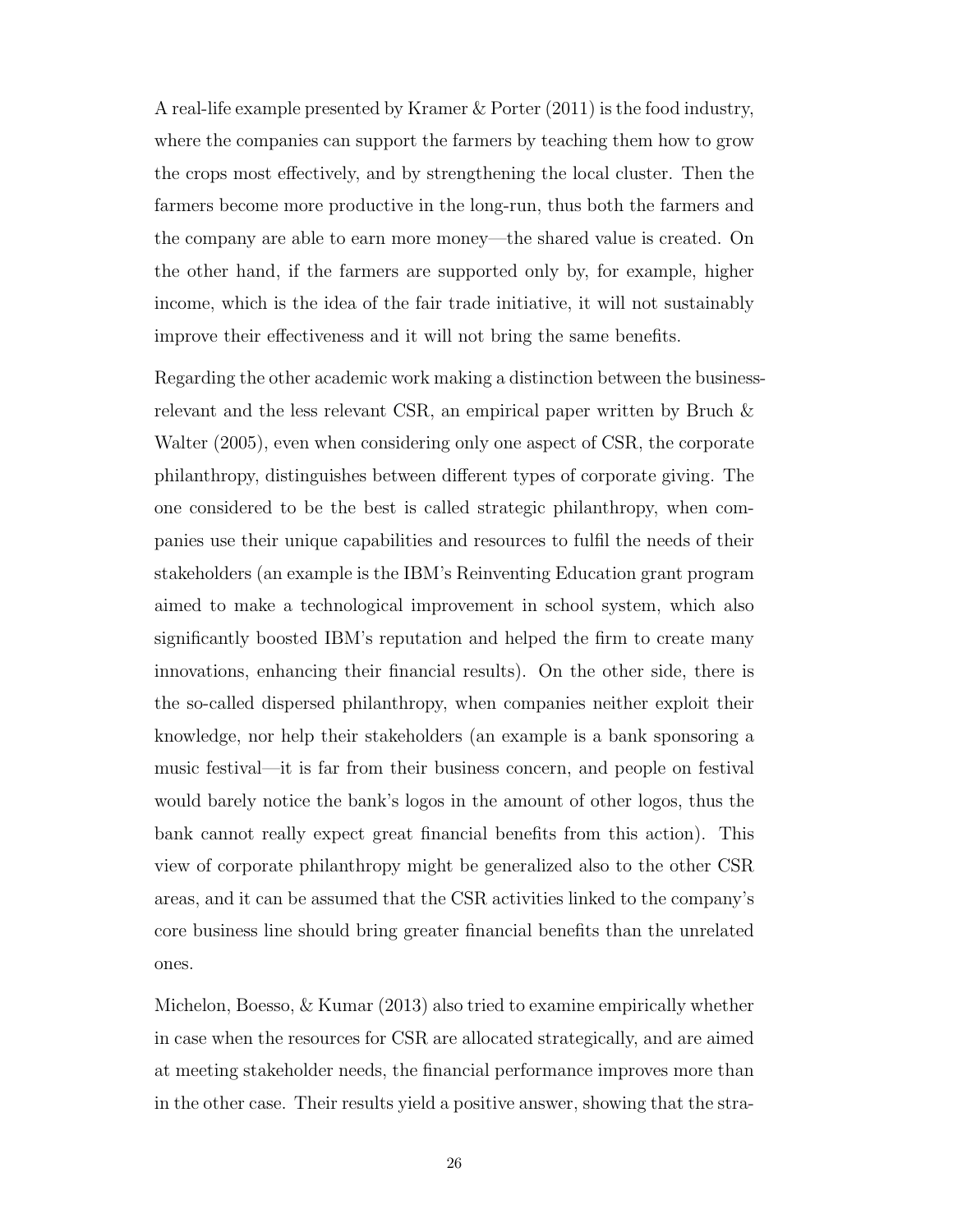tegic [CSR](#page-11-0) has a positive impact on both accounting-based and stock market measures of performance. Nevertheless, this study rather asks whether those [CSR](#page-11-0) activities that a company considers to be a strategic priority bring more benefits than the other [CSR](#page-11-0) actions. However, the company might choose to put an emphasis on the equality of men and women in their strategy, while that is not the primary issue in its business area, and it should rather focus on reducing its environmental impact. Therefore, in this thesis the [CSR](#page-11-0) actions are divided into primary and secondary [CSR,](#page-11-0) based on whether they are directly related to the company's business core or not. The analysis of the impacts of the two types of [CSR](#page-11-0) is reported in the section 6.

Prior to that, we start with the examination of the link between the overall social performance and the financial performance. The section 4 summarizes the theoretical basis for the analysis. In the section 5, the hypotheses, data, and final results are presented.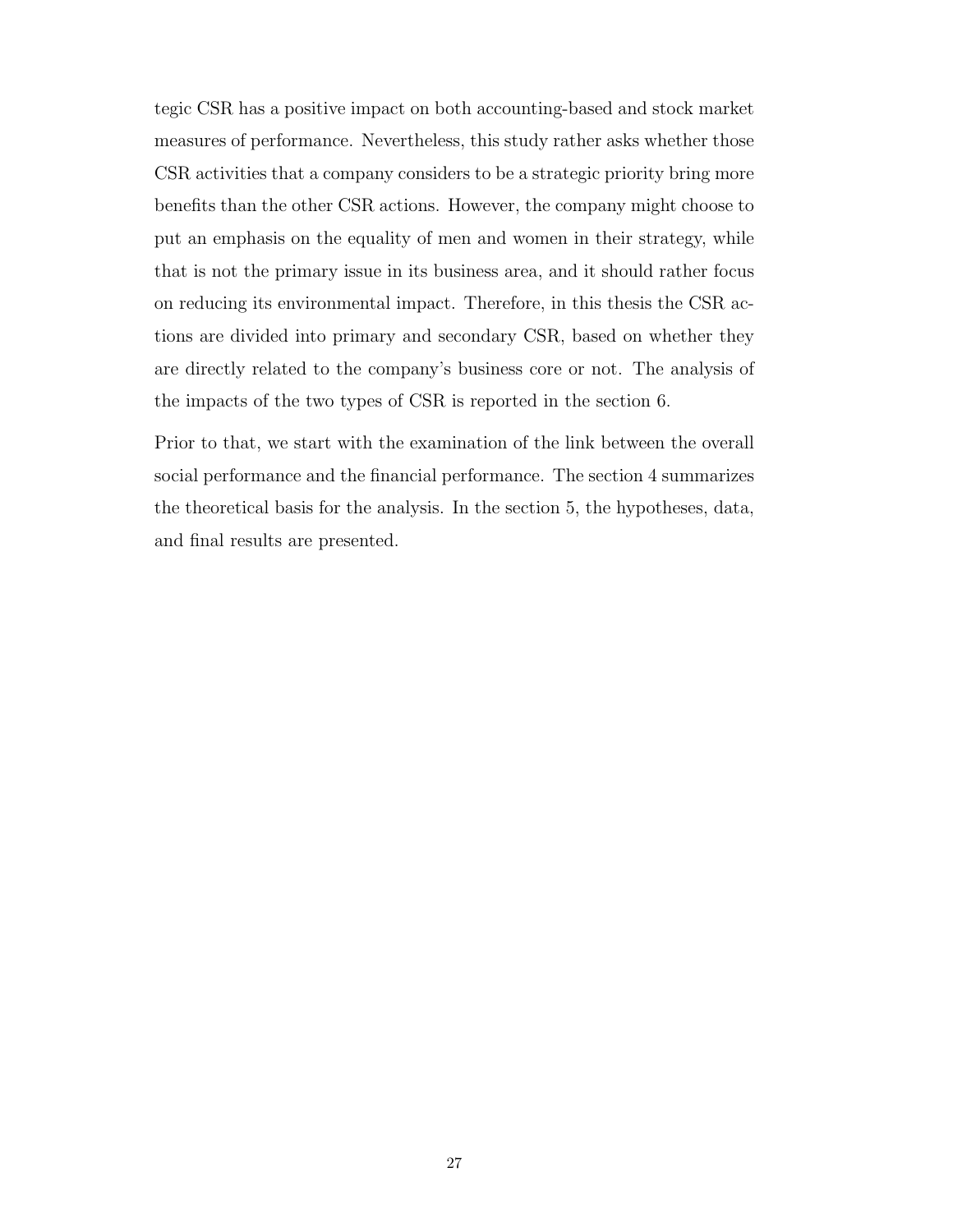# 4 Theoretical Basis for the Analysis of the Link Between [CSR](#page-11-0) and [CFP](#page-11-1)

### 4.1 Methodology

The data used for the estimation of the [CSR–](#page-11-0)[CFP](#page-11-1) link are an unbalanced panel. In the case of panel data, there are several options when choosing a method to estimate the specified model.

The first possibility is to use the pooled OLS model, where all data are just merged together and simple OLS is estimated. The problem is that this method ignores the nature of panel data and treats them as cross-sectional, without allowing for possible individual heterogeneity (often denoted as  $a_i$ , also called an unobserved effect, which might be present and might influence the individuals across time, but cannot be measured). In the case of companies, this can be for example the quality of management, which affects the company performance, but it is very hard to assess the quality of people. As this heterogeneity is disregarded in the pooled OLS, the assumption about no correlation between the error term (which then also encompasses the unobserved effect) and the explanatory variables is often unrealistic, resulting in a so-called heterogeneity bias [\(Wooldridge, 2012\)](#page-76-0). Moreover, even without such bias, the pooled OLS inference is mostly invalid, as the serial correlation between errors corresponding to the same individual is ignored [\(Hill, Griffiths, & Lim, 2011\)](#page-73-7).

The more suitable methods of estimation for panel data are called the Fixed Effects [\(FE\)](#page-11-7) Estimator and the Random Effects [\(RE\)](#page-11-8) Estimator. The condition which determines whether to use [FE](#page-11-7) or [RE](#page-11-8) is the correlation between the unobserved effect  $a_i$  and the explanatory variables. In other words, in the model

$$
y_{it} = \beta_0 + \beta_1 x_{it1} + ... + \beta_k x_{itk} + a_i + u_{it}
$$
  
where  $t = 1, 2, ..., T$  and  $i = 1, 2, ..., N$ ,

if  $Cov(x_{itj}, a_i) = 0, j = 1, 2..., k$ , then both [RE](#page-11-8) and [FE](#page-11-7) are consistent,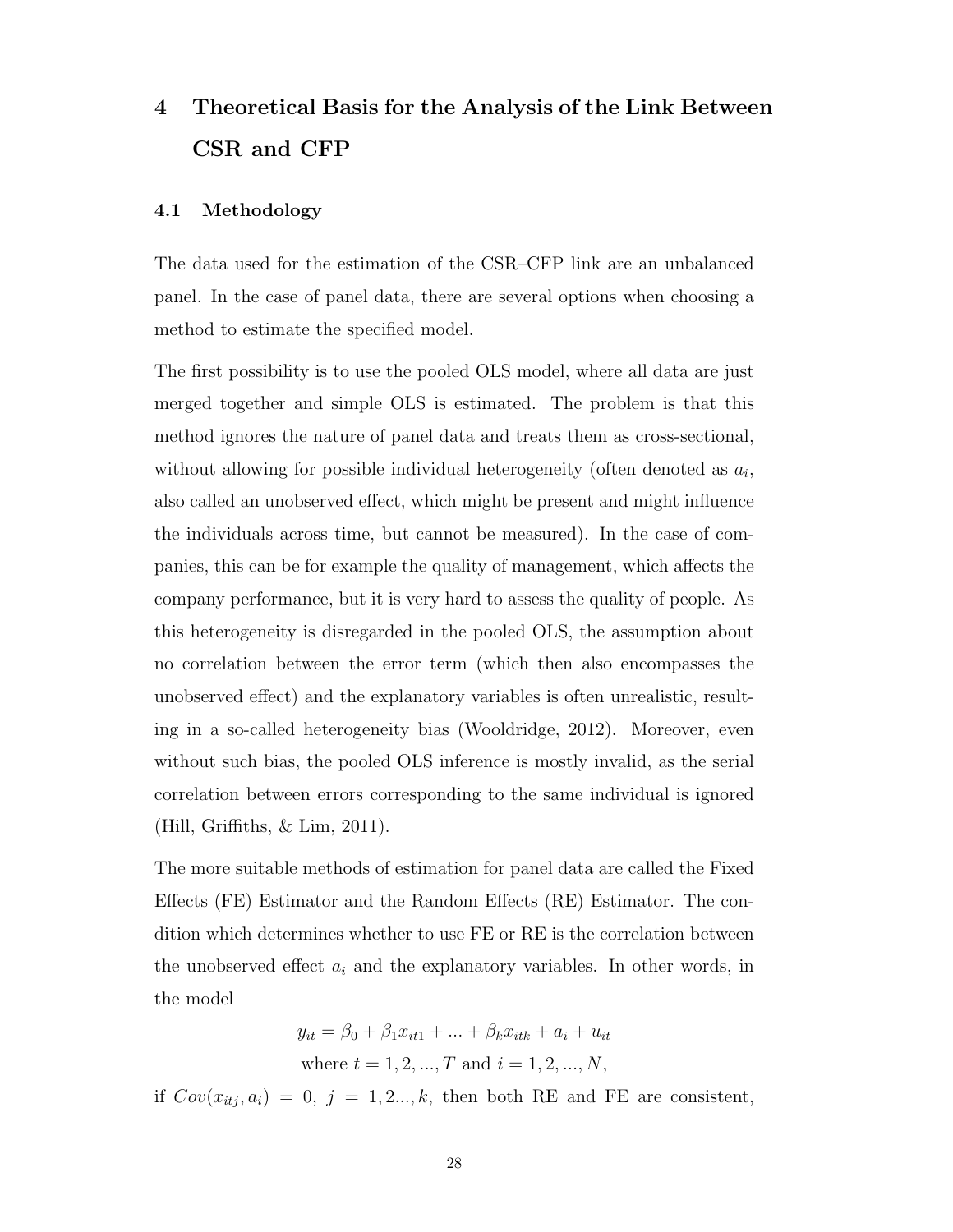but [RE](#page-11-8) is asymptotically more efficient. Also, [RE](#page-11-8) allows for the inclusion of time-invariant independent variables into the regression. On the other hand, if this condition does not hold, then the [FE](#page-11-7) estimation is still consistent, while [RE](#page-11-8) is not. In such situation [RE](#page-11-8) would attribute the effect of the unobserved heterogeneity to the explanatory variables. [FE,](#page-11-7) on contrary, eliminates the unobserved effect  $a_i$  completely [\(Hill et al., 2011;](#page-73-7) [Wooldridge,](#page-76-0) [2012\)](#page-76-0).

To decide which one of the [FE](#page-11-7) or the [RE](#page-11-8) estimator to use, a Hausman test is conducted. The idea of this test is that if  $Cov(x_{it}, a_i) = 0$ , i.e., both [FE](#page-11-7) and [RE](#page-11-8) are consistent, they would converge to the true coefficient values as the sample gets larger. Then [RE](#page-11-8) is preferred due to the reasons mentioned above. Therefore, the model (specified in section 4.2) is estimated using both the [FE](#page-11-7) and the [RE](#page-11-8) method. Then the null hypothesis that  $Cov(x_{itj}, a_i) = 0$ is tested with the Hausman test, based on which we choose the [FE](#page-11-7) model over [RE.](#page-11-8) The concrete results are presented in the section 5.3.

In the [FE](#page-11-7) estimation, it is assumed that the differences between individuals (the individual heterogeneity) are captured by the intercept [\(Hill et al.,](#page-73-7) [2011\)](#page-73-7). To get rid of this heterogeneity, the [FE](#page-11-7) estimation works as follows: first, let us consider a simple regression

$$
y_{it} = \beta_1 x_{it} + a_i + u_{it}
$$
  
where  $t = 1, 2, ..., T$ .

There is no t subscript for  $a_i$ , as the unobserved effect is assumed to be time-constant.

The equation is then averaged across time for every  $i$ :

$$
\bar{y}_i = \beta_1 \bar{x}_i + a_i + \bar{u}_i
$$
  
where  $\bar{y}_i = 1/T \sum_{t=1}^T y_{it}$ , and similarly for  $\bar{x}_i$  and  $\bar{u}_i$ .

When the mean values are subtracted from the original equation, timedemeaned data are obtained:

$$
\ddot{y}_{it} = \beta_1 \ddot{x}_{it} + \ddot{u}_{it}
$$

where  $\ddot{y}_{it} = y_{it} - \bar{y}_i$ , and similarly for  $\ddot{x}_{it}$  and  $\ddot{u}_{it}$ .

After this data transformation, the unobserved effect  $a_i$  has disappeared,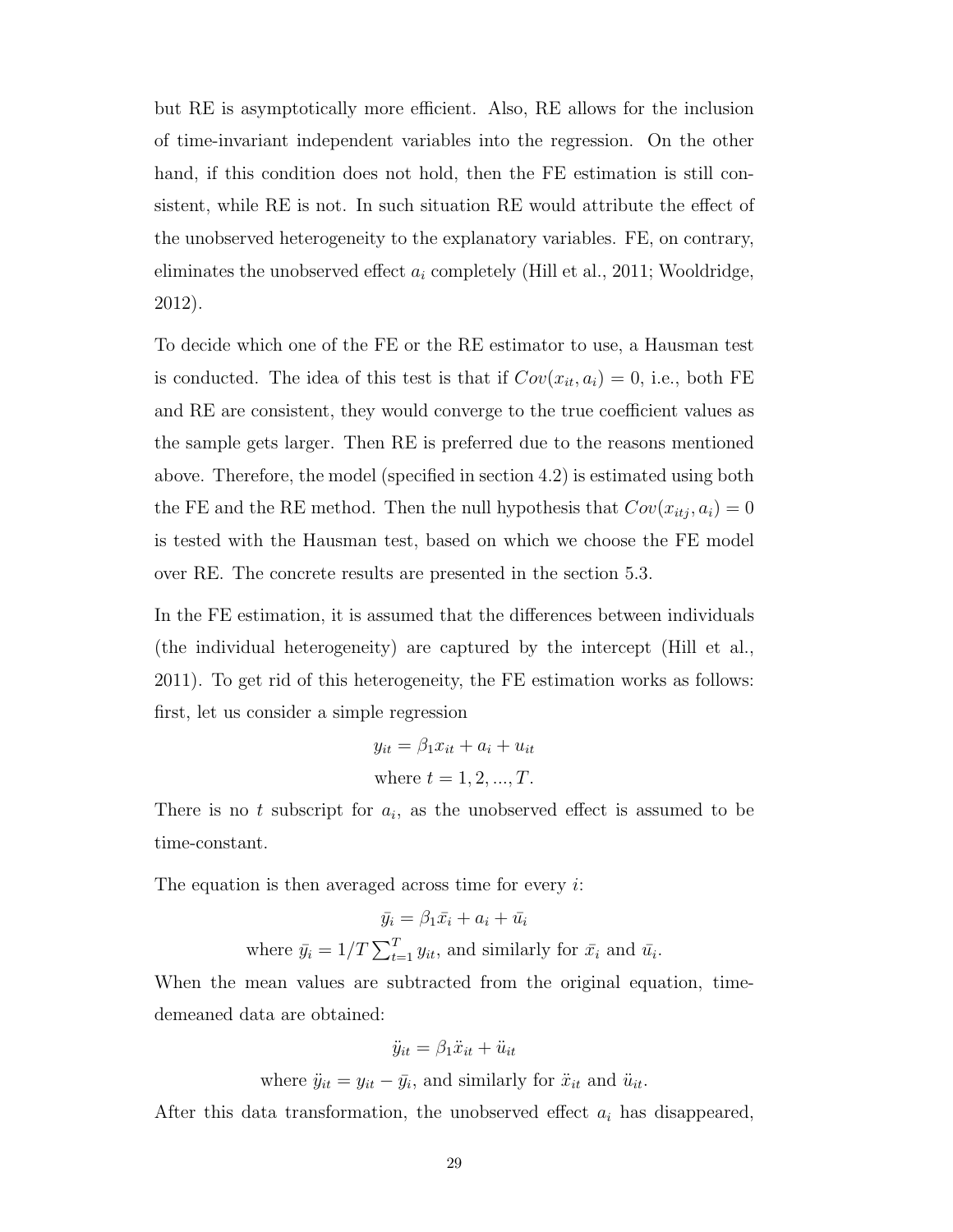and the pooled OLS for the new equation can be estimated [\(Wooldridge,](#page-76-0) [2012\)](#page-76-0). The same approach applies when more explanatory variables are added to the regression. Of course, the [FE](#page-11-7) estimation works properly only under certain assumptions, which will be commented in the section 5.4.

An alternative to this approach, where the unobserved effect  $a_i$  is eliminated as well, is the First-Difference [\(FD\)](#page-11-9) estimator. In the approach applied to obtain the [FD](#page-11-9) estimator the data are not time-demeaned, but differenced across time for each individual (i.e., values at the time  $t - 1$  are subtracted from the values at the time  $t$ , and the pooled OLS is applied on the differences).

The drawback of the first-differencing is that it can substantially reduce the variation in the independent variables. If the differences  $\Delta x_i$  exhibit little variation (i.e., the deviations from the mean  $x_{ij} - \bar{x}_j$  are small), then from the formula

$$
Var(\hat{\beta}_j) = \frac{\sigma^2}{(1 - R_j^2) \sum_{i=1}^n (x_{ij} - \bar{x}_j)^2}
$$

it can be seen that the standard errors of the estimator will be relatively high, and thus the t-statistics and the subsequent statistical significance will be lower. Moreover, as the data used in this thesis are an unbalanced panel, in the case of a missing value two observations are lost when using [FD.](#page-11-9) For those reasons, the [FE](#page-11-7) estimator is preferred also to the [FD](#page-11-9) estimator.

#### 4.2 Model Specification

For the empirical analysis, the model suggested by [Gregory, Tharyan, &](#page-73-2) [Whittaker](#page-73-2) [\(2014\)](#page-73-2) is used. This paper belongs to the most recent work on the [CSR–](#page-11-0)[CFP](#page-11-1) topic in the academic literature, and it was published in the renowned Journal of Business Ethics, which is considered to be a relevant source of information regarding the ethical issues related to business.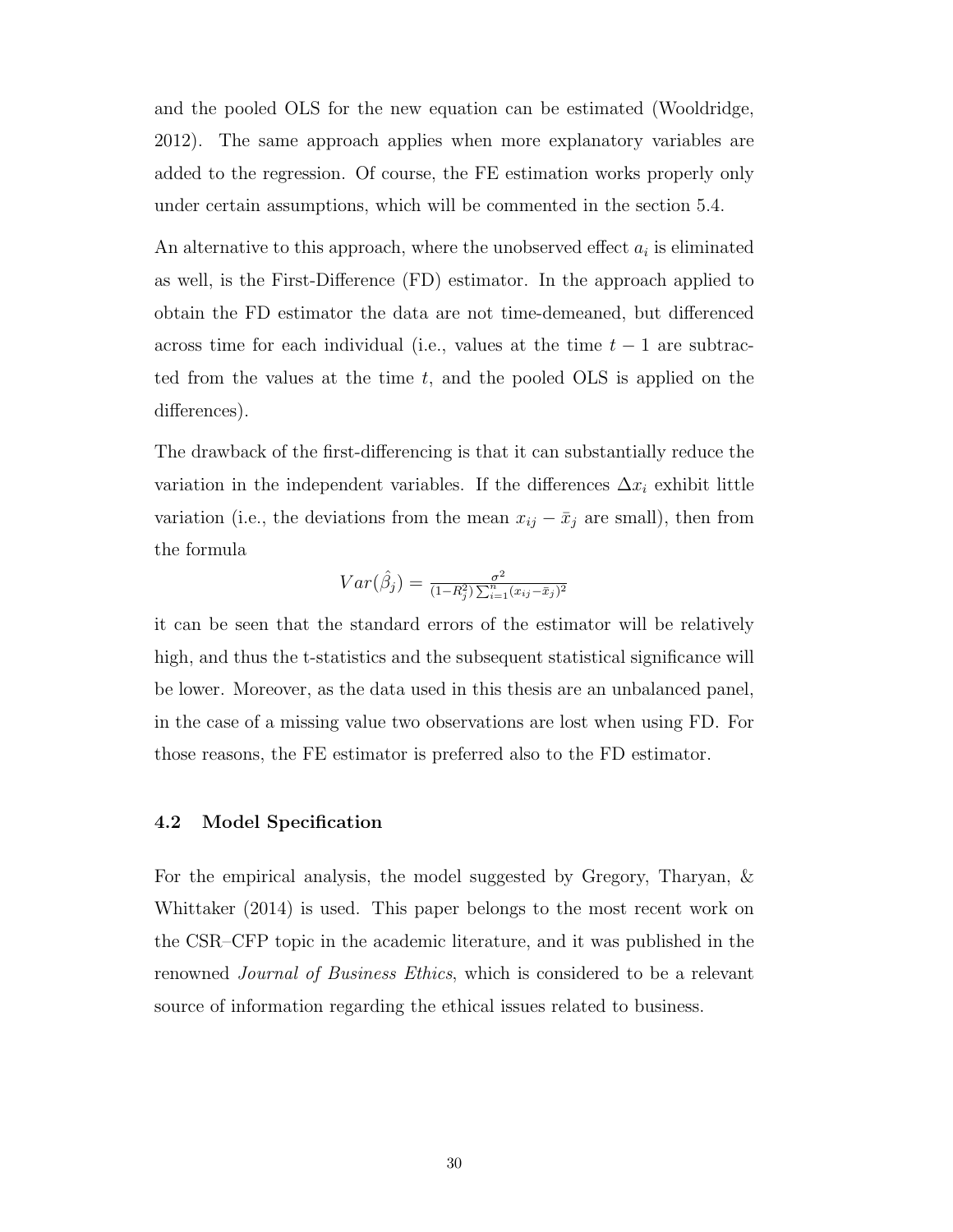The model based on this paper is specified as follows:

$$
P_{it} = \beta_1 NIPS_{it} + \beta_2 BVPS_{it} + \beta_3 LTDTA_{it} + \beta_4 Size_{it} + \beta_5 RDPS_{it} +
$$

$$
\beta_6 TRESGC\ Score_{it-1} + u_{it}
$$

where  $P_{it}$  is the natural logarithm of the share price. Further, in the regression we include Net Income per Share [\(NIPS\)](#page-11-10), Book Value per Share [\(BVPS\)](#page-11-11), Long-Term Debt to Assets [\(LTDTA\)](#page-11-12), Size of a company, measured either as the natural logarithm of assets or the natural logarithm of revenues, and Research and Development per Share  $(RDPS)$ , all for the company i at the time t. Finally, [TRESGC Score](#page-11-14) is included, which is a proxy variable for [CSR](#page-11-0) of the company i at the time  $t-1$ .

As a measure of financial performance, the natural logarithm of share price  $P_{it}$  is chosen. In the academic literature, there has always been a debate about whether to use accounting-based measures, e.g. [ROA](#page-11-15) or [ROE,](#page-11-16) or market-based measures, of which the most commonly used is the share price. In this thesis, share prices are preferred as some researchers note that accounting-based measures are backward looking, and many times they are subject to managerial manipulation [\(McGuire et al., 1988;](#page-74-6) [Hillman & Keim,](#page-73-4) [2001;](#page-73-4) [Gregory et al., 2014\)](#page-73-2). On the other hand, stock market measures reflect the investors' perception of a company's ability to generate future profits, and thus they should also reflect the impact of [CSR](#page-11-0) on this perception and on subsequent investment decision [\(McGuire et al., 1988;](#page-74-6) [Van der](#page-75-2) [Laan et al., 2008;](#page-75-2) [Gregory et al., 2014\)](#page-73-2).

The reason why the dependent variable  $P_{it}$  is in the logarithm form is the interpretation. In the level form, if we say that the share price changes, e.g., by 5\$, it is not the same when it increases from 10\$ to 15\$, and when it increases from 800\$ to 805\$. The use of logarithm allows us to interpret the change as a percentage.

As a proxy for [CSR,](#page-11-0) a score constructed by Thomson Reuters company called [TRESGC Score](#page-11-14) is used. It is further described in the section 5.2. It is used in a lagged form, i.e., the [TRESGC Score](#page-11-14) from the previous year is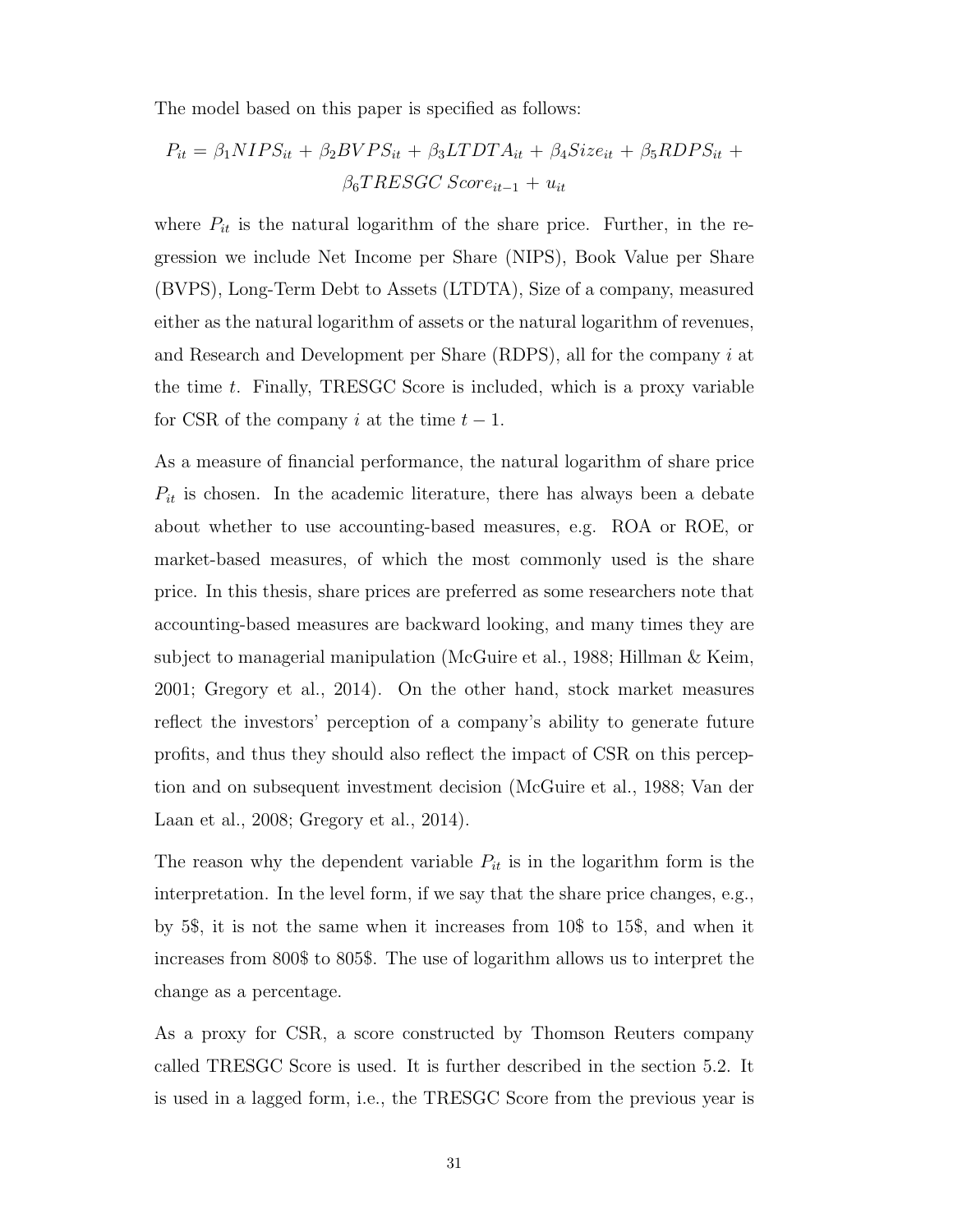matched with current financial data for a company. The reason is that the score was constructed based on the annual reports published by companies, which are available for investors only at the end of the fiscal year, and thus investment decisions can be made only in the subsequent period. Moreover, the benefits coming from socially responsible behaviour, as well as penalties for controversies regarding [CSR,](#page-11-0) are expected to be incorporated in the overall company reputation, which carries over into later time periods [\(Spicer,](#page-75-6) [1978\)](#page-75-6). Last but not least, lagged [CSR](#page-11-0) measure was used in a number of previous studies (e.g., [Waddock & Graves, 1997\)](#page-75-3). In the section 5.6, the additional analysis where the [TRESGC Score](#page-11-14) is not used in the lagged form is presented.

In addition to that, control variables are included into the regression. Firstly, there are [BVPS,](#page-11-11) and [NIPS,](#page-11-10) reported after tax. Further, [LTDTA](#page-11-12) is included, showing what percentage of assets the total long-term debt represents. It is used as a proxy variable for risk as it reflects the firms' leverage position. Inoue  $\&$  Lee [\(2011\)](#page-74-0) note that leverage has an impact on the [CSR–](#page-11-0)[CFP](#page-11-1) link as the firms that are more risk-tolerant (i.e., have higher leverage) behave differently when deciding whether to invest in [CSR](#page-11-0) than those less risktolerant firms.

Next, various studies suggested to control for company size. The reason is that there might be a possibility that bigger firms are more likely to implement [CSR](#page-11-0) into their strategy, as they might be more vulnerable to public pressure, or they could possibly gain profits more easily via economies of scale [\(Siegel & Vitaliano, 2007;](#page-75-7) [Van der Laan et al., 2008\)](#page-75-2). As a proxy for size, either the natural logarithm of total assets or the natural logarithm of total revenue is used.

Finally, the control variable [RDPS](#page-11-13) is included into the model. It represents how much a company spends for research and development of new products and services. [McWilliams & Siegel](#page-74-1) [\(2000\)](#page-74-1) highlight the importance of [R&D](#page-11-2) as a control variable, as it is an important determinant of profitability. When they examined the [CSR](#page-11-0)[–CFP](#page-11-1) link, their results were substantially different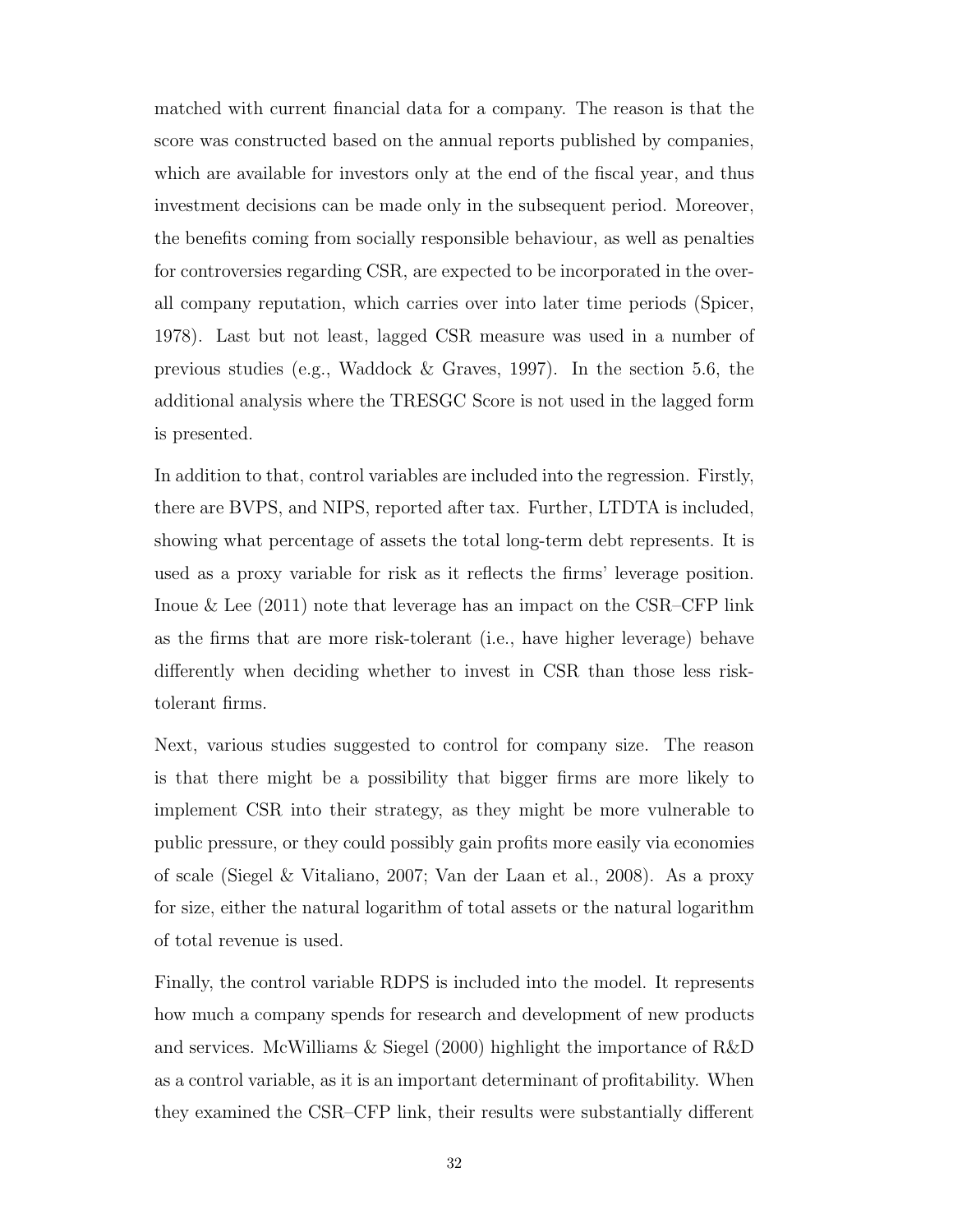after controlling for [R&D.](#page-11-2) Multiple studies include [R&D](#page-11-2) control as well (e.g., [Waddock & Graves, 1997;](#page-75-3) [Qiu et al., 2016\)](#page-75-0). This suggests that the exclusion of [R&D](#page-11-2) would lead to an omitted variable bias, causing endogeneity problem and resulting in biased and inconsistent estimators. Therefore, [RDPS](#page-11-13) stays in the regression even when the [R&D](#page-11-2) data were not available for all [S&P](#page-11-4) 500 firms, which were selected as a sample on which the relation between [CSR](#page-11-0) and [CFP](#page-11-1) will be measured (see more detail in the section 5.2), or at least not in all periods. The filtering based on [R&D](#page-11-2) availability leads to the resulting sample consisting of 152 companies, creating an unbalanced panel of 5153 observations.

The last thing to mention is the omittance of the industry dummy variable, which was originally included in the model of [Gregory et al.](#page-73-2) [\(2014\)](#page-73-2). Here, it is not included into the regression due to the selected methodology, where the variables that do not vary across time for any individuals cannot be chosen as a control variable.

## 5 The Analysis of the Link Between [CSR](#page-11-0) and [CFP](#page-11-1)

## 5.1 Hypotheses

To empirically examine the relationship between [CSR](#page-11-0) and [CFP,](#page-11-1) we state the hypothesis:

Hypothesis 1: There is no significant relationship between [CSR](#page-11-0) and stock market performance after the financial crisis.

The Hypothesis 1 is the null hypothesis for the statistical test. Due to the reasons presented in the previous research (section 1.4), current trends in the [CSR](#page-11-0) area (section 3), and based on the fact that a substantially large number of studies has examined this relationship since 1972, it is expected that at least some relationship between [CSR](#page-11-0) and [CFP](#page-11-1) exists, i.e., that the Hypothesis 1 will be rejected.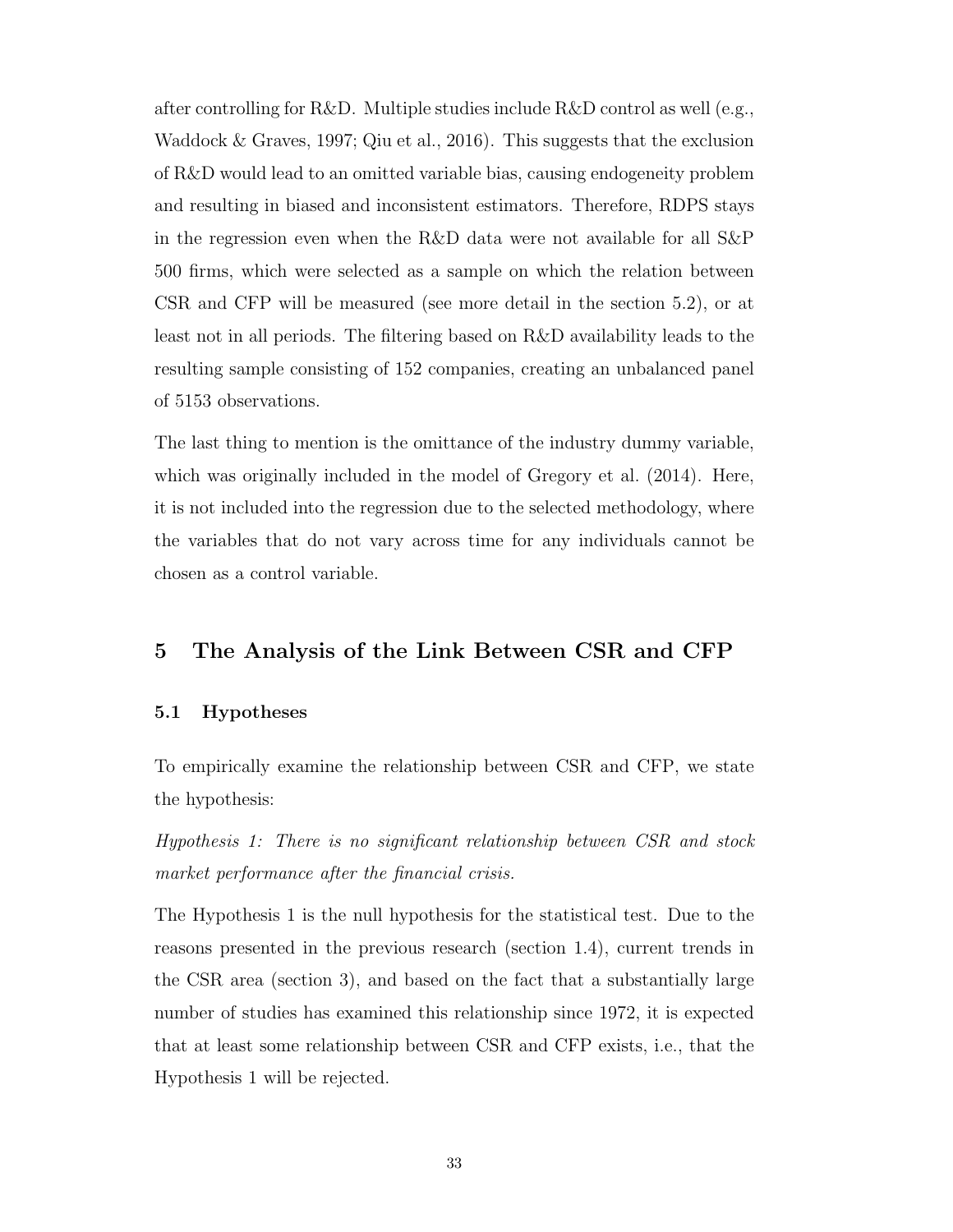The researchers' opinions and expectations practically unanimously support the view that the impact of [CSR](#page-11-0) on financial results is positive. [CSR](#page-11-0) activities may increase employee satisfaction and productivity, bring customer loyalty, they can lead to an improvement of processes, cost savings, or many other benefits (see section 1.4). On the other hand, we should not forget that especially in the initial phases of implementation of [CSR](#page-11-0) initiatives, the costs might be actually created. The question is whether these cost can be later outweighed by the future benefits.

Regarding the outcomes of the past empirical research, even when the results have always been mixed, it appears that as the time passes it is more frequent that a positive relationship is found (from the summarized studies, it was found by 3 out of 11 studies in the earlier research, compared to 10 out of 14 in the more recent research).

Also, when looking at the current trends, it is obvious that companies create their socially responsible strategies and investors invest into the [SRI](#page-11-5) funds not simply for the satisfaction that they are doing a good thing, but also because they assume that it pays-off.

Therefore, it seems that the [CSR](#page-11-0) concept has gained on its importance as the time passes, especially now in the period after the financial crisis, due to which people should be more aware of the importance of businesses to act responsibly, and they should also adequately appreciate it. Thus, it is expected that the impact of socially responsible behaviour on [CFP](#page-11-1) has evolved over time and now it positively influences the company's share prices.

On the other hand, some of the more recent studies still found a negative impact of [CSR](#page-11-0) on [CFP](#page-11-1) in certain context. Therefore, this fact is also taken into consideration, and the alternative hypothesis is that [CSR](#page-11-0) activities of a company have a significant (positive or negative) impact on its stock market performance after the financial crisis.

The regression results will show whether the Hypothesis 1 (which, in other words, says that the coefficient  $\beta_6$  in the specified model is statistically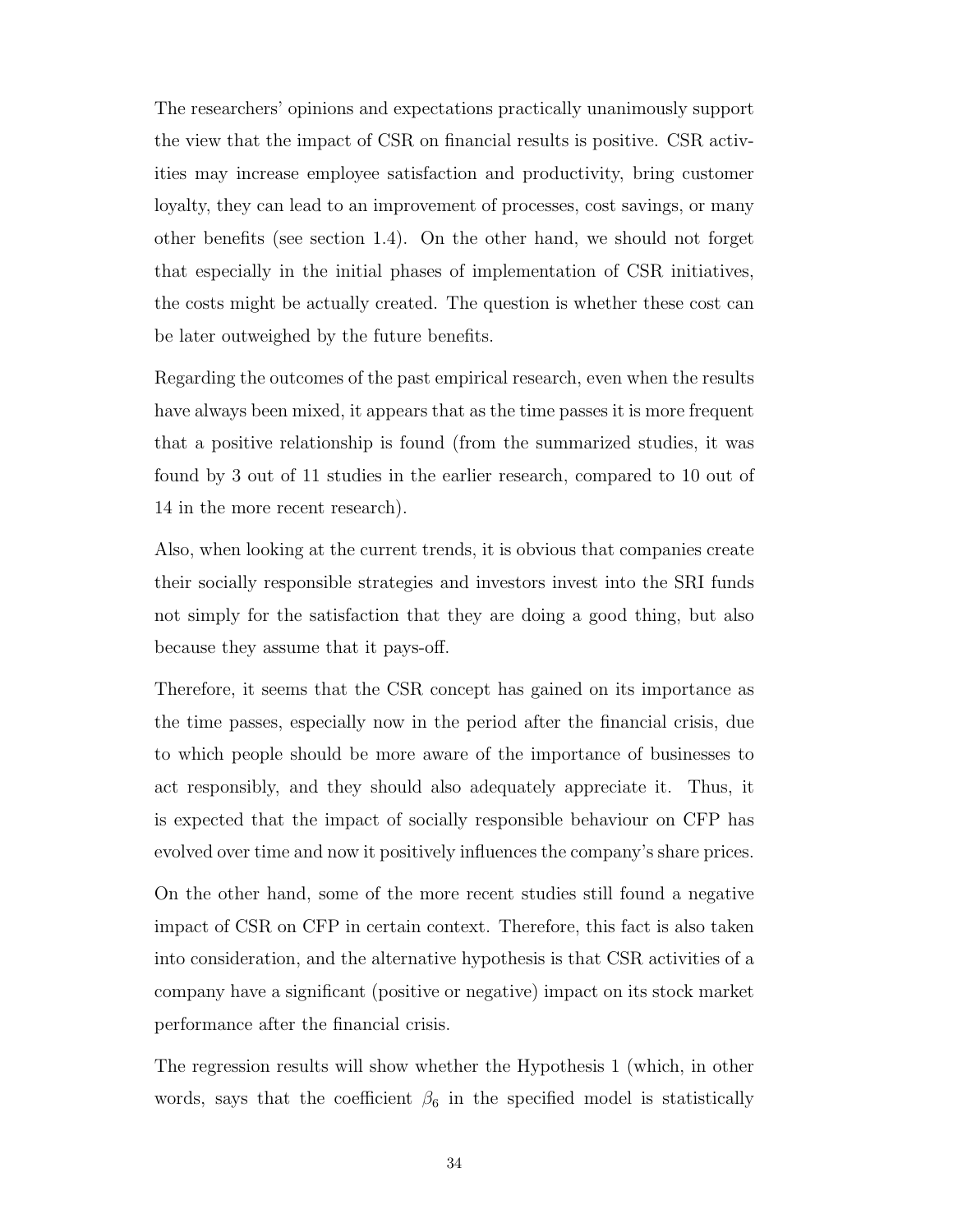indistinguishable from zero) can be rejected in favour of the alternative twosided hypothesis.

## 5.2 Data

The data used for the empirical analysis were obtained from the Thomson Reuters Eikon database. It is a renowned source of information for investors and financial specialists, providing analytics such as data on pricing, fundamentals, financial estimates, global news in financial area, and so on.

From this database, quarterly financial data for [S&P](#page-11-4) 500 Index constituents were obtained for the period 2007–2016. [S&P](#page-11-4) 500 Index is considered to represent the American economy as a whole, since it covers a substantial portion of the overall market capitalization of the American stock market, and it is well diversified. The data for its constituents in the period beginning in 2007 allow us to examine whether the concept of [CSR](#page-11-0) has gained on importance on the American market after the financial crisis.

The descriptive statistics for the data are presented in [Table 1.](#page-49-0)

| Statistic    | N     | Mean                  | St. Dev.          | Min             | Max       |
|--------------|-------|-----------------------|-------------------|-----------------|-----------|
| <b>NIPS</b>  | 5,153 | 0.7                   | 1.3               | $-20.9$         | 8.6       |
| <b>BVPS</b>  | 5,153 | 9.3                   | 18.7              | $-149.3$        | 172.5     |
| <b>LTDTA</b> | 5,153 | 0.2                   | 0.1               | 0.0             | 1.0       |
| Assets       | 5,153 | $30052 \; \mathrm{m}$ | 46 241 m          | $601 \text{ m}$ | 358 586 m |
| Revenues     | 5,153 | $5295 \; \mathrm{m}$  | $11199 \text{ m}$ | $-3.366$ m      | 133 776 m |
| <b>RDPS</b>  | 5,153 | 0.5                   | 0.6               | $-0.2$          | 9.5       |
| TRESGC Score | 5,153 | 48.4                  | 13.3              | 9.2             | 82.2      |
| Share price  | 5,153 | 64.9                  | 74.7              | 2.6             | 837.3     |

<span id="page-49-0"></span>Table 1: Descriptive Statistics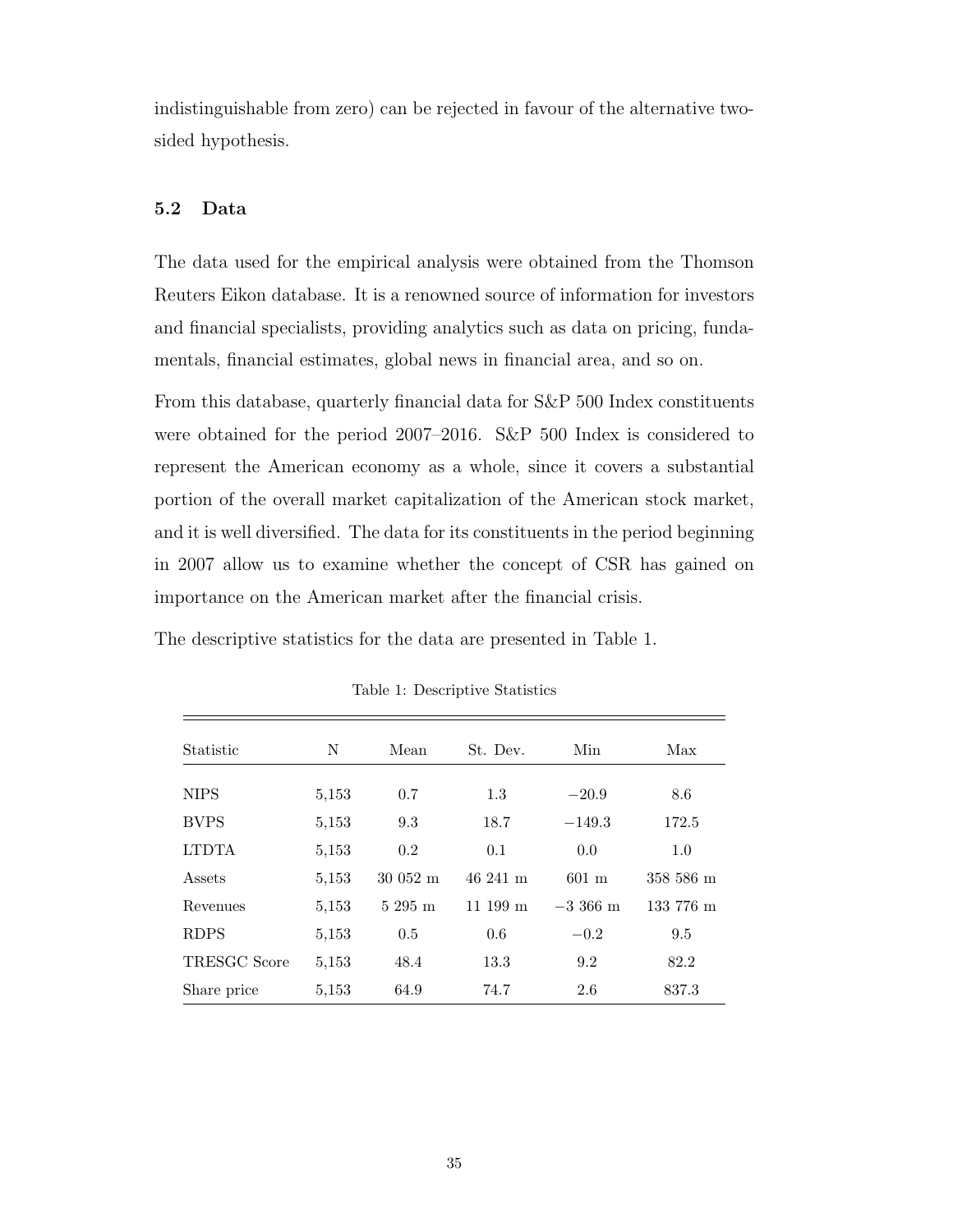[Table 1](#page-49-0) contains also the descriptive statistics for our measure of [CSR,](#page-11-0) the [TRESGC Score.](#page-11-14) When it comes to [CSR,](#page-11-0) it has always been a problem in the academic literature to find an objective measure of it [\(Waddock & Graves,](#page-75-3) [1997;](#page-75-3) [Hull & Rothenberg, 2008\)](#page-73-0). The problem was mostly highlighted in the earlier research, while in the more recent research most of the studies used the data obtained from [KLD](#page-11-3) database. [KLD](#page-11-3) data have been viewed as a comprehensive [CSR](#page-11-0) measure, but they have already been used by quite a large number of researchers. Therefore, the re-estimation of the [CSR–](#page-11-0)[CFP](#page-11-1) link using new [CSR](#page-11-0) evaluation might be a useful contribution to the existing literature.

In March 2017 Thomson Reuters Eikon released brand new percentile rank [CSR](#page-11-0) scores for more than 6000 companies from the whole world, designed to measure companies' performance in the [ESG](#page-11-6) area. More than 400 [ESG](#page-11-6) metrics were created in total, out of which the 178 most relevant measures are chosen for each company. All of them are then benchmarked against either Thomson Reuters Business Classification [\(TRBC\)](#page-11-17) Industry Group (in the case of Environmental and Social metrics), or against the Country (Governance metrics).

The [ESG](#page-11-6) measures are further divided into categories introduced in [Table 2.](#page-50-0)

| Pillar        | Category               |  |
|---------------|------------------------|--|
|               | Resource use           |  |
| Environmental | Emissions              |  |
|               | Innovation             |  |
|               | Workforce              |  |
| Social        | Human Rights           |  |
|               | Community              |  |
|               | Product responsibility |  |
|               | Management             |  |
| Governance    | Shareholders           |  |
|               | CSR Strategy           |  |

<span id="page-50-0"></span>Table 2: Categories of [ESG](#page-11-6) Measures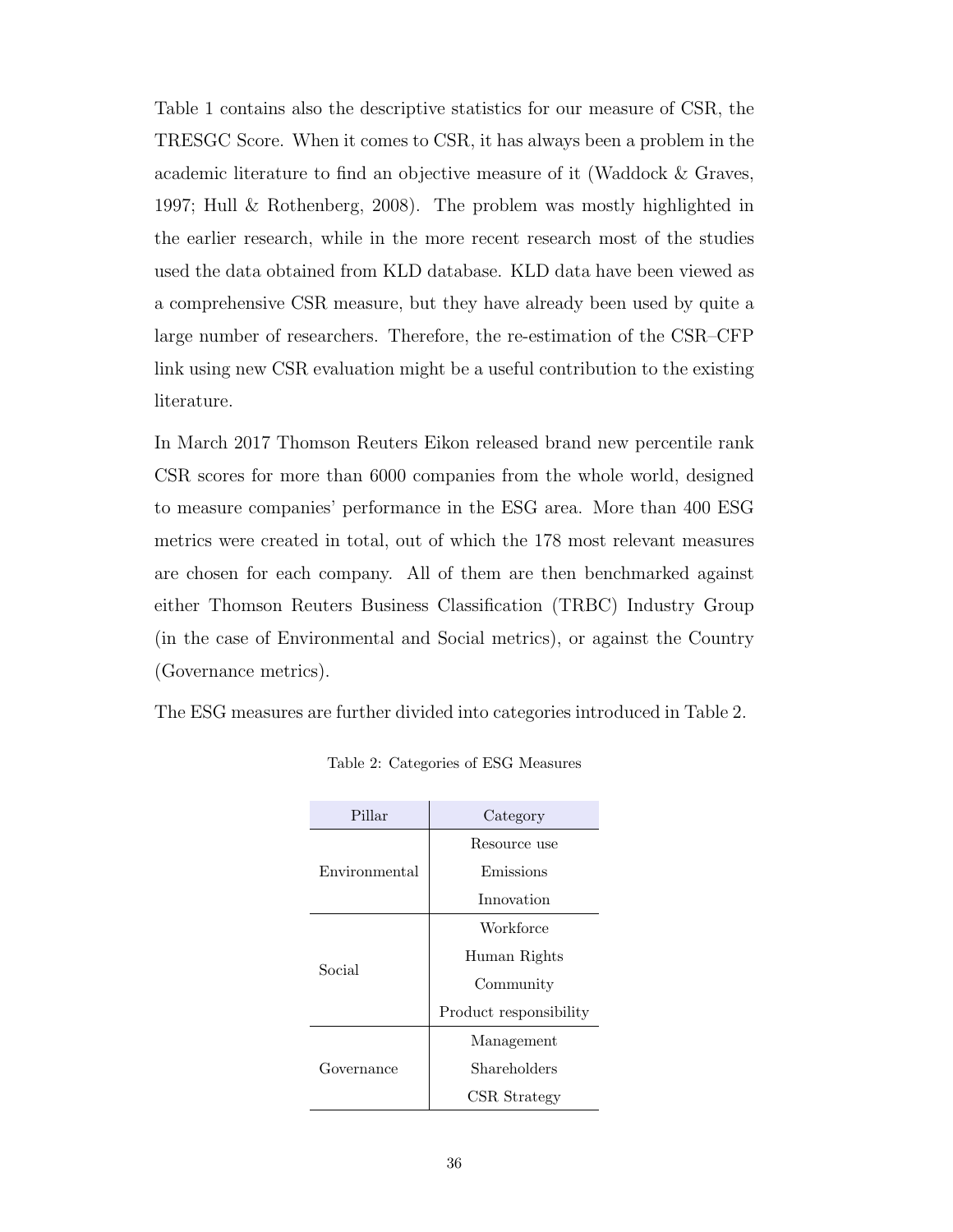In this thesis, firstly an aggregated percentile rank score on [ESG](#page-11-6) performance for each company is used. It is named [TRESGC Score,](#page-11-14) and it is based on the reported information regarding [ESG,](#page-11-6) adjusted for the negative stories published in media—in a case of a scandal, a company's score will be decreased. It is a sophisticated measure of [CSR](#page-11-0) performance, as a large number of publicly available information about companies (annual or [CSR](#page-11-0) reports, company website, [NGOs](#page-11-18) websites, etc.) is analysed together with all new media materials.

To create the [TRESGC Score,](#page-11-14) a weighted sum of the firm's percentile rank in 10 [ESG](#page-11-6) categories is computed, which is further adjusted for the controversies. The category weights are the ratio of the number of monitored indicators belonging to the category (e.g., in the Workforce category, the monitored indicators are health and safety policy, employee satisfaction, working hours, etc.) and the number of all indicators used in the [TRESGC Score](#page-11-14) framework. The weights are shown in [Table 3.](#page-51-0)

| Pillar        | Category               | Indicators in scoring | Weight  |
|---------------|------------------------|-----------------------|---------|
|               | Resource use           | 20                    | 11\%    |
| Environmental | Emissions              | 22                    | 12\%    |
|               | Innovation             | 19                    | 11%     |
|               | Workforce              | 29                    | 16%     |
|               | Human Rights           | 8                     | $4.5\%$ |
| Social        | Community              | 14                    | 8%      |
|               | Product responsibility | 12                    | $7\%$   |
|               | Management             | 34                    | 19%     |
| Governance    | Shareholders           | 12                    | $7\%$   |
|               | CSR Strategy           | 8                     | $4.5\%$ |

<span id="page-51-0"></span>Table 3: [ESG](#page-11-6) Category Weights in Scoring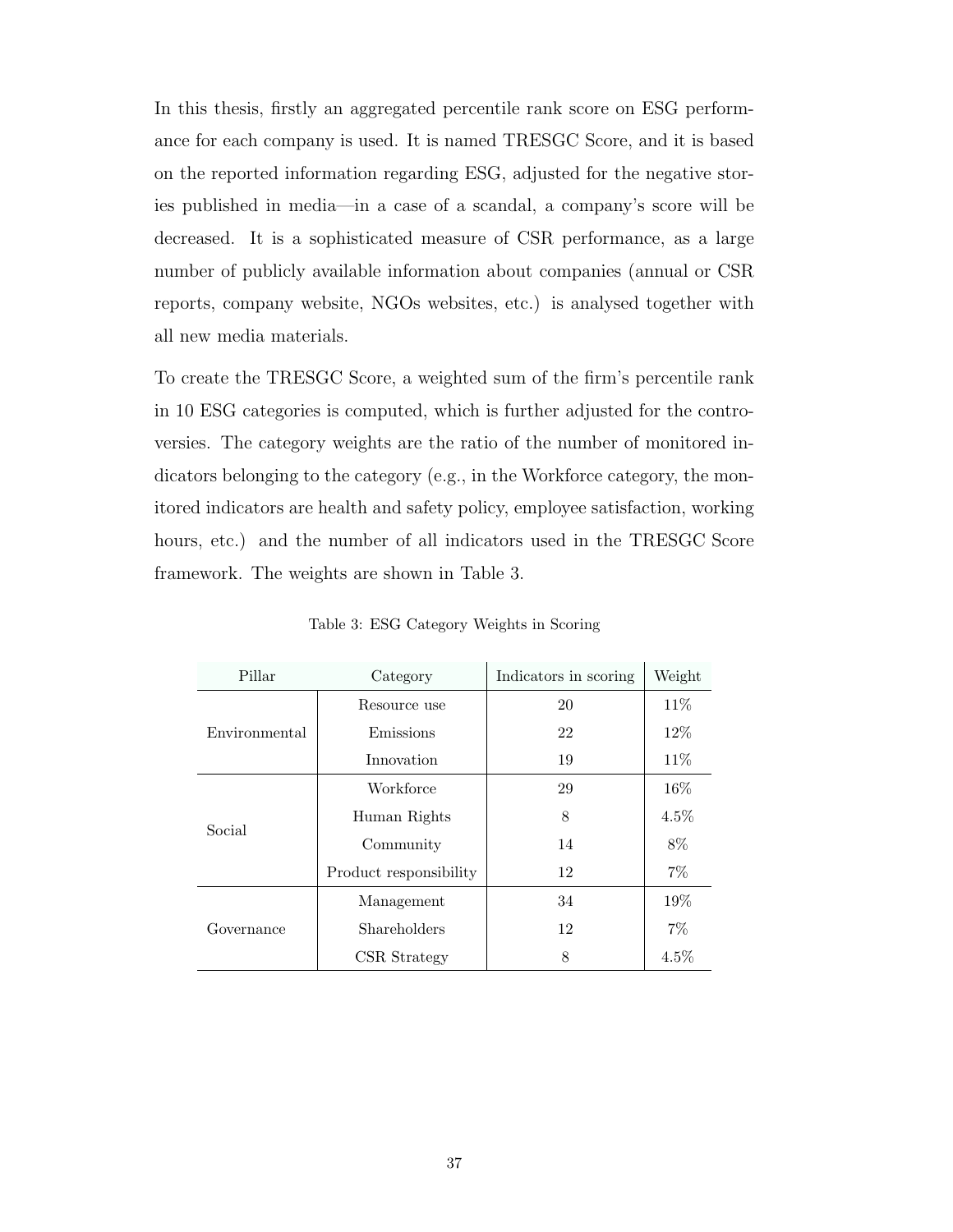## 5.3 Regression Results

The method to estimate the specified model was chosen based on the Hausman test, described in section 4.1. When the test is conducted, it yields the following results:

$$
\chi^2 = 1039.565 \qquad p-value < 2.2e - 16
$$

As the *p*−value is very low, the null hypothesis stating that  $Cov(x_{itj}, a_i) = 0$ is rejected in favour of the alternative that there is a correlation between error term and explanatory variables. Therefore, [FE](#page-11-7) estimator is still consistent, in contrary to [RE,](#page-11-8) and thus it is the preferred method to be used. The results obtained from the [FE](#page-11-7) regression, where the company size is measured as both the logarithm of assets and the logarithm of revenues, are stated in [Table 4.](#page-52-0)

<span id="page-52-0"></span>

|                         | Table 4: Regression Results |                                     |
|-------------------------|-----------------------------|-------------------------------------|
|                         |                             | Dependent variable: Log(shareprice) |
| <b>NIPS</b>             | $0.078***$                  | $0.050***$                          |
|                         | (0.004)                     | (0.005)                             |
| <b>BVPS</b>             | 0.0001                      | 0.0003                              |
|                         | (0.001)                     | (0.001)                             |
| <b>LTDTA</b>            | $0.004***$                  | $0.009***$                          |
|                         | (0.001)                     | (0.001)                             |
| $Log($ assets $)$       | $0.597***$                  |                                     |
|                         | (0.015)                     |                                     |
| Log(revenues)           |                             | $0.426***$                          |
|                         |                             | (0.015)                             |
| <b>RDPS</b>             | $-0.091***$                 | $-0.213***$                         |
|                         | (0.014)                     | (0.014)                             |
| <b>TRESGC Score</b>     | $0.003***$                  | $0.004***$                          |
|                         | (0.0004)                    | (0.0005)                            |
| Observations            | 5,153                       | 5,152                               |
| $\mathbf{R}^2$          | 0.417                       | 0.347                               |
| Adjusted $\mathbb{R}^2$ | 0.405                       | 0.336                               |
| F Statistic             | $596.267***$ (df = 6; 4995) | 441.914*** (df = 6; 4994)           |
| Note:                   |                             | *p<0.01; **p<0.001; ***p<0.0        |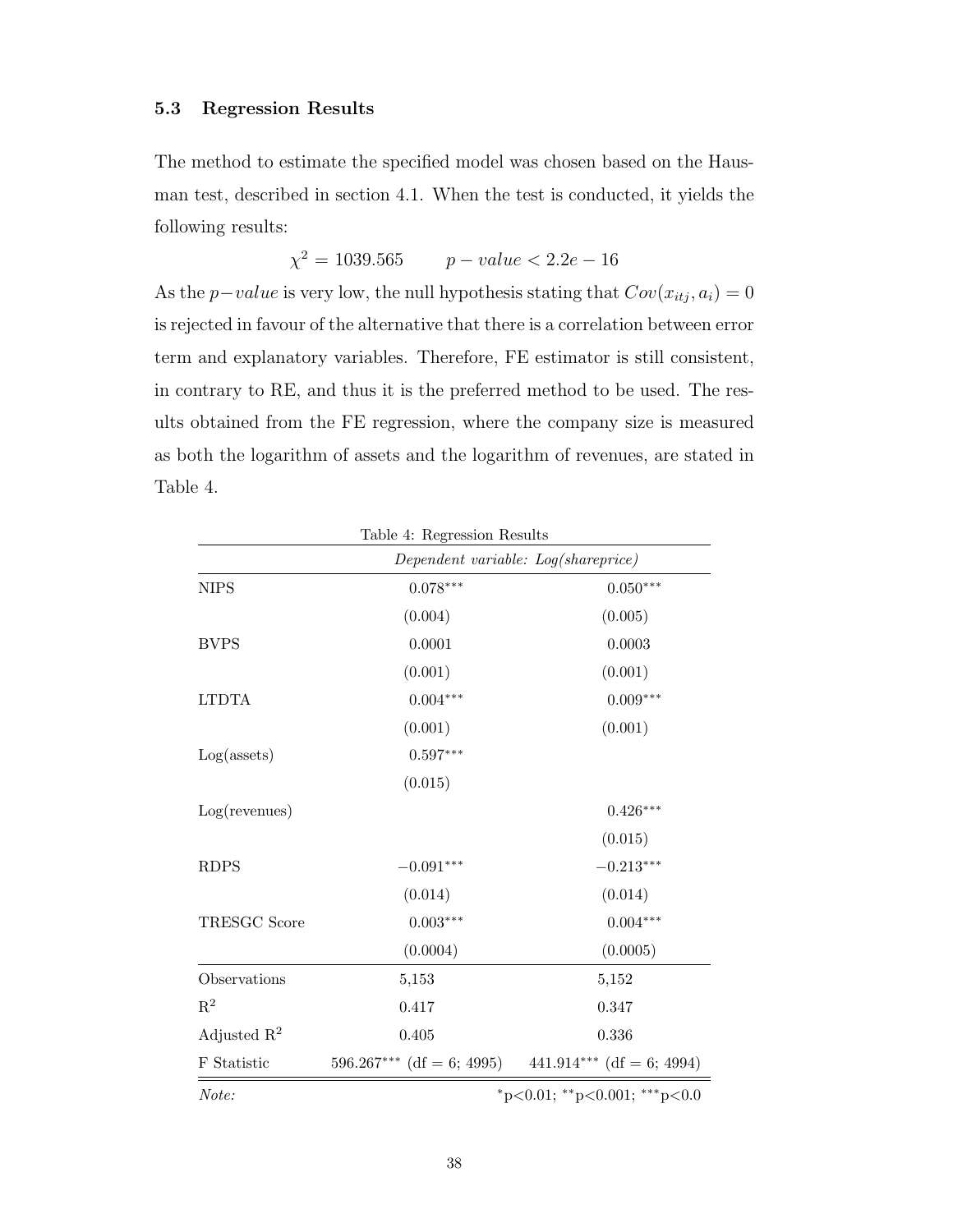Both models have a reasonably high  $R^2$ , suggesting that the independent variables explain the proportion of the variance in the dependent variable by 34.7%–41.7%. Regarding the statistical significance, all independent variables but [BVPS](#page-11-11) (which is also not economically significant) are statistically significant in both models.

Let us first look at the coefficients on control variables. In the first model, 1 dollar increase in the [NIPS](#page-11-10) results in 7.8% increase in the share price, while for the second model it is a 5% increase, ceteris paribus. [LTDTA](#page-11-12) is expressed as a percentage in the data, and therefore the results show that 1 percentage point rise in the debt to assets ratio can lead to 0.4% or even 0.9% increase in the share price, holding everything else fixed. The positive direction of this relationship arises probably due to the fact that the higher level of debt financing might be a signal to an investor that the company is investing more and thus he or she expects higher profits in the future.

When it comes to size, the regression results exhibit its positive impact on profitability. If measured by assets, a 1% increase in firm size causes 0.597% rise in share price, and when measured by revenues, an increase of 1% in size results in 0.426% increase in the share price, holding other factors constant. Finally, a significant negative relationship between [RDPS](#page-11-13) and share price was found using both model specifications. The results from the first model show that a 1 dollar rise in [RDPS](#page-11-13) decreases the share price by 9.1%, while the second model suggest even much larger decrease, concretely by 21.3%, ceteris paribus. One possible explanation might be that the investment into innovation often has an uncertain outcome, and therefore the investors may not immediately expect the firm to have high return on such investment. Thus, they might not expect high profits from investing into the innovating company in the short- to medium-term time horizon.

Now let us take a look at the coefficient of our proxy variable for the corporate social responsibility, the [TRESGC Score.](#page-11-14) The model in which the size is measured as the logarithm of assets suggests that 1 percentile point increase in the [TRESGC Score](#page-11-14) leads to 0.3% increase in the share price on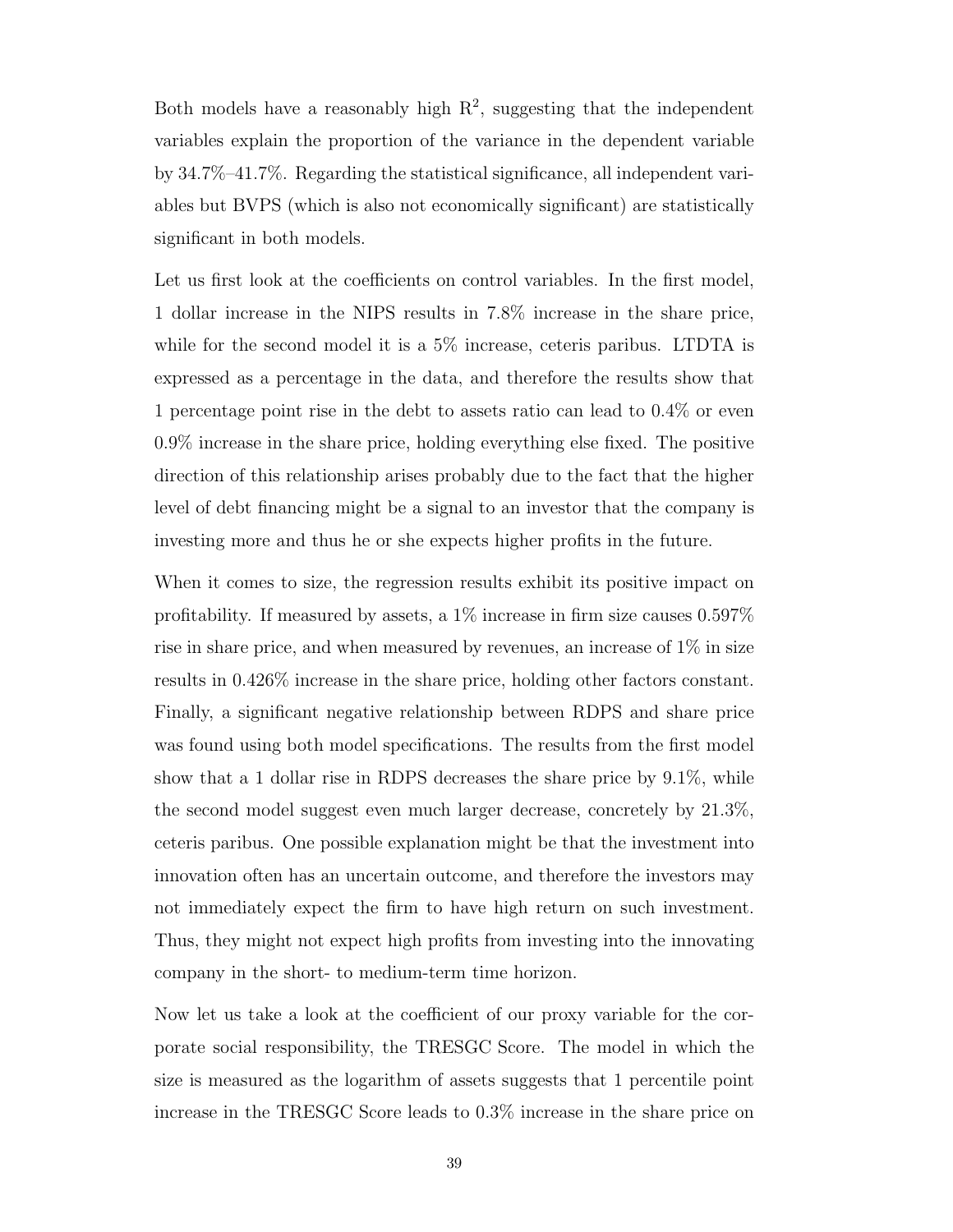average. The second model shows that there might be even stronger impact of [CSR](#page-11-0) on [CFP,](#page-11-1) as the 1 percentile point rise in the [TRESGC Score](#page-11-14) results in 0.4% increase in the share price, holding other things fixed. Therefore, in both cases, the Hypothesis 1 is rejected in favour of the alternative, showing that there is a statistically significant positive relationship between [CSR](#page-11-0) and firms' stock market performance in the period after the financial crisis.

## 5.4 Assumptions for the Fixed Effects Estimation

To verify the results of the [FE](#page-11-7) estimation, it needs to be checked whether all the [FE](#page-11-7) assumptions hold.

Firstly, the random sampling assumption is expected to hold, as the [S&P](#page-11-4) 500 Index constituents are carefully chosen in order to truly represent the American economy. Secondly, no explanatory variable is constant over time for any company.

Further, when checking whether there is no perfect correlation between the explanatory variables, we look at the correlation matrix for cross-sectional data from the last quarter of the year 2016, displayed in [Table 5.](#page-54-0) No correlation coefficient that would be close to 1 is observed, except for the correlation between assets and revenues, which does not cause problems as those are not used in the regression at the same time. Therefore, we assume that the situation is similar also in the other time periods, and the assumption of no perfect correlation is satisfied.

| Table 5: Correlation Between Explanatory variables |             |             |              |         |          |             |                     |
|----------------------------------------------------|-------------|-------------|--------------|---------|----------|-------------|---------------------|
|                                                    | <b>NIPS</b> | <b>BVPS</b> | <b>LTDTA</b> | Assets  | Revenues | <b>RDPS</b> | <b>TRESGC Score</b> |
| <b>NIPS</b>                                        | 1.00        | 0.24        | $-0.10$      | 0.17    | 0.24     | 0.21        | $-0.03$             |
| <b>BVPS</b>                                        | 0.24        | 1.00        | $-0.41$      | 0.23    | 0.25     | 0.30        | 0.02                |
| <b>LTDTA</b>                                       | $-0.10$     | $-0.41$     | 1.00         | $-0.15$ | $-0.18$  | $-0.22$     | 0.04                |
| Assets                                             | 0.17        | 0.23        | $-0.15$      | 1.00    | 0.88     | 0.18        | $-0.26$             |
| Revenues                                           | 0.24        | 0.25        | $-0.18$      | 0.88    | 1.00     | 0.31        | $-0.24$             |
| <b>RDPS</b>                                        | 0.21        | 0.30        | $-0.22$      | 0.18    | 0.31     | 1.00        | $-0.10$             |
| <b>TRESGC Score</b>                                | $-0.03$     | 0.02        | 0.04         | $-0.26$ | $-0.24$  | $-0.10$     | 1.00                |

<span id="page-54-0"></span>Table 5: Correlation Between Explanatory Variables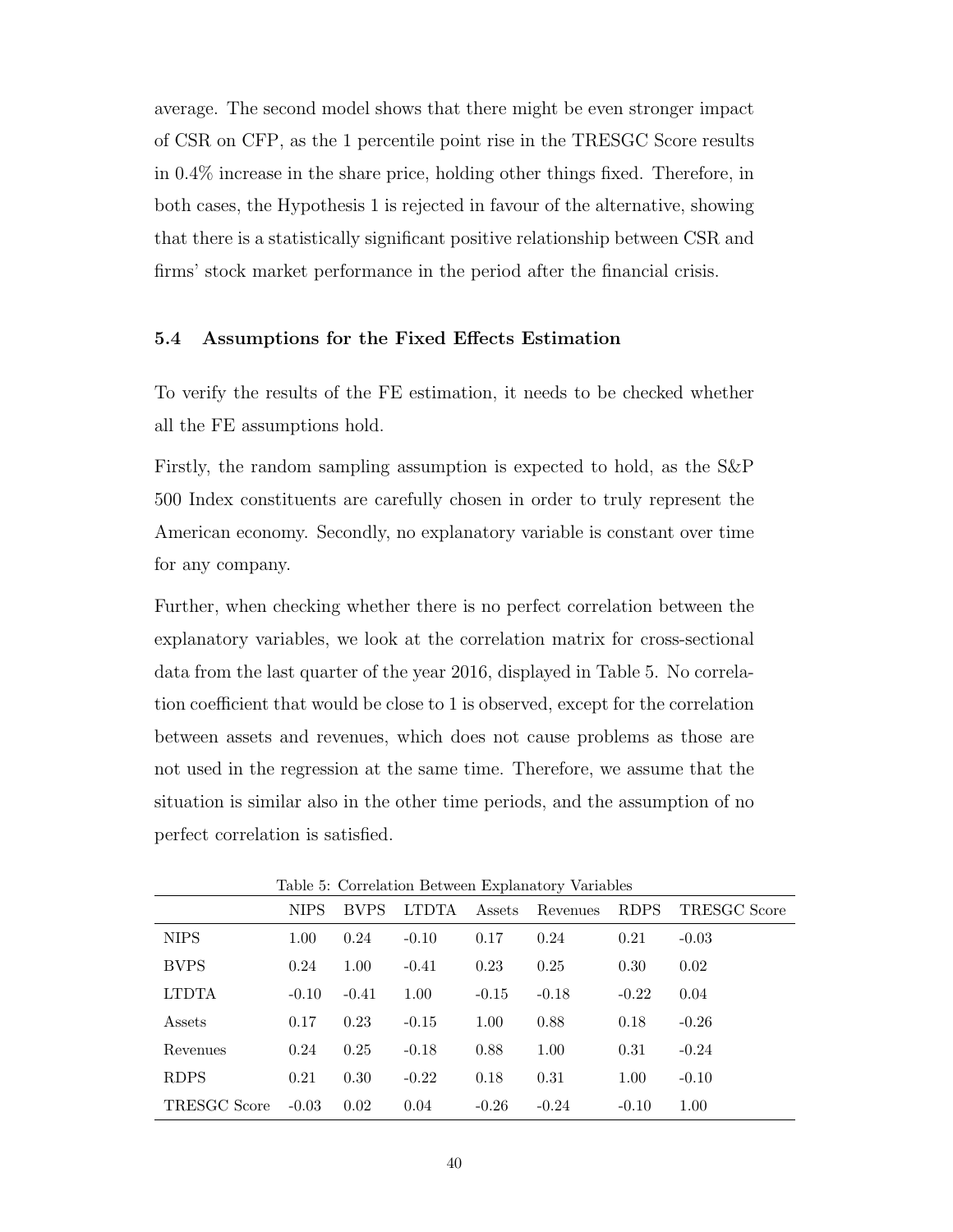The next [FE](#page-11-7) assumption is a little bit more tricky. In [Wooldridge](#page-76-0) [\(2012,](#page-76-0) p. 509), it is stated as follows:

For each t, the expected value of the idiosyncratic error given the explanatory variables in all time periods and the unobserved effect is zero:

$$
E(u_{it}|X_i, a_i) = 0.
$$

What leads to the violation of this assumption, i.e., what causes the error term to be correlated with explanatory variables, are usually a measurement error or an omitted variable. As the data are obtained from a highly relevant source, with the financials extracted from the companies' annual reports, no measurement error in data is expected.

Based on the previous research, we are not aware of any missing explanatory variable, thus the omitted variable bias should not be present neither. The only thing that might raise concerns about the omitted variable bias is the unbalanced panel. [Wooldridge](#page-76-0) [\(2012\)](#page-76-0) states that the unbalanced panel causes problem only when the reason why there are some missing data is correlated with the error term. However, the [FE](#page-11-7) estimation actually allows the reason to be correlated with the unobserved effect  $a_i$  as the effect is then removed. As it is actually reasonable to assume that the reason why some data for certain firms are missing is captured by  $a_i$ , i.e., the individual heterogeneity (e.g., some unobserved characteristics determining whether the company's financials are tracked by Thomson Reuters), the omitted variable problem is not expected to arise either.

The last assumption commented in this section, based on [Wooldridge](#page-76-0) [\(2012,](#page-76-0) p. 509) is:

# Conditional on  $X_i$  and  $a_i$ , the  $u_{it}$  are independent and identically distributed as Normal $(0, \sigma_u^2)$ .

To check whether this assumption holds, we plot the residuals and look at their distribution. Also in this case it is done with the cross-sectional data from the last quarter of the year 2016.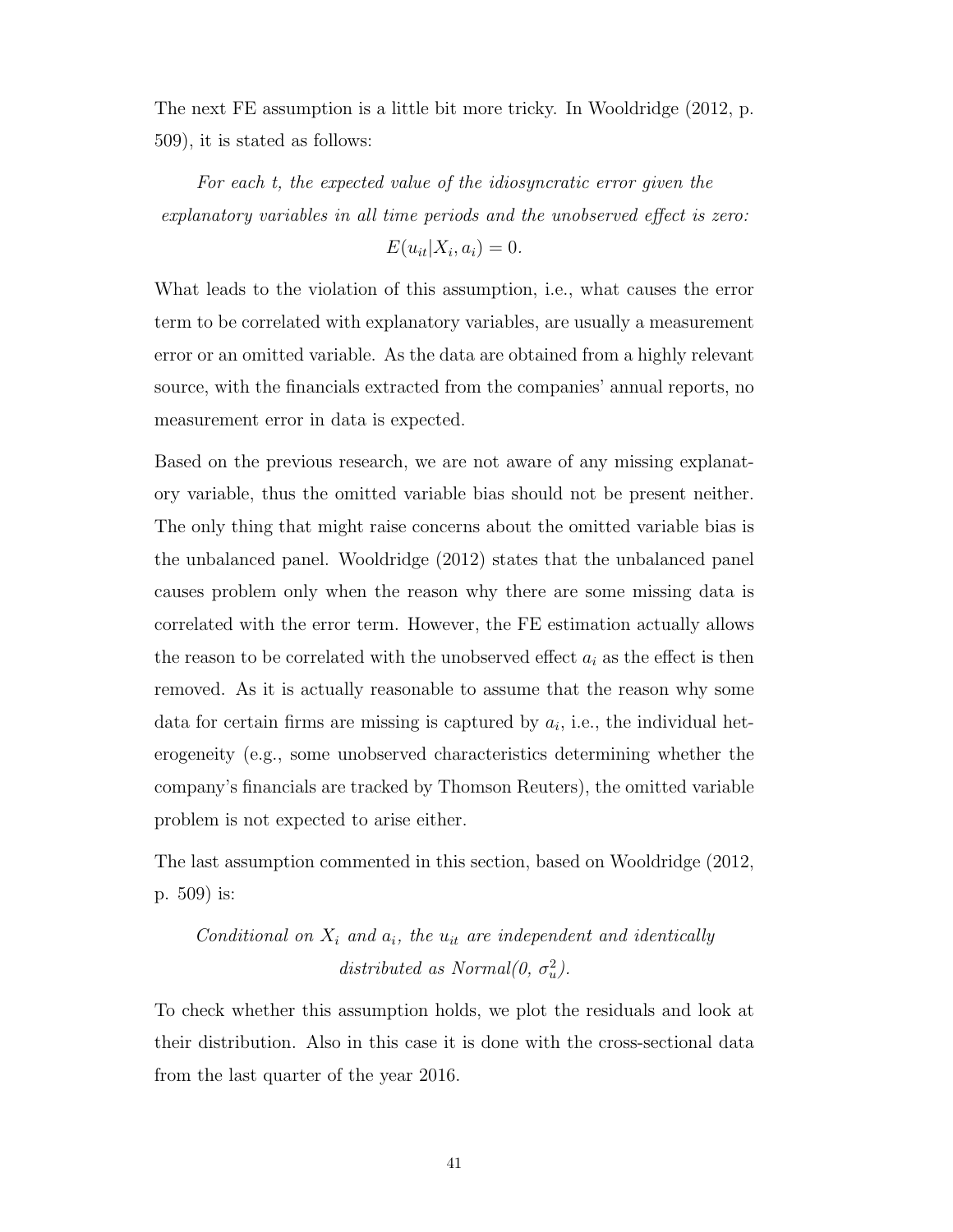<span id="page-56-0"></span>



Note: The blue line represents the theoretical normal distribution defined by sample mean and sample standard deviation

From [Figure 1](#page-56-0) we can see that the residuals are close to being normally distributed.

The remaining assumptions are stated and commented in the following sections, together with the corresponding tests. The assumption formulations are based on [Wooldridge](#page-76-0) [\(2012,](#page-76-0) p. 509).

#### 5.4.1 Testing for Heteroskedasticity

Regarding the variance of idiosyncratic errors, it is assumed that:

$$
Var(u_{it}|X_i, a_i) = Var(u_{it}) = \sigma_u^2
$$
, for all  $t = 1, ..., T$ .

To test whether this assumption holds, the Breusch-Pagan (BP) test is used.

$$
BP = 3736.305 \qquad p-value < 2.2e - 16
$$

The results show a very low p-value, and therefore the null hypothesis of homoskedasticity is rejected in favour of the alternative, which states that heteroskedasticity is present in the data.

#### 5.4.2 Testing for Serial Correlation

The next [FE](#page-11-7) assumption is: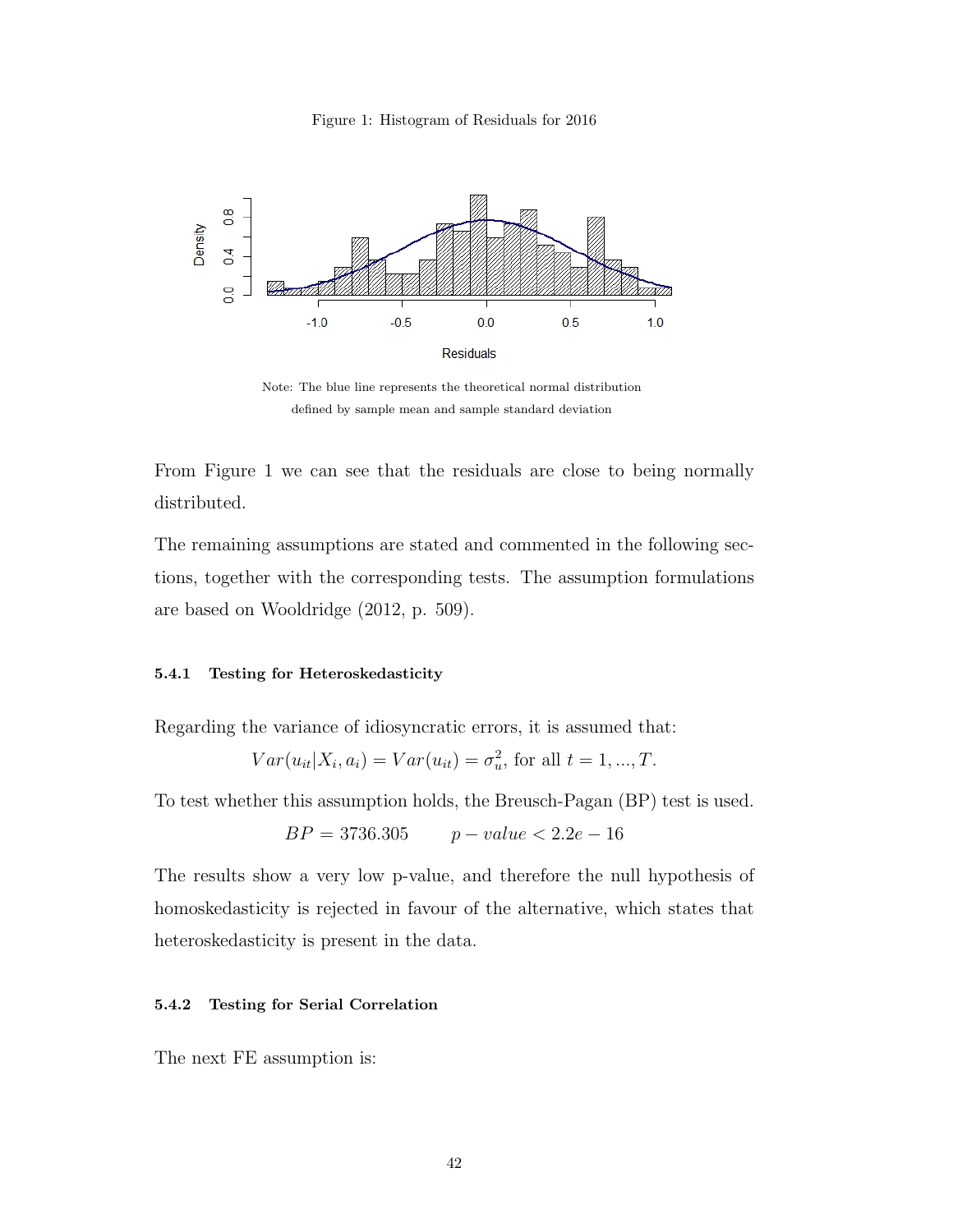For all  $t \neq s$ , the idiosyncratic errors are uncorrelated (conditional on all explanatory variables and  $a_i$ ):  $Cov(u_{it}, u_{is}|X_i, a_i) = 0$ .

To test the null hypothesis of no serial correlation in errors, Wooldridge's test for serial correlation in [FE](#page-11-7) panels is used.

When the test is run on the model, it yields the following result:

 $\chi^2 = 3736.305$   $p-value < 2.2e-16$ 

As the p-value is practically zero, the null hypothesis is rejected in favour of the alternative stating that the serial correlation in the errors is present.

# 5.5 Correcting for Heteroskedasticity and Serial Correlation and the Final Analysis Results

To correct for heteroskedasticity and serially correlated errors, robust standard errors suggested by [Arellano](#page-72-3) [\(1978\)](#page-72-3) are used. The model specification where the size is measured as a logarithm of assets is chosen. In the second column of [Table 6,](#page-58-0) also the results from the original regression are reported, in order to compare the two models more easily.

From the [Table 6](#page-58-0) it can be seen that after using heteroskedasticity and serial correlation robust standard errors, the significance of some variables has changed. No change is observed for [NIPS,](#page-11-10) [BVPS,](#page-11-11) and size, i.e., Log(assets). On the other hand, [LTDTA](#page-11-12) is now significant only at the 5% level, and [RDPS](#page-11-13) at the 1% level, compared to previous zero level in both cases.

The significance of [TRESGC Score](#page-11-14) has also decreased, but only slightly. The variable is still significant at 0.1% level, i.e., the Hypothesis 1 is again rejected in favour of the alternative, demonstrating that there is a statistically significant positive relationship between [CSR](#page-11-0) and firms' stock market performance.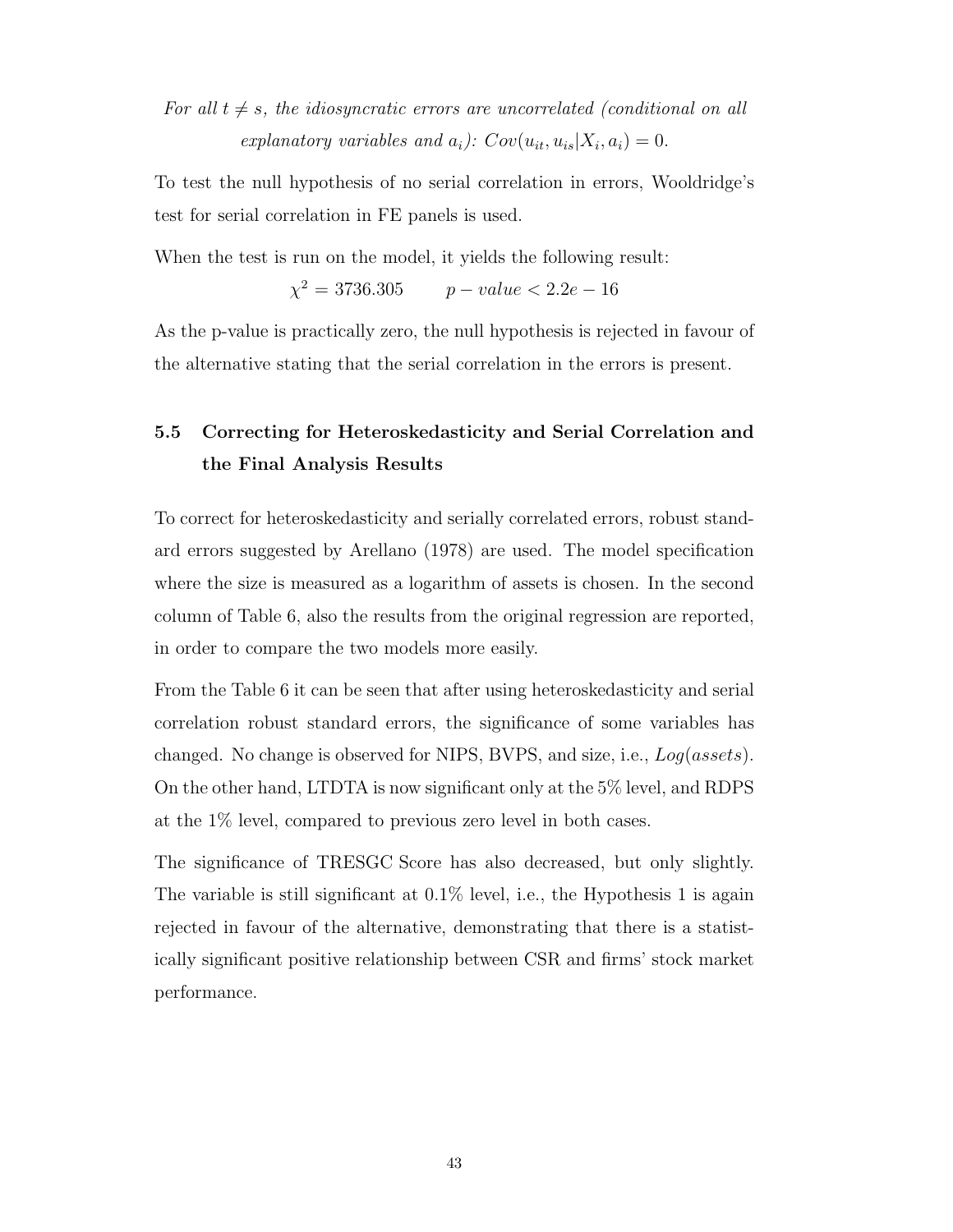| Model with Robust SE<br>$0.078***$<br>(0.011)<br>0.0001<br>(0.001)<br>0.004<br>(0.002)<br>$0.597***$ | Original model<br>$0.078***$<br>(0.004)<br>0.0001<br>(0.001)<br>$0.004***$<br>(0.001) |
|------------------------------------------------------------------------------------------------------|---------------------------------------------------------------------------------------|
|                                                                                                      |                                                                                       |
|                                                                                                      |                                                                                       |
|                                                                                                      |                                                                                       |
|                                                                                                      |                                                                                       |
|                                                                                                      |                                                                                       |
|                                                                                                      |                                                                                       |
|                                                                                                      |                                                                                       |
|                                                                                                      | $0.597***$                                                                            |
| (0.040)                                                                                              | (0.015)                                                                               |
| $-0.091*$                                                                                            | $-0.091***$                                                                           |
| (0.042)                                                                                              | (0.014)                                                                               |
| $0.003**$                                                                                            | $0.003***$                                                                            |
| (0.001)                                                                                              | (0.0004)                                                                              |
| 5,153                                                                                                | 5,153                                                                                 |
|                                                                                                      | 0.417                                                                                 |
|                                                                                                      | 0.405                                                                                 |
|                                                                                                      | $\cdot p < 0.05;$ * $p < 0.01;$ ** $p < 0.001;$ *** $p < 0.0$                         |

<span id="page-58-0"></span>Table 6: Results with Robust Standard Errors (SE)

Dependent variable: Log(shareprice)

# 5.6 The Analysis of the Link Between [CSR](#page-11-0) and [CFP—](#page-11-1)No Lagged Value for [CSR](#page-11-0)

So far, the [TRESGC Score](#page-11-14) was used as a lag, which means that, for example, the financial data from the year 2016 were matched together with the [TRESGC Score](#page-11-14) for the year 2015.

However, an investor might closely watch a company during the whole year, and be aware of the company's [CSR](#page-11-0) actions, as well as of what media say about it. Therefore, the [TRESGC Score,](#page-11-14) published at the end of the year, might be only a reflection of the investor's perceptions, which have already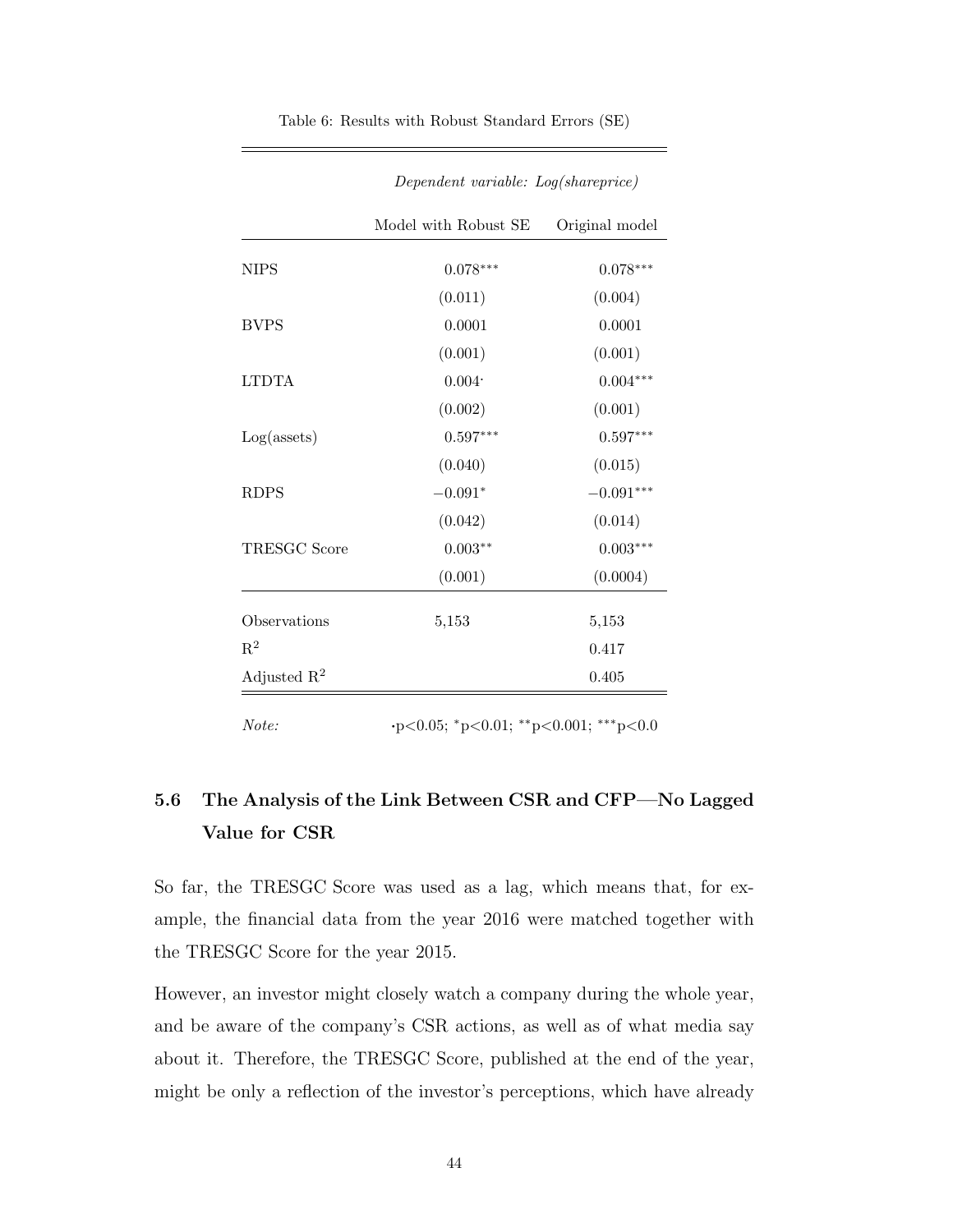influenced his or her investment decisions throughout that year. Thus, the [CSR](#page-11-0) actions of the company, e.g. in 2015, would already have an impact on the share prices in 2015.

To see whether this is the case, the following model is estimated:

$$
P_{it} = \beta_1 NIPS_{it} + \beta_2 BVPS_{it} + \beta_3 LTDTA_{it} + \beta_4 Size_{it} + \beta_5 RDPS_{it} +
$$

$$
\beta_6 TRESGC\ Score_{it} + u_{it}
$$

Where the variable [TRESGC Score](#page-11-14) at the time  $t$  is included. The same analysis as the one with the lagged [CSR](#page-11-0) variable was conducted, with the size measured by both the logarithm of assets and the logarithm of revenues, and also with the heteroskedasticity and serial correlation robust standard errors. Only the number of observations is slightly lower than in the previous analysis, as the current [TRESGC Score](#page-11-14) was not available for all firms in all time periods.

For the matter of space, the results of this analysis are not reported, as they are nearly identical to those presented in sections 5.3 and 5.5. They show that also in the case when the [TRESGC Score](#page-11-14) is not in the lagged form, it has a significant positive impact on the share price. The 1 percentile point rise would lead to 0.4% increase in the share price, holding other things fixed. This outcome supports the view that the socially responsible behaviour might influence the investor's decision-making immediately, even when it has not yet been summarized in the annual report.

Therefore, according to the results, [CSR](#page-11-0) affects the share prices both at the time when the [CSR](#page-11-0) action is taken, as investors would follow the current information about the company, and also later, when the effect of [CSR](#page-11-0) action would be carried over till the next year, either because it has created some reputation, or because the summary in the company annual reports convinces new investors to invest into the company.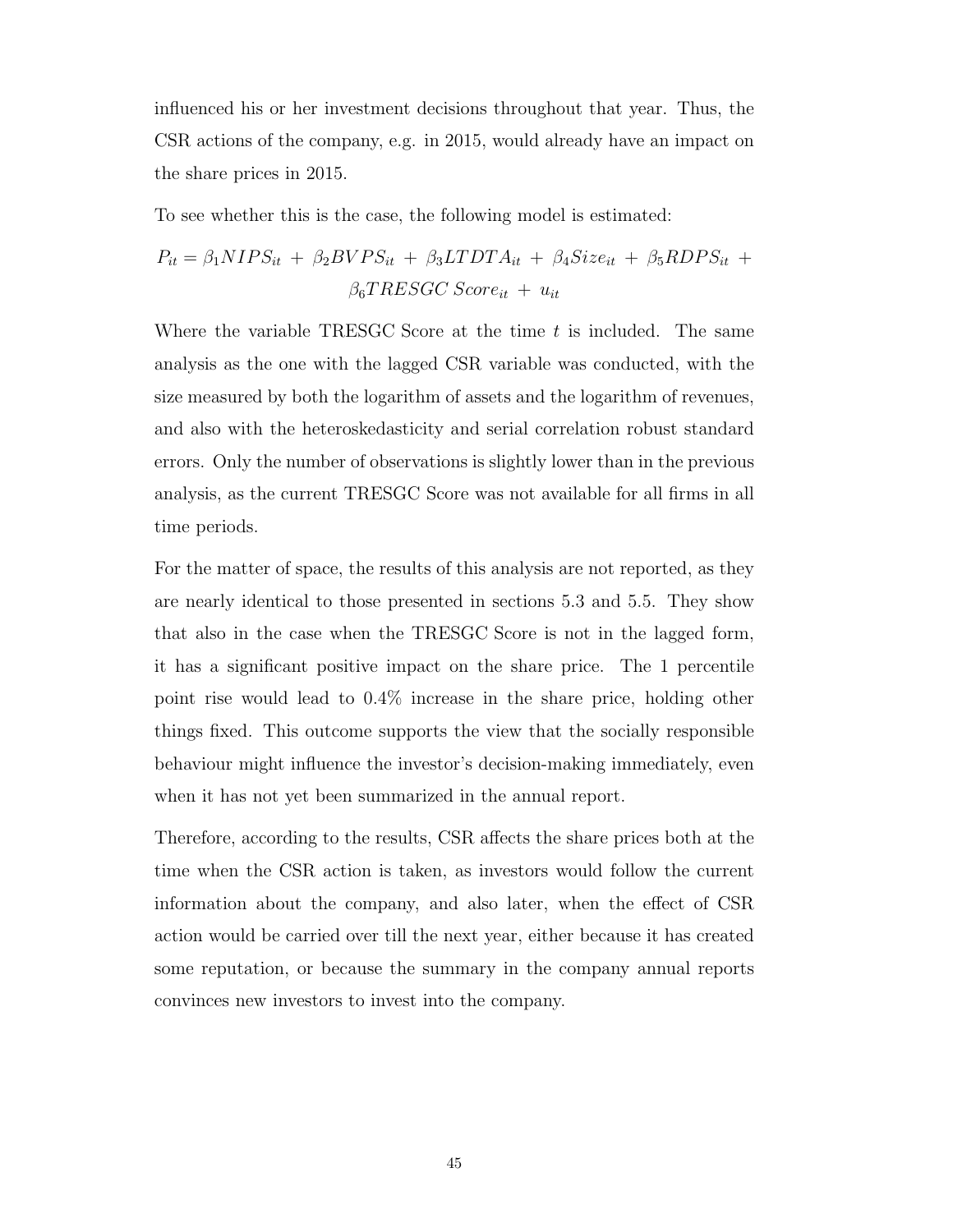# 6 The Analysis of the Difference in Impact of the Primary and the Secondary [CSR](#page-11-0) Activities on the Share Prices

### 6.1 Model Specification and Hypotheses

To extend the previous examination, which shows that [CSR](#page-11-0) affects the share prices positively, the socially responsible activities are divided into the primary [CSR,](#page-11-0) which is closely connected to companies' business operations, and into the secondary [CSR,](#page-11-0) which is farther from the companies' type of business.

To see whether there is a difference in the impact on the share prices between the primary and the secondary [CSR](#page-11-0) activities, we specify the following model:

$$
P_{it} = \beta_1 NIPS_{it} + \beta_2 BVPS_{it} + \beta_3 LTDTA_{it} + \beta_4 Size_{it} + \beta_5 RDPS_{it} +
$$
  

$$
\beta_6 PrimaryCSR_{it-1} + \beta_7 SecondaryCSR_{it-1} + u_{it}
$$

As was suggested in the empirical research, summarized in section 3, it is assumed that the primary [CSR](#page-11-0) activities, i.e., those connected to the business core of a company, should have some impact on the share prices of a company. To support this assumption, the following hypothesis would have to be rejected:

Hypothesis 2: Primary [CSR](#page-11-0) has no impact on the companies' stock market performance.

Hypothesis 2, in other words, states that the coefficient  $\beta_6$  in the specified model is not statistically distinguishable from zero.

On the other hand, the secondary [CSR](#page-11-0) activities are regarded as less relevant with respect to the companies' business core, and therefore they are likely not to bring some substantial financial benefits to the companies. Therefore, we hypothesise that: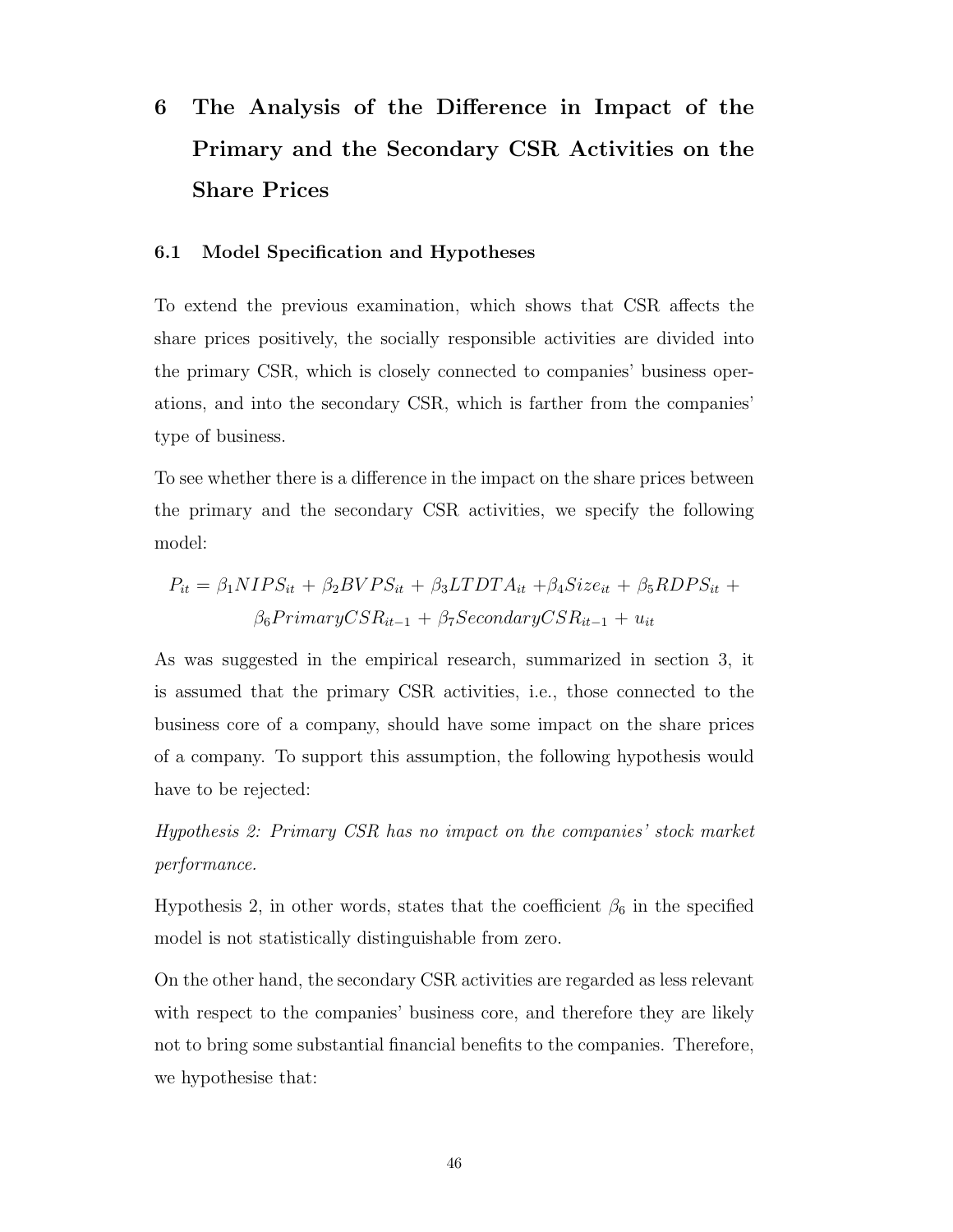Hypothesis 3: Secondary [CSR](#page-11-0) has no impact on the companies' stock market performance.

According to this hypothesis, the coefficient  $\beta_7$  is expected not to be statistically different from zero.

Apart from the examination of the difference in impact of the two types of [CSR](#page-11-0) activities, the other reason for making this distinction is to control for the industry specifics as it is suggested by previous empirical studies. It was not possible to include an industry control variable in the previous analysis, since the specification of the [FE](#page-11-7) estimation does not allow to include timeinvariant variables into the regression.

## 6.2 Primary and Secondary [CSR](#page-11-0) Categories

When deciding which [CSR](#page-11-0) factors are primary for which company, the ten [ESG](#page-11-6) categories (from Thomson Reuters classification, see section 5.2) were marked either as primary or secondary for every [S&P](#page-11-4) 500 industry category (or subcategory, when it was not possible to generalize).

A [CSR](#page-11-0) category is denoted as primary if the aspects contained in that category are closely connected to the company's business core. Then it makes sense to evaluate the companies on their performance in those [CSR](#page-11-0) areas, and find out whether they try to reduce their negative impact or whether they use their potential to make improvements in that area of sustainability.

On the other hand, the secondary [CSR](#page-11-0) categories are not directly linked to the company's type of business. For example, companies in the transportation industry should really try to reduce their emissions, while for banking industry it is not an actual issue.

In [Table 7,](#page-62-0) it is explained why the [CSR](#page-11-0) category is regarded as primary for some industry. The explanation also reveals which indicators were considered by Thomson Reuters company when the overall score for the concrete [CSR](#page-11-0) category was computed.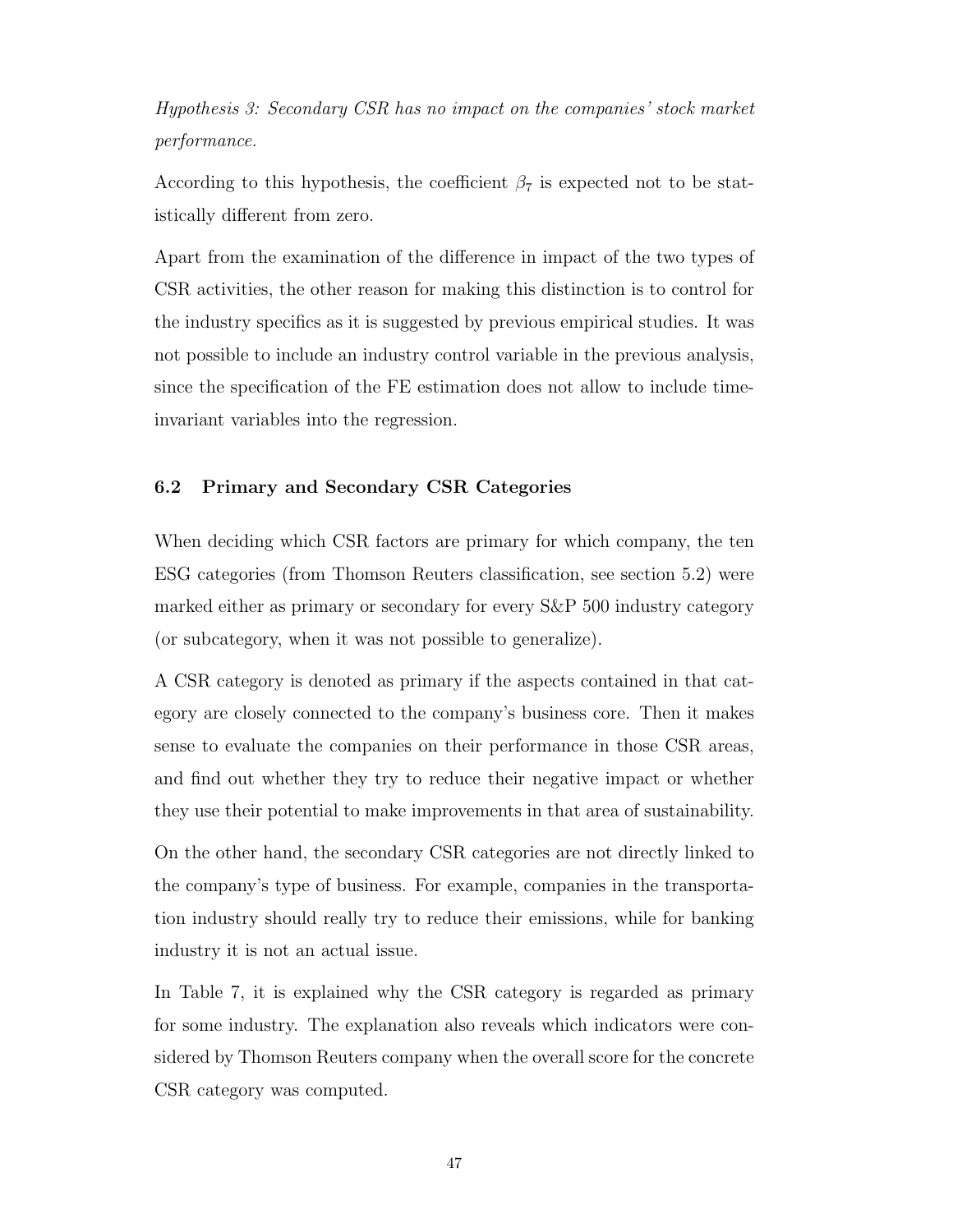#### <span id="page-62-0"></span>1.) Environmental

#### Resource use:

To evaluate the company performance regarding the use of resources is considered to be relevant for companies which are prone to spend too much energy, water, or those that tend to contribute significantly to the earth's land change. Moreover, it is relevant for firms that have potential to use (or even produce) renewable energy.

#### Emissions:

Emissions should be of concern to those firms that usually produce a lot of  $CO_2$ ,  $NO_x$ , or  $SO_x$ emissions. Also, the firms that produce too much (hazarduous) waste should be closely watched in this aspect.

#### Innovation:

Environmental innovation is considered to be important in the industries where companies could try to offer more eco-friendly or organic products, to gain some eco-labels or other certifications, or to invest more into the environmental innovation. Also, it is an important [CSR](#page-11-0) area to watch in the case of companies that could be suspected to be testing their products on animals, or genetically modifying them (e.g., crops).

#### 2.) Social

#### Workforce:

In the industries where workers' safety and health might be of a concern, where people might have too much stress and excessively long working time, or where equal opportunities should be given to women and disabled, it is relevant to measure the company's effectiveness to cope with these problems.

#### Human Rights:

In general, companies are obliged to obey the law and accordingly respect the human rights. Therefore, the [CSR](#page-11-0) initiatives in the area of human rights beyond the scope of the law are regarded as primary only in the industries that are especially sensitive to human rights violation, such as healthcare industry.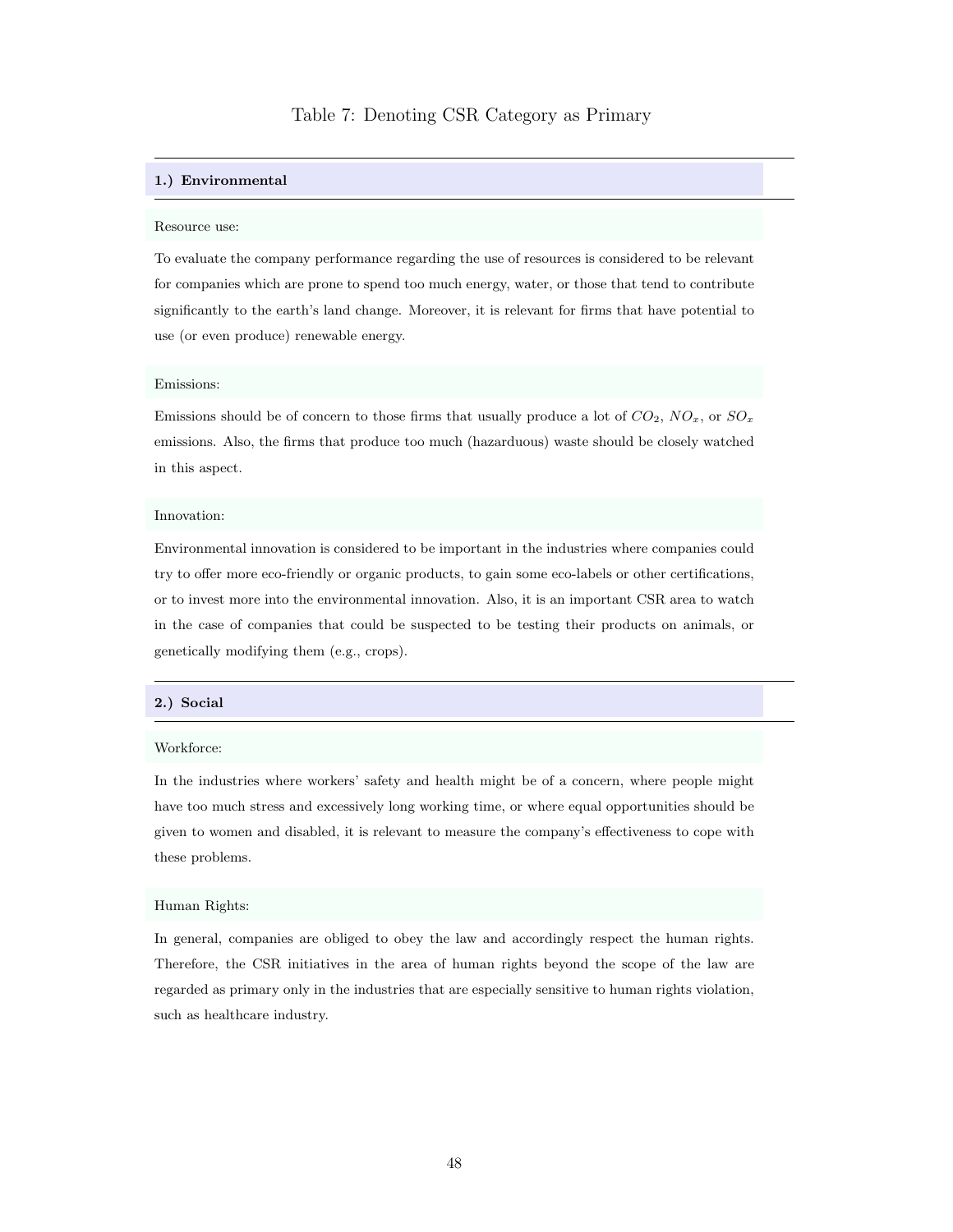#### Community:

This [CSR](#page-11-0) category is seen as primary for companies that can use their unique abilities and resources to help communities in which they operate (e.g., pharmaceutical companies may donate pills to those in need). Also, it is the relevant aspect to watch for companies that are prone not to behave responsibly in the area of business ethics, corruption, and fair play on the market.

#### Product Responsibility:

If companies are making products/offering services such that they can influence the product/service characteristics (it is not possible when producing electricity, for example), and these characteristics could be potentially harmful for health, safety, etc. in some way, then it is important to evaluate the companies on their capacity to avoid these harmful impacts, as well as on their willingness to communicate the product characteristics transparently.

#### 3.) Governance

#### Management:

If independence and diversity of board members is crucial, this [CSR](#page-11-0) category is regarded as primary for the industry (an example is the banking industry, where the irresponsible behaviour of managers in American banks stared the financial crisis in 2008, or the oil industry, where the political engagement of the management can even lead to some military conflicts).

#### Shareholders:

As every company should use shareholders' money responsibly, this category is considered to be primary for all.

#### [CSR](#page-11-0) Strategy:

The direct communication of the [CSR](#page-11-0) strategy is considered to be of a primary concern to companies that are visible for public, and interact directly with final customers. If a company is rather operating "in the background", then the excessive [CSR](#page-11-0) communication might not really bring the desired benefits (e.g., [CSR](#page-11-0) reporting of apparel manufacturers has not the same reasoning as the [CSR](#page-11-0) reporting of the fashion brand itself).

Based on this rationale, the ten [CSR](#page-11-0) categories were denoted as primary or secondary for the concrete industry (sub)group. The distinction was made with the help of [CSR](#page-11-0) Consult, s.r.o., a company providing consulting services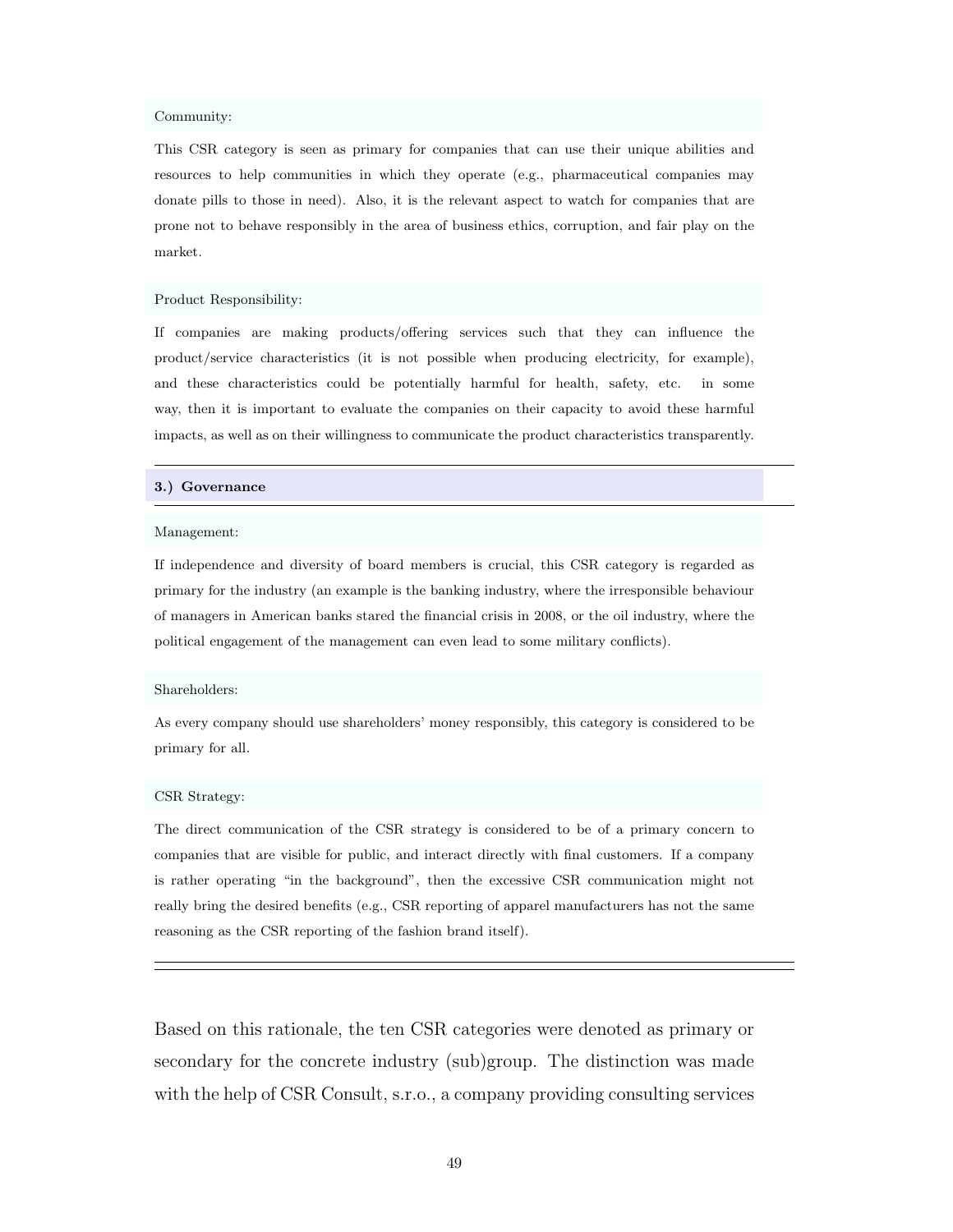in the area of corporate social responsibility in the Czech Republic since 2005. The final selection of the primary and the secondary [CSR](#page-11-0) categories resulting from the professional consultation is presented in [Table 9.](#page-65-0) The category Shareholders is not reported as it is considered to be of the primary concern for every company.

## 6.3 Calculation of the Primary and the Secondary [CSR](#page-11-0) score

For each company, the primary [CSR](#page-11-0) score was computed as a weighted sum of the Thomson Reuters scores for each category denoted as primary in the industry where the company operates (see [Table 7\)](#page-62-0). The weights were based on the weights reported by Thomson Reuters, but recomputed so that they always add up to 100%.

Let us consider an example of the basic materials industry, where the primary [CSR](#page-11-0) activities are the resource use (RS), environmental innovation (EI), and workforce  $(W)$ . Then, the primary [CSR](#page-11-0) score is equal to:

$$
\frac{w_{RS}}{w_{RS}+w_{EI}+w_W} * RS_{score} + \frac{w_{EI}}{w_{RS}+w_{EI}+w_W} * EI_{score} + \frac{w_W}{w_{RS}+w_{EI}+w_W} * W_{score}
$$

The same logic applies for all industries and also for the computation of the secondary [CSR](#page-11-0) score.

To have a better idea about the calculation results, the descriptive statistics for the primary [CSR](#page-11-0) and the secondary [CSR](#page-11-0) percentile scores are reported in [Table 8.](#page-64-0)

<span id="page-64-0"></span>Table 8: Descriptive Statistics for Primary [CSR](#page-11-0) and Secondary [CSR](#page-11-0)

| Statistic     | N     | Mean  | St. Dev. | Min   | Max   |
|---------------|-------|-------|----------|-------|-------|
| Primary CSR   | 5,153 | 61.08 | 19.20    | 10.40 | 98.23 |
| Secondary CSR | 5,153 | 64.99 | 22.04    | 0.91  | 99.48 |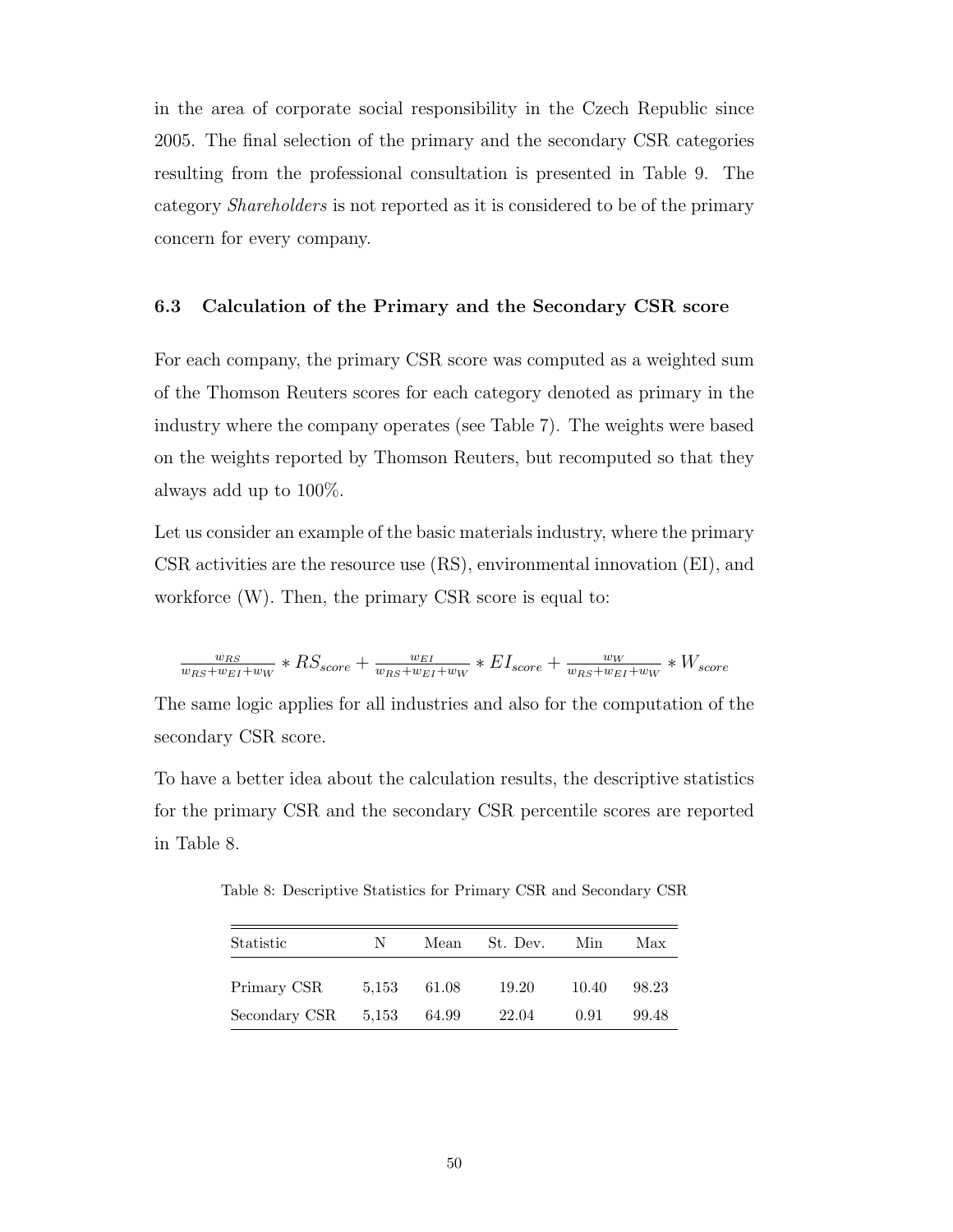## Table 9: Primary [CSR](#page-11-19) Categories for Specific Industries

| Industry category                                                                                    | Industry subcategory                                                                                                                                        | Primary CSR                                                                                                                           | Secondary CSR                                                                              |
|------------------------------------------------------------------------------------------------------|-------------------------------------------------------------------------------------------------------------------------------------------------------------|---------------------------------------------------------------------------------------------------------------------------------------|--------------------------------------------------------------------------------------------|
| 1. Basic materials-chemicals,<br>mineral resources, containers $\&$<br>packaging                     | None                                                                                                                                                        | Resource use, Environmental<br>innovation, Workforce                                                                                  | Emissions, Community, Management,<br>Human rights, Product responsibility,<br>CSR strategy |
| 2. Consumer<br>Cyclicals                                                                             | a) Retailers-apparel, PCs, electro,<br>cars, household goods, personal care<br>b) Cyclical consumer<br>services—media, publishing, hotels,<br>entertainment | Resource use, Community, Human<br>rights, Product responsibility, CSR<br>Strategy                                                     | Emissions, Environmental innovation,<br>Management, Workforce                              |
|                                                                                                      | c) Cyclical consumer<br>products—home building, furnishing,<br>household goods, toys, textile<br>d) Automobiles & Auto Parts                                | Emissions, Resource use,<br>Environmental innovation, Workforce,<br>Product responsibility, Management                                | Human rights, Community, CSR<br>Strategy                                                   |
| 3. Consumer non-cyclicals-food<br>$&$ beverages, personal $&$ household<br>products and services     | None                                                                                                                                                        | Emissions, Resource use,<br>Environmental innovation, Workforce,<br>Community, Product responsibility,<br>CSR strategy                | Management, Human rights                                                                   |
| 4. Energy-fossil fuels                                                                               | None                                                                                                                                                        | Emissions, Resource use,<br>Environmental innovation, Workforce,<br>Management                                                        | Human rights, Community, Product<br>responsibility, CSR strategy                           |
| 5. Financials—banking $\&$<br>investment services, insurance, real<br>estate                         | None                                                                                                                                                        | Resource use, Workforce, Community,<br>Product responsibility, Management,<br>CSR strategy                                            | Emissions, Environmental innovation,<br>Human rights                                       |
| <b>6. Healthcare—healthcare services</b><br>$\&$ equipment, pharmaceuticals $\&$<br>medical research | None                                                                                                                                                        | Emissions, Environmental innovation,<br>Resource use, Community, Product<br>responsibility, Management, Human<br>rights, CSR strategy | Workforce                                                                                  |

<span id="page-65-0"></span> $\overline{\mathrm{c}}$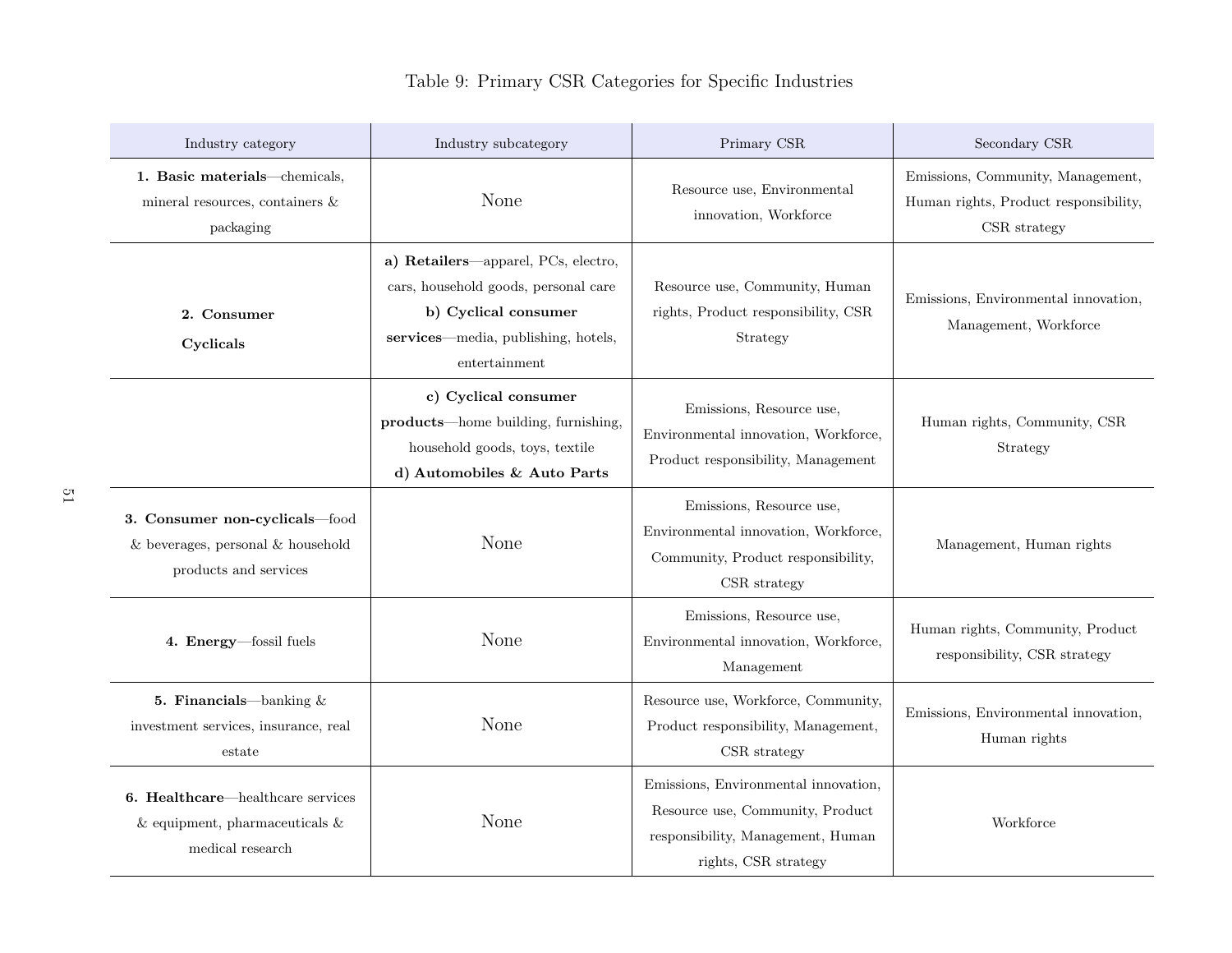| 7. Industrials                   | a) Transportation-airlines, logistic<br>services                                                                                                                           | Emissions, Environmental innovation,<br>Product responsibility                                                          | Resource use, Workforce, Community,<br>Management, Human rights, CSR<br>strategy                         |
|----------------------------------|----------------------------------------------------------------------------------------------------------------------------------------------------------------------------|-------------------------------------------------------------------------------------------------------------------------|----------------------------------------------------------------------------------------------------------|
|                                  | b) Industrial goods—machinery,<br>heavy vehicles, aircraft<br>manufacturing, aerospace and defence                                                                         | Emissions, Resource use,<br>Environmental innovation, Workforce,<br>Product responsibility, Management                  | Community, CSR strategy, Human<br>rights                                                                 |
|                                  | c) Industrial & commercial<br>services—business support,<br>compliance, info services, rating<br>agencies, transactions, waste<br>management, construction,<br>engineering | Resource use, Community,<br>Management                                                                                  | Emissions, Environmental innovation,<br>Workforce, Product responsibility,<br>CSR strategy, Human rights |
|                                  | d) Industrial conglomerates                                                                                                                                                | Emissions, Resource use,<br>Environmental innovation, Workforce,<br>Product responsibility, Management,<br>CSR strategy | Community, Human rights                                                                                  |
| 8. Technology                    | a) Software & IT<br>services-software, server, database,<br>social media, search engines, internet<br>security, etc.                                                       | Resource use, Workforce, Community,<br>Product responsibility, Management,<br>CSR strategy, Human rights                | Emissions, Environmental innovation                                                                      |
|                                  | b) Technology equipment-PCs,<br>phones, electronic equipment                                                                                                               | Emissions, Resource use,<br>Environmental innovation, Workforce,<br>Product responsibility                              | Community, Management, Human<br>rights, CSR strategy                                                     |
| 9. Telecommunication services    | None                                                                                                                                                                       | Resource use, Community, Product<br>responsibility, Management, CSR<br>strategy                                         | Emissions, Environmental innovation,<br>Workforce, Human rights                                          |
| 10. Utilities—electric utilities | None                                                                                                                                                                       | Emissions, Resource use,<br>Environmental innovation, Workforce,<br>Community, Product responsibility,<br>CSR strategy  | Management, Human rights                                                                                 |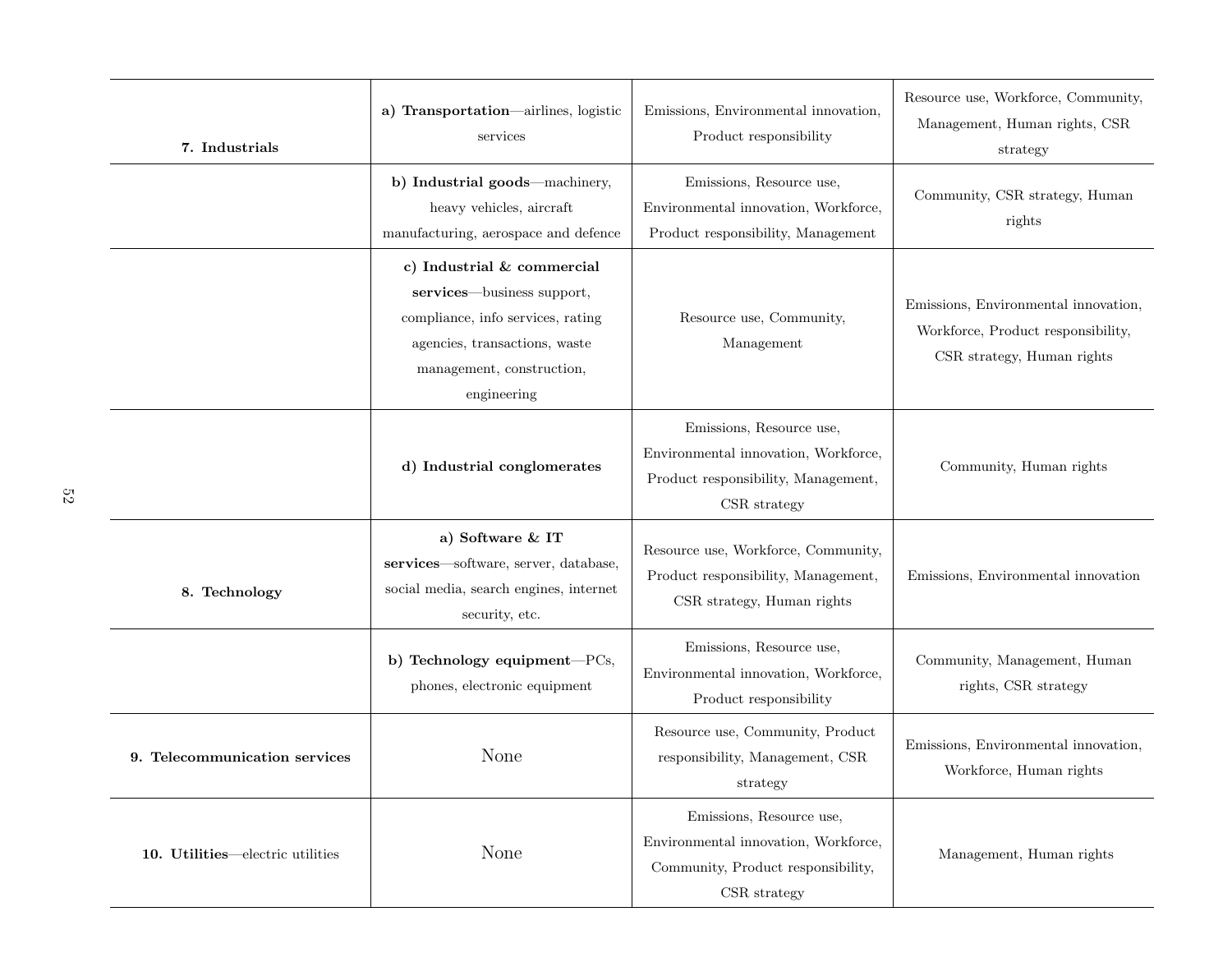## 6.4 Final Results

When estimating the specified model including both primary and secondary [CSR](#page-11-0) variables, the results presented in [Table 10](#page-67-0) are obtained.

<span id="page-67-0"></span>Table 10: Regression Results—The Impact of Primary and Secondary [CSR](#page-11-0) on Share Prices

|                         | Dependent variable: Log(shareprice) |            |  |
|-------------------------|-------------------------------------|------------|--|
|                         | Original SE                         | Robust SE  |  |
| <b>NIPS</b>             | $0.078***$                          | $0.078***$ |  |
|                         | (0.004)                             | (0.011)    |  |
| <b>BVPS</b>             | $-0.0001$                           | $-0.0001$  |  |
|                         | (0.001)                             | (0.001)    |  |
| <b>LTDTA</b>            | $0.003***$                          | 0.003      |  |
|                         | (0.001)                             | (0.002)    |  |
| $Log($ assets $)$       | $0.563***$                          | $0.563***$ |  |
|                         | (0.016)                             | (0.041)    |  |
| <b>RDPS</b>             | $-0.086***$                         | $-0.086*$  |  |
|                         | (0.014)                             | (0.041)    |  |
| Primary CSR             | $0.005***$                          | $0.005**$  |  |
|                         | (0.001)                             | (0.002)    |  |
| Secondary CSR           | $0.002***$                          | 0.002      |  |
|                         | (0.0004)                            | (0.001)    |  |
| Observations            | 5,153                               |            |  |
| $\mathrm{R}^2$          | 0.423                               |            |  |
| Adjusted $\mathbb{R}^2$ | 0.410                               |            |  |
| F Statistic             | $523.187***$ (df = 7; 4994)         |            |  |
| Note:                   | *p<0.01; **p<0.001; ***p<0.0        |            |  |

This time, only the model where the company size is measured as the logarithm of assets is reported (in the case when the size is measured as the logarithm of revenues, a similar result is obtained). For the reason that heteroskedasticity and serial correlation in errors were detected also in this model, the results with the robust standard errors are presented as well.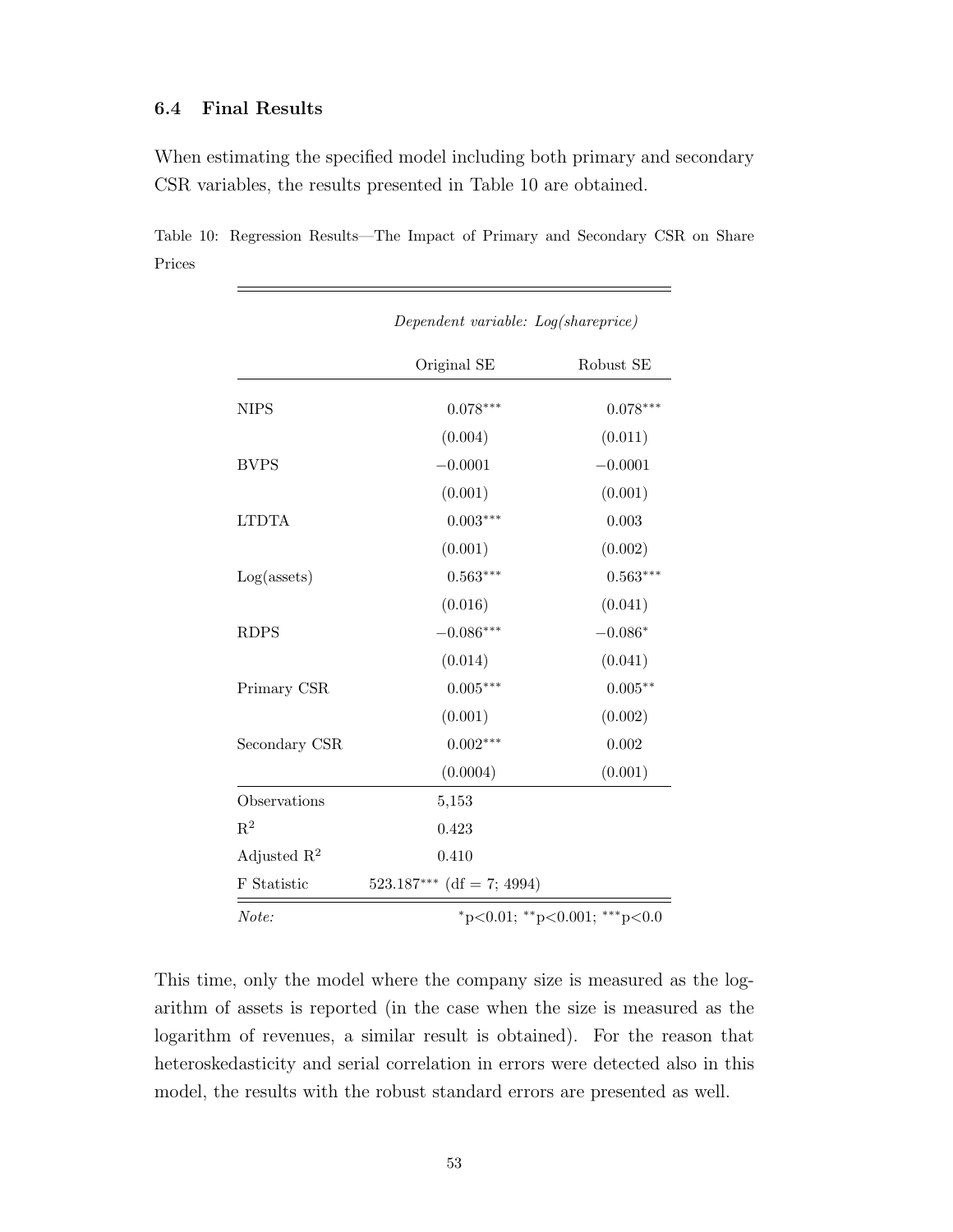In the model with the non-robust standard errors, both primary and secondary [CSR](#page-11-0) are statistically significant, showing that the one percentile point increase in the primary [CSR](#page-11-0) score leads to 0.5% rise in the share price on average, which is a higher influence than was the one of the overall [CSR](#page-11-0) (see section 5.3). The one percentile point increase in the secondary [CSR](#page-11-0) score raises the share price only by 0.2%, holding other things fixed.

When the model is estimated with the robust standard errors, the secondary [CSR](#page-11-0) loses its significance, while the primary [CSR](#page-11-0) still stays significant at the 0.1% level. Based on the corrected results, the Hypothesis 2 is rejected in favour of the alternative that the primary [CSR](#page-11-0) has a significant impact on the companies' stock market performance. Furthermore, we do not reject the Hypothesis 3, which states that there is no significant impact of the secondary [CSR](#page-11-0) activities on the share prices.

What might raise concerns in this analysis is the relatively high correlation between the primary [CSR](#page-11-0) and the secondary [CSR:](#page-11-0)

 $corr(primary \,CSR, secondary \,CSR$  = 0.695

To see how severely the correlation affects the results of the regression, the Variance Inflation Factors [\(VIFs](#page-11-20)) are computed:

 $VIF_{primary\,CSR} = 2.15$   $VIF_{secondary\,CSR} = 2.06$ 

The [VIFs](#page-11-20) show how much the variance of the regression coefficient is inflated due to the multicollinearity. In general, if [VIF](#page-11-20) is higher than 10, it indicates that the correlation between variables causes problems. The most conservative view is that [VIF](#page-11-20) equal to 2.5 and above should be of a concern, but as in our case the [VIFs](#page-11-20) are even below this level, we conclude that the correlation between the primary and the secondary [CSR](#page-11-0) is not an issue. Also, when the regression is estimated only with primary [CSR](#page-11-0) score, and then only with the secondary [CSR](#page-11-0) score, there is almost no change neither in the regression coefficients nor in the significance of variables.

Therefore, our results suggest that the companies should focus on the [CSR](#page-11-0) activities that are closely related to their business core, and dedicate less time to the other [CSR](#page-11-0) activities, in order to achieve higher financial benefits. The results thus support the view of [Kramer & Porter](#page-74-4) [\(2011\)](#page-74-4), as they show that the socially responsible activities bring most of the advantages when the shared value is created.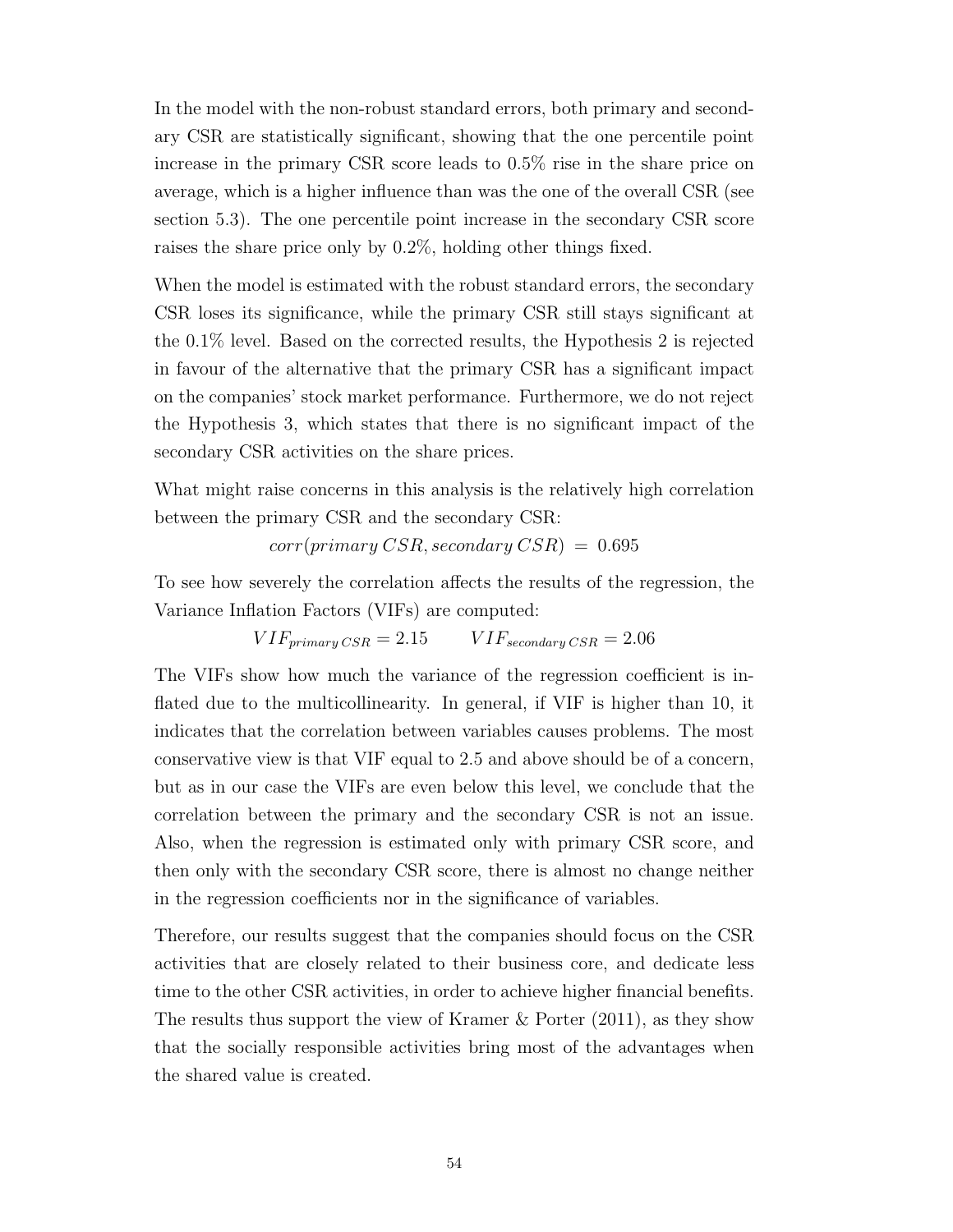## Conclusion

The purpose of this thesis is to examine the impact of corporate social responsibility on companies' stock market performance, measured by share prices, in the period after the financial crisis, i.e., in the years 2007–2016. In addition to that, we distinguish between the socially responsible activities that are directly related to a company's business core, i.e., the primary [CSR](#page-11-0) activities, and those that are not so close to the company's type of business, i.e., the secondary [CSR](#page-11-0) activities. We analyse whether the primary and the secondary [CSR](#page-11-0) activities have a different impact on the share prices.

The link between [CSR](#page-11-0) and [CFP](#page-11-1) of companies was examined and discussed in the academic literature since 1972, but no final answer was given to the question whether the [CSR](#page-11-0) affects the financial results positively, negatively, or has no impact at all. In this thesis, the analysis of the relationship is conducted with brand new, sophistically created [CSR](#page-11-0) measure, released by Thomson Reuters in March 2017, called Thomson Reuters Environmental, Social, Governance, and Controversies Score [\(TRESGC Score\)](#page-11-14). The reexamination of the [CSR](#page-11-0) impact on [CFP](#page-11-1) with such data is a useful contribution to the existing research, as it brings the newest insight into the topic and helps to make it more clear which type of relationship exists between [CSR](#page-11-0) and the stock market performance after the global financial crisis.

The dataset is an unbalanced panel, containing [CSR](#page-11-0) percentile rank scores and financials for the sample of 152 constituents of the [S&P](#page-11-4) 500 Index, which covers a substantial portion of the American stock market capitalization. The link between [CSR](#page-11-0) and stock market performance was then estimated by the Fixed Effects regression.

The results show a significant, positive impact of [CSR](#page-11-0) on the companies' stock market performance. Concretely, a one percentile point increase in the [TRESGC Score](#page-11-14) leads to 0.3% or even 0.4% increase in the share price, depending on which proxy variable we choose to control for company size. This indicates that the responsible behaviour of firms would result in the presumed outcomes such as customer loyalty, employee satisfaction, or lower litigation charges, which would be in turn reflected in the financial results of the company. This findings provide useful information for investors, advising them to be aware of the social performance of the companies they invest in, as the more socially responsible firms can bring higher future profits than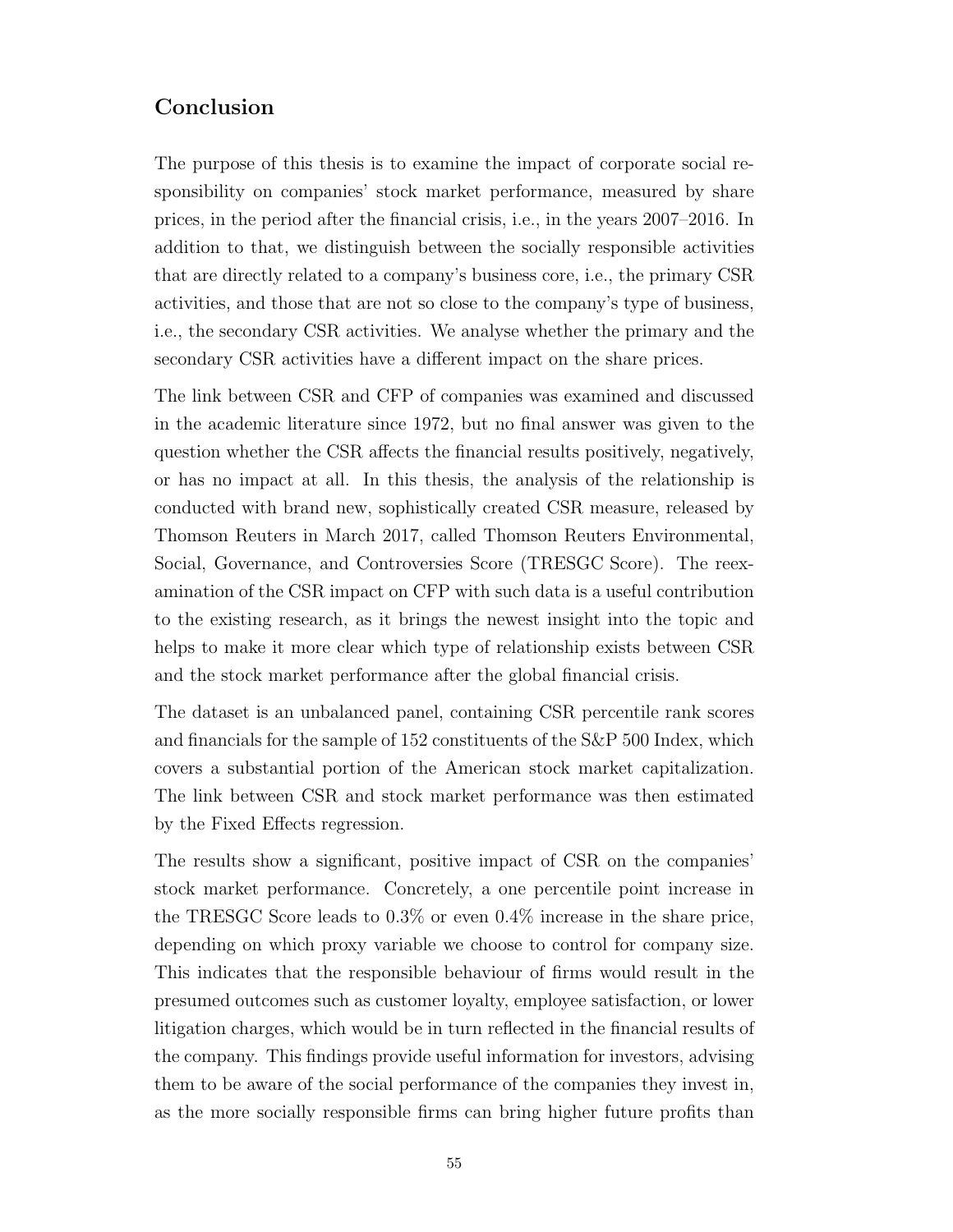those less responsible ones.

Similar results were obtained in both of the cases when [CSR](#page-11-0) proxy variable was used in the lagged form and when not. This tells the companies that their socially responsible efforts influence their financial results at the time when they take the responsible action, as well as in the next year when the [CSR](#page-11-0) initiatives are presented in the companies' annual reports.

Further, it is examined whether it is important what type of responsible action the company takes, or if all the [CSR](#page-11-0) activities contribute equally to the higher financial results. The [CSR](#page-11-0) activities, which were originally grouped into 10 categories (resource use, workforce, product responsibility, etc.) by Thomson Reuters, are denoted either as primary or as secondary for each industry, depending on the companies' type of business. The distinction was made with the help of professional consultants in the area of [CSR—](#page-11-0)the Czech company CSR Consult, s.r.o. Then, for every company, the primary [CSR](#page-11-0) score and the secondary [CSR](#page-11-0) score were computed based on the industry where the company belongs. As far as we know, such distinction between primary and secondary [CSR](#page-11-0) activities has not yet been made in the academic literature, and thus such analysis is an important contribution to the existing research on the topic of [CSR.](#page-11-0)

The results show that the primary [CSR](#page-11-0) activities have a significant, positive impact on the company's stock market performance, while the influence of the secondary [CSR](#page-11-0) activities is positive, but not statistically significant. These results support the famous view of [Kramer & Porter](#page-74-4) [\(2011\)](#page-74-4), who claim that the economic value creation (i.e., business operations) and the

social value creation should be closely connected. From the practical point of view, the results suggest that the companies should select strategically in what type of [CSR](#page-11-0) initiatives they engage, as those responsible activities that are not directly related to the core of their business would not bring substantial financial benefits. Our findings thus give useful advice to corporations when they decide about investments into [CSR,](#page-11-0) and suggest that they should think more deeply about what type of

In the future research, the relationship between [CSR](#page-11-0) and [CFP](#page-11-1) can be examined with a different dataset, as the new [TRESGC Scores](#page-11-14) are available for the companies outside the [S&P](#page-11-4) 500 Index as well. Moreover, a revision of

[CSR](#page-11-0) action is appropriate for their type of business.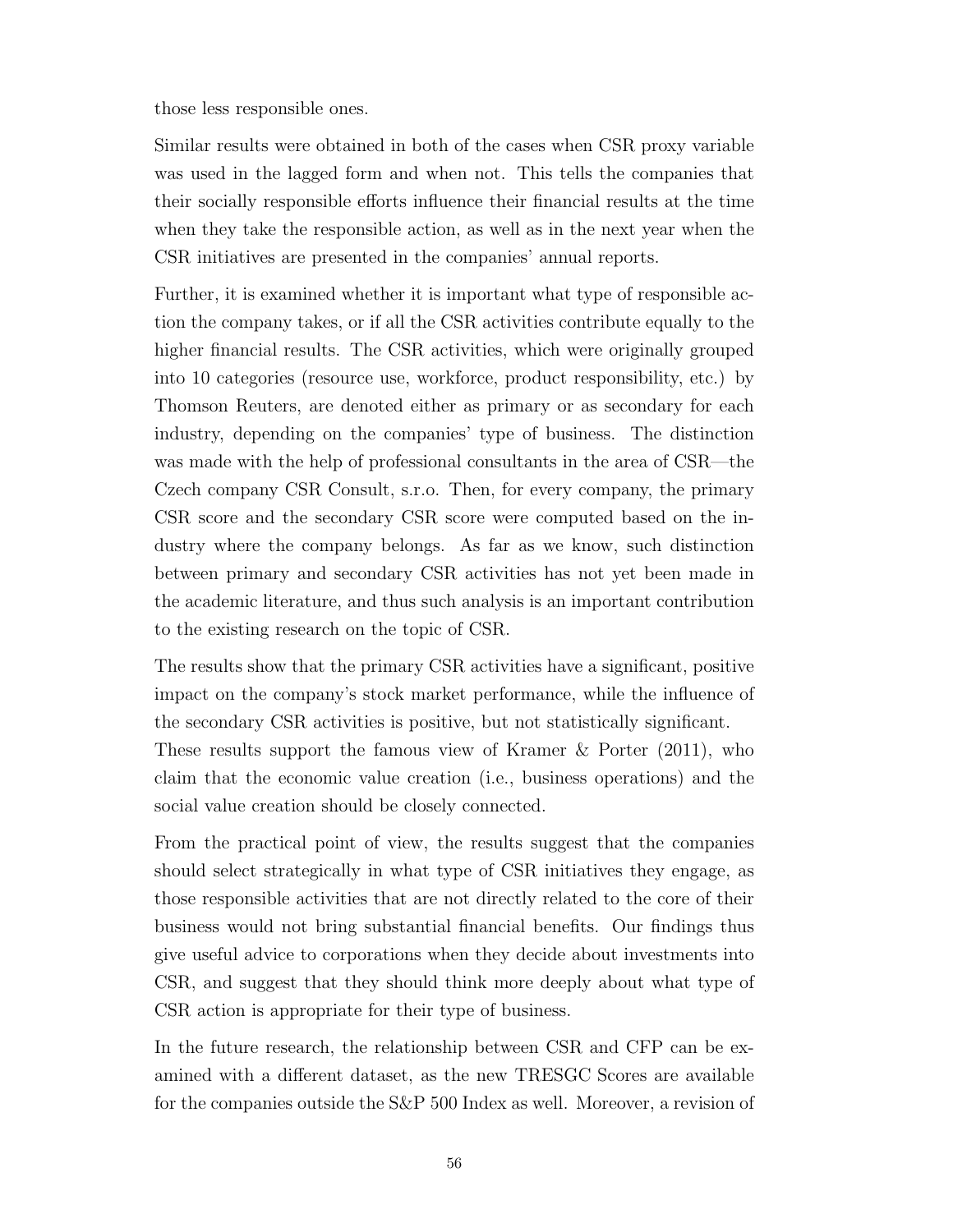the distinction between primary and secondary [CSR](#page-11-0) activities can be useful, as it is not always unambiguous which [CSR](#page-11-0) initiatives are really the most relevant ones for some industries. A consultation with professionals from each industry could help with this issue.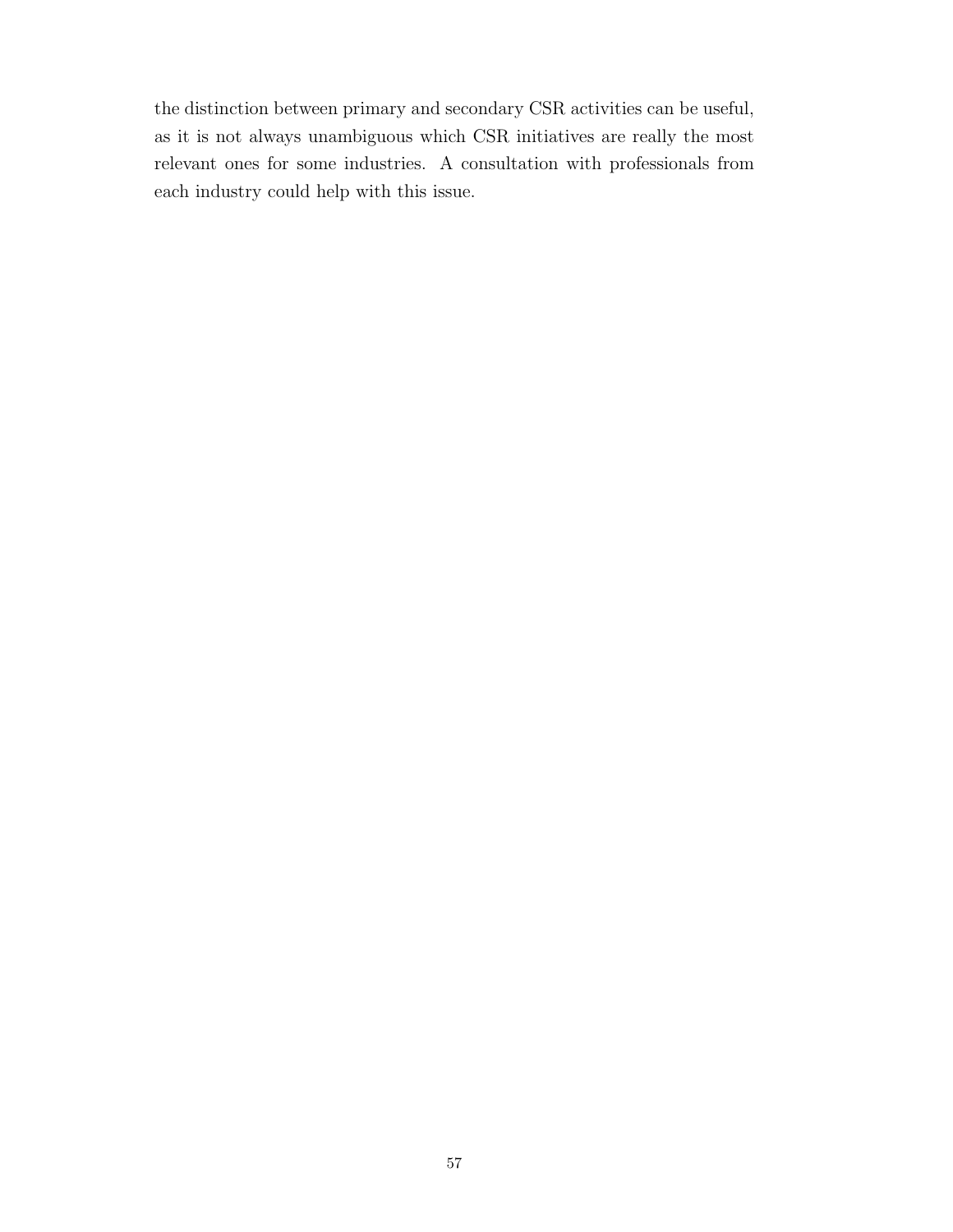## References

- Abbott, W. and Monsen, R. (1979). On the Measurement of Corporate Social Responsibility: Self-Reported Disclosures as a Method of Measuring Corporate Social Involvement. Academy of Management Journal, 22(3), pp. 501-515.
- Alexander, G. and Buchholz, R. (1978). Research Notes. Corporate Social Responsibility and Stock Market Performance. Academy of Management Journal, 21(3), pp. 479-486.
- Arellano, M. (1987). Practitioners'Corner: Computing Robust Standard Errors for Within-groups Estimators. Oxford bulletin of Economics and Stat*istics*,  $49(4)$ , pp.  $431-434$ .
- Aupperle, K., Carroll, A. and Hatfield, J. (1985). An Empirical Examination of the Relationship Between Corporate Social Responsibility and Profitability. Academy of Management Journal, 28(2), pp. 446-463.
- Barnett, M. and Salomon, R. (2006). Beyond dichotomy: The curvilinear relationship between social responsibility and financial performance. Strategic Management Journal, 27(11), pp. 1101-1122.
- Barnett, M. (2016). The Business Case for Corporate Social Responsibility: A Critique and an Indirect Path Forward. Business and Society Review.
- Brammer, S. and Millington, A. (2008). Does it pay to be different? An analysis of the relationship between corporate social and financial performance. Strategic Management Journal, 29(12), pp. 1325-1343.
- Bruch, H. and Walter, F. (2005). The keys to rethinking corporate philanthropy. MIT Sloan Management Review, 47(1), pp. 49.
- Carroll, A. (1991). The pyramid of corporate social responsibility: Toward the moral management of organizational stakeholders. Business Horizons, 34(4), pp. 39-48.
- Carroll, A. and Shabana, K. (2010). The Business Case for Corporate Social Responsibility: A Review of Concepts, Research and Practice. International Journal of Management Reviews, 12(1), pp. 85-105.
- Cochran, P. and Wood, R. (1984). Corporate Social Responsibility and Financial Performance. Academy of Management Journal, 27(1), pp. 42-56.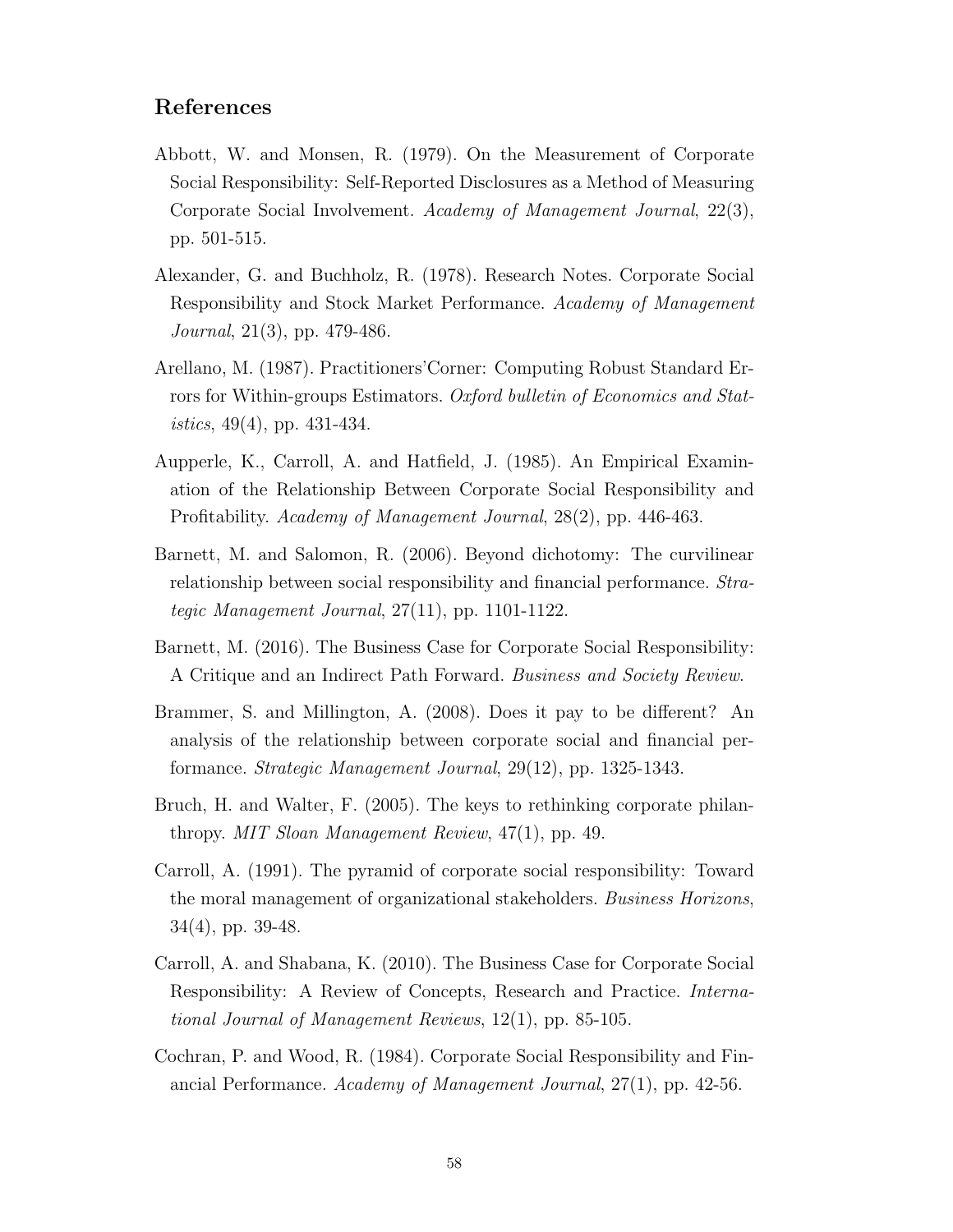- Dahlsrud, A. (2008). How corporate social responsibility is defined: an analysis of 37 definitions. Corporate Social Responsibility and Environmental Management, 15(1), pp. 1-13.
- De Klerk, M., de Villiers, C. and van Staden, C. (2015). The influence of corporate social responsibility disclosure on share prices: evidence from the United Kingdom. Pacific Accounting Review, 27(2), pp. 208-228.
- Eccles, R., Ioannou, I. and Serafeim, G. (2014). The impact of corporate sustainability on organizational processes and performance. Management Science,  $60(11)$ , pp. 2835-2857.
- Financial Times. (2017). Sustainability Index Definition from Financial Times Lexicon. [online] Available at: http://lexicon.ft.com/Term?term=sustainability%20index [Accessed 9 May 2017].
- Friedman, M. (2007). The Social Responsibility of Business is to Increase its Profits. The New York Times Magazine, September 13.
- Garriga, E. and Melé, D. (2004). Corporate Social Responsibility Theories: Mapping the Territory. Journal of Business Ethics,  $53(1/2)$ , pp. 51-71.
- Gregory, A., Tharyan, R. and Whittaker, J. (2014). Corporate social responsibility and firm value: Disaggregating the effects on cash flow, risk and growth. Journal of Business Ethics, 124(4), pp. 633-657.
- Governance & Accountability Institute. (2016). FLASH REPORT: 81% of S&P 500 Companies Published Sustainability Reports in 2015. [online] Available at: http://www.ga-institute.com/press-releases/article/flashreport-eighty-one-percent-81-of-the-sp-500-index-companies-publishedcorporate-sustainabi.html [Accessed 9 May 2017].
- Herzig, C. and Schaltegger, S. (2006). Corporate sustainability reporting. An overview. Sustainability accounting and reporting, pp. 301-324.
- Hill, R., Griffiths, W. and Lim, G. (2011). Principles of econometrics. 1st ed. Hoboken, NJ: Wiley.
- Hillman, A. and Keim, G. (2001). Shareholder value, stakeholder management, and social issues: what's the bottom line?. Strategic Management Journal, pp. 125-139.
- Hull, C. and Rothenberg, S. (2008). Firm performance: The interactions of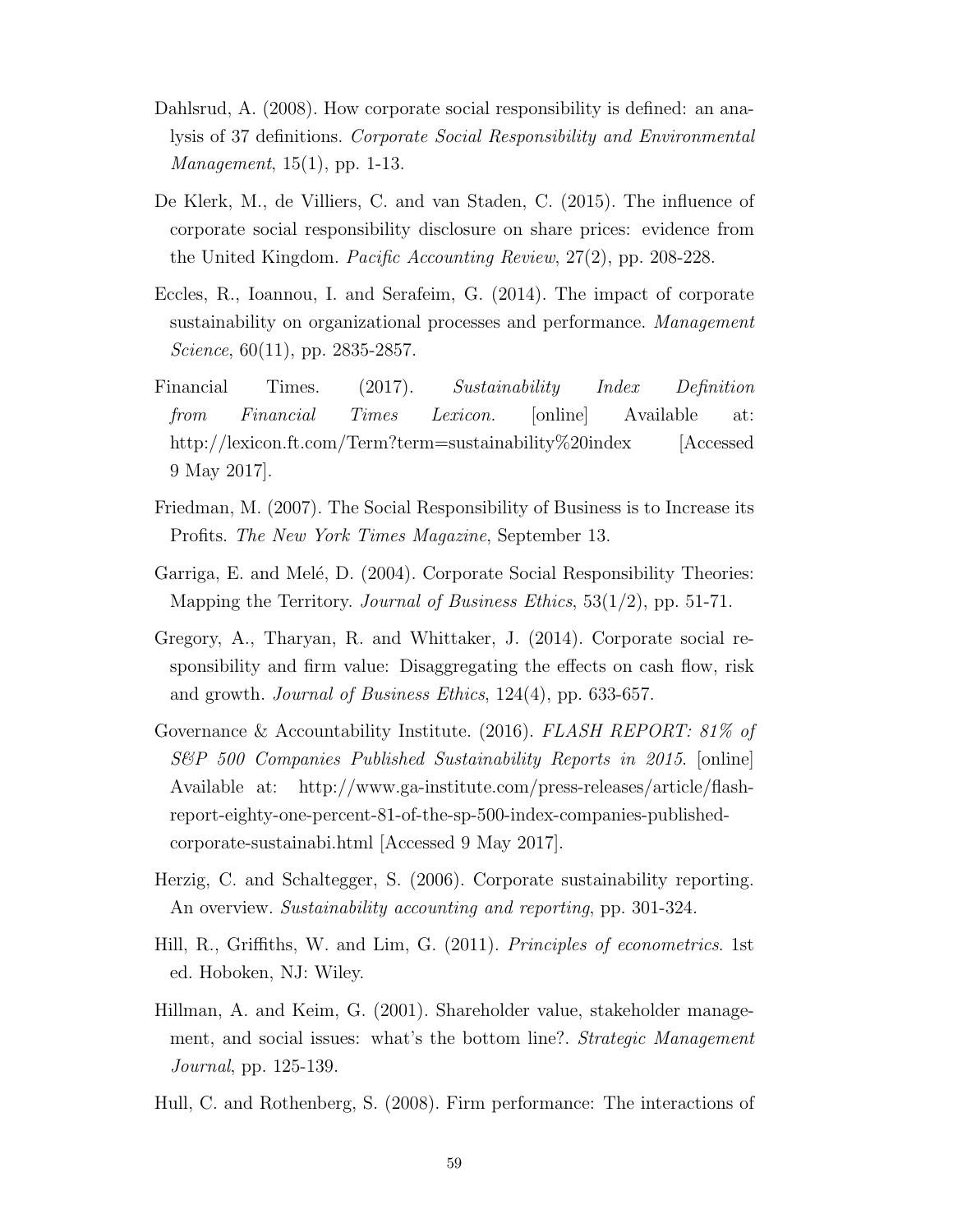corporate social performance with innovation and industry differentiation. Strategic Management Journal, 29(7), pp. 781-789.

- Inoue, Y. and Lee, S. (2011). Effects of different dimensions of corporate social responsibility on corporate financial performance in tourism-related industries. Tourism Management, 32(4), pp. 790-804.
- Kramer, M. and Porter, M. (2011). Creating Shared Value. Harvard Business *Review*,  $89(1/2)$ , pp. 62-77.
- Lash, J. and Wellington, F. (2007). Competitive Advantage on a Warming Planet. Harvard Business Review.
- Makni, R., Francoeur, C. and Bellavance, F. (2009). Causality between corporate social performance and financial performance: Evidence from Canadian firms. Journal of Business Ethics, 89(3), pp. 409-422.
- McGuire, J., Sundgren, A. and Schneeweis, T. (1988). Corporate social responsibility and firm financial performance. Academy of Management Journal, 31(4), pp. 854-872.
- McWilliams, A. and Siegel, D. (2000). Corporate social responsibility and financial performance: correlation or misspecification?. Strategic Management Journal, 21(5), pp. 603-609.
- Michelon, G., Boesso, G. and Kumar, K. (2013). Examining the link between strategic corporate social responsibility and company performance: an analysis of the best corporate citizens. Corporate Social Responsibility and Environmental Management, 20(2), pp. 81-94.
- Misani, N. (2010). Convergent and divergent corporate social responsibility. In: C. Louche, S. Idowu and W. Leal Filho, Innovative CSR, 1st ed. Sheffield (UK): Greenleaf publishing, pp. 62-83.
- Moneva, J., Rivera-Lirio, J. and Munoz-Torres, M. (2007). The corporate stakeholder commitment and social and financial performance. Industrial management  $\mathcal C$  data systems, 107(1), pp. 84-102.
- Moskowitz, M. (1972). Choosing socially responsible stocks. Business and Society Review, 1(1), pp. 71-75.
- Parket, I. and Eilbirt, H. (1975). The practice of business social responsibility: the underlying factors. Business Horizons, 18(4), pp. 5-10.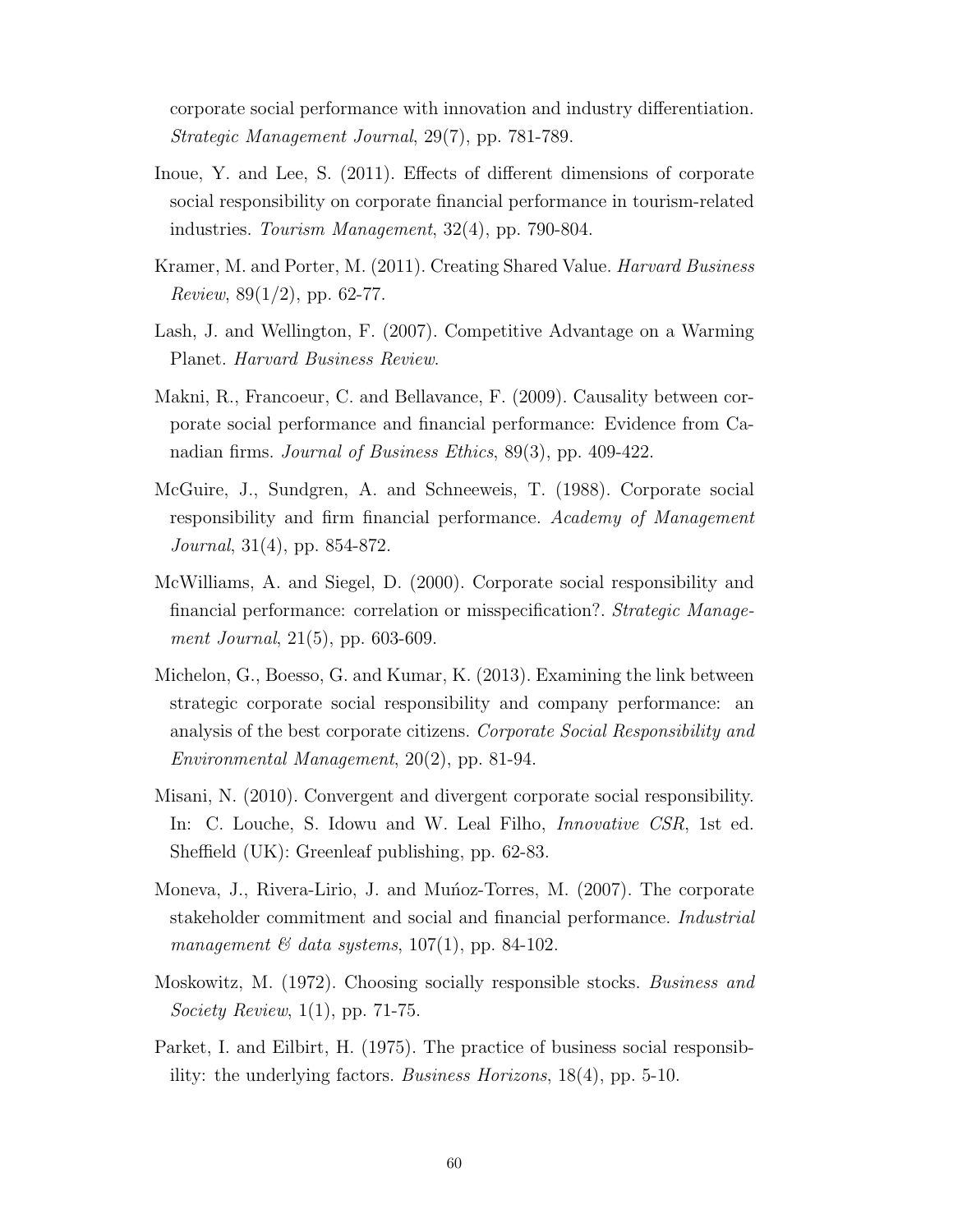- Perrini, F., Russo, A., Tencati, A. and Vurro, C. (2011). Deconstructing the Relationship Between Corporate Social and Financial Performance. Journal of Business Ethics, 102(S1), pp. 59-76.
- Porter, M. and Kramer, M. (2002). The Competitive Advantage of Corporate Philanthropy. Harvard Business Review, 80(12), pp. 56?69.
- Qiu, Y., Shaukat, A. and Tharyan, R. (2016). Environmental and social disclosures: Link with corporate financial performance. The British Accounting Review, 48(1), pp. 102-116.
- Schadewitz, H. and Niskala, M. (2010). Communication via responsibility reporting and its effect on firm value in Finland. Corporate Social Responsibility and Environmental Management, 17(2), pp. 96-106.
- Siegel, D. and Vitaliano, D. (2007). An empirical analysis of the strategic use of corporate social responsibility. Journal of Economics  $\mathscr B$  Management Strategy, 16(3), pp. 773-792.
- Spicer, B. H. (1978). Investors, corporate social performance and information disclosure: An empirical study. Accounting Review, pp. 94-111.
- Sturdivant, F. and Ginter, J. (1977). Corporate Social Responsiveness. California Management Review, 19(3), pp. 30-39.
- The Forum for Sustainable and Responsible Investment. (2017). SRI Basics. [online] Available at: http://www.ussif.org/sribasics [Accessed 29 Apr. 2017].
- Van der Laan, G., Van Ees, H. and Van Witteloostuijn, A. (2008). Corporate social and financial performance: An extended stakeholder theory, and empirical test with accounting measures. Journal of Business Ethics, 79(3), pp. 299-310.
- Vance, S. (1975). Are Socially Responsible Corporations Good Investment Risks?. Management review, 64(8), pp. 19-24.
- Waddock, S. and Graves, S. (1997). The Corporate Social Performance-Financial Performance Link. Strategic Management Journal, 18(4), pp. 303-319.
- Wang, D., Chen, P., Yu, T. and Hsiao, C. (2015). The effects of corporate social responsibility on brand equity and firm performance. *Journal of* business research, 68(11), pp. 2232-2236.